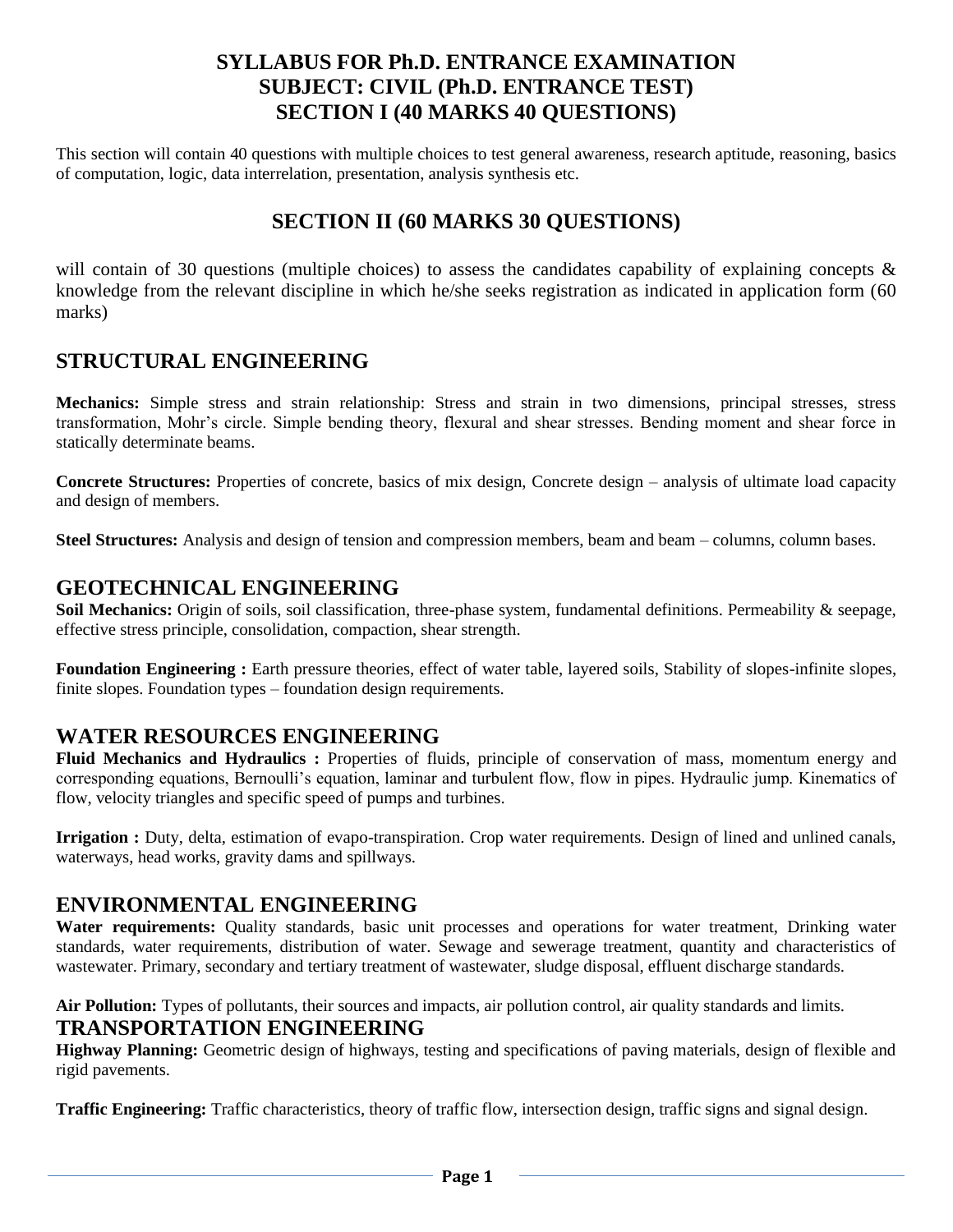#### **REFERENCE BOOKS:**

- 1. Structural Analysis R.C. Hibber (Pearson Publication)
- 2. Structural Analysis Ghali, A. & Neville, M. (Chapman & Hall Publication. 1974)
- 3. Properties of Concrete Neville, A.M., (Pitman Publishing Limited, London)
- 4. Reinforced Concrete Limit State Design Jain, A.K. (Nem Chand & Bros. Roorkee, 1993)
- 5. Design of Steel Structures E.H.Gaylord and C.N. Gaylord (Mc Graw Hill, New York)
- 6. Steel Structures: Design and Behaviour C.G.Salmon and J.E.Johnson (Harper and Row, New York)
- 7. Design Aids in Soil Mechanics and Foundation Engineering S.R. Kaniraj (Tata McGraw Hill, New Delhi)
- 8. Geotechnical Engineering Principles and Practice Donald P. Coduto (Prentice Hall of India, New Delhi)
- 9. Foundation Engineering (2nd Edition) Peck,R.B., Hanson (W.E. and Thornburn. W.H. Johan Wiley, New York 1976)
- 10. Mechanics of Fluid Irving H. Shames (McGraw Hill)
- 11. Introduction to Fluid Mechanics James A. Fay (Prentice Hall India)
- 12. Irrigation, Water Resources and Water Power Engineering Dr. P.N. Modi (Standard Book House) Environmental Engineering – Peavy & Rowe (Tata McGraw Hill, New Delhi).
- 13. Water Supply and Sanitary Engineering G.S. Birdi (Dhanpat Rai Publications).
- 14. Principles of pavement Design Yoder and Witzak
- 15. Principle and Practices of Highway Engineering Kadiyali & Lab (Khanna Publishers, Delhi)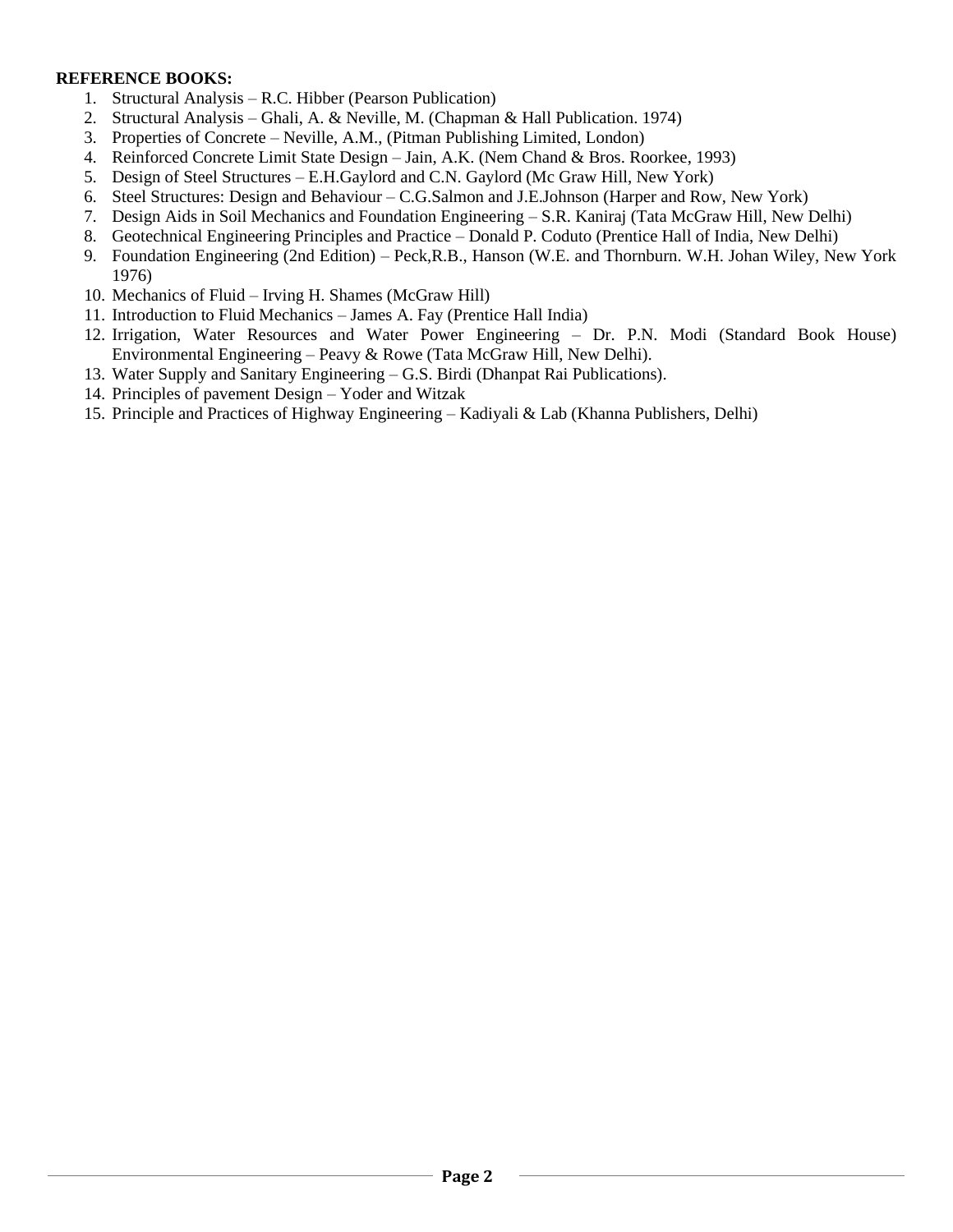# **SUBJECT: MECHANICAL ENGINEERING (Ph.D. ENTRANCE TEST) SECTION I (40 MARKS 40 QUESTIONS)**

This section will contain 40 questions with multiple choices to test general awareness, research aptitude, reasoning, basics of computation, logic, data interrelation, presentation, analysis synthesis etc.

# **SECTION II (60 MARKS 30 QUESTIONS)**

will contain of 30 questions (multiple choices) to assess the candidates capability of explaining concepts  $\&$ knowledge from the relevant discipline in which he/she seeks registration as indicated in application form (60 marks)

**Engineering Mechanics:** Free body and equilibrium; trusses and frames; virtual work; kinematic and dynamics of particles and of rigid bodies in plane motion, including impulse and momentum (linear and angular) and energy formulations; impact.

**Strength of Materials:** Stress and strain, stress- strain relationship and elastic constants, Mohr's circle for plane stress and plane strain, thin cylinders; shear force and bending moment diagrams; bending and shear stresses; deflection of beams; torsion of circular shafts; Euler's theory of columns; strain energy methods; thermal stresses.

**Theory of Machines:** Displacement, velocity and acceleration analysis of plane mechanisms; dynamic analysis of slidercrank mechanism; gear trains; flywheels; governors. Kinematic & dynamic analysis of planar mechanism, Lams, Gears & Gear traine.

**Vibrations:** Free and forced vibration of single degree of freedom systems; effect of damping; vibration isolation; resonance, critical speeds of shafts.

**Design:** Design for static and dynamic loading; failure theories; fatigue strength and the S-N diagram; principles of the design of machine elements such as bolted, riveted and welded joints, shafts, spur gears, rolling and sliding contact bearings, brakes and clutches.

**Thermodynamics:** Zeroth, First and Second laws of thermodynamics; thermodynamic system and processes; Carnot cycle; behavior of ideal and real gases, properties of pure substances, calculation of work and heat in ideal processes.

**Fluid Mechanics:** Fluid properties; fluid statics, manometry, buoyancy; control-volume analysis of mass, momentum and energy, fluid acceleration; differential equations of continuity and momentum; Bernoulli's equation; boundary layer; elementary turbulent flow; flow through pipes, head losses in pipes, bends etc.

**Power Engineering:** Steam Tables, Rankine, Brayton cycles with regeneraltion and reheat, Cogeneraltion & Combined cycles.

**Heat Transfer:** Modes of heat transfer; one dimensional heat conduction, unsteady heat conduction, fins; dimensionless parameters in free and forced convective heat transfer, thermal boundary layer; effect of turbulence; radiative heat transfer, black and grey surfaces, shape factors; heat exchanger performance, LMTD and NTU methods.

**Refrigeration and air-conditioning:** Vapour refrigeration cycle, heat pumps, gas refrigeration, Reverse Brayton cycle; moist air; psychrometric chart, basic psychrometric processes.

**Turbo-machinery:** Pelton-wheel, flow of stream through nozzles & diffuses, Francis and Kalpan turbines-impulse and reaction principles, velocity diagrams, various types of gas turbines, reciprocating, centrifugal and axial flow compressors, multi-stage compression.

**Unconventional Machining:** EDM, ECM, AJM, LBM, USM, EMB.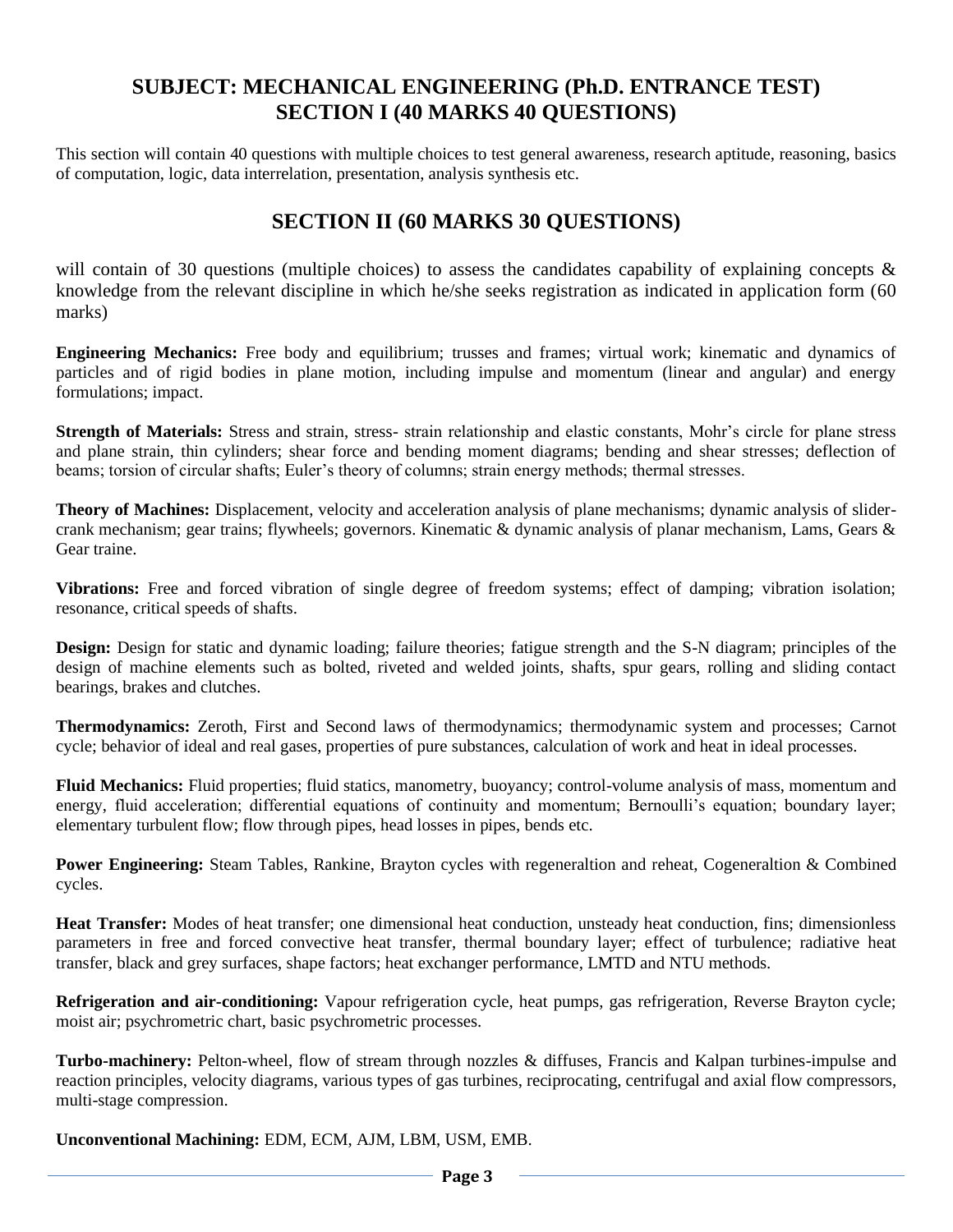**Metrology and Inspection:** Limits, fits and tolerances; linear and angular measurements; comparators; gauge design; interferometry; form and finish measurement; alignment and testing methods; tolerance analysis in manufacturing and assembly.

**Operation Research:** Linear programming, Graphical & Simplex method transportation, assignment, network flow models, simple queuing models, PERT and CPM, Game Theory.

**Value Engineering:** Value analysis for cost/value.

**Industrial Engineering :** Production Planning and Control; Forecasting- moving average, exponential smoothing, operations scheduling, assembly line balancing, product development, break even analysis, capacity planning.

#### **REFERENCE BOOKS:**

- 1. Engineering Mechanics By I.B.Prasad.
- 2. SOM by M.Ramarutham
- 3. TOM by S.S.Ratan
- 4. Vibration by V.B.Singh
- 5. Machine design by Sundrajan Murthy
- 6. Engineering thermodynamics by Domkundwar & P.K.Nag
- 7. Fluid Mechanics by John David Anderson & Cinjel
- 8. Power plant Engineering by P.K.Nag
- 9. HMT by Cinjel
- 10. RAC by R.C.Khurmi
- 11. Turbo Machine by Cinjel
- 12. Metrology by
- 13. O.R.by Hira Gupta
- 14. Industrial Engineering by Martang Telsang & O.P.Khanna.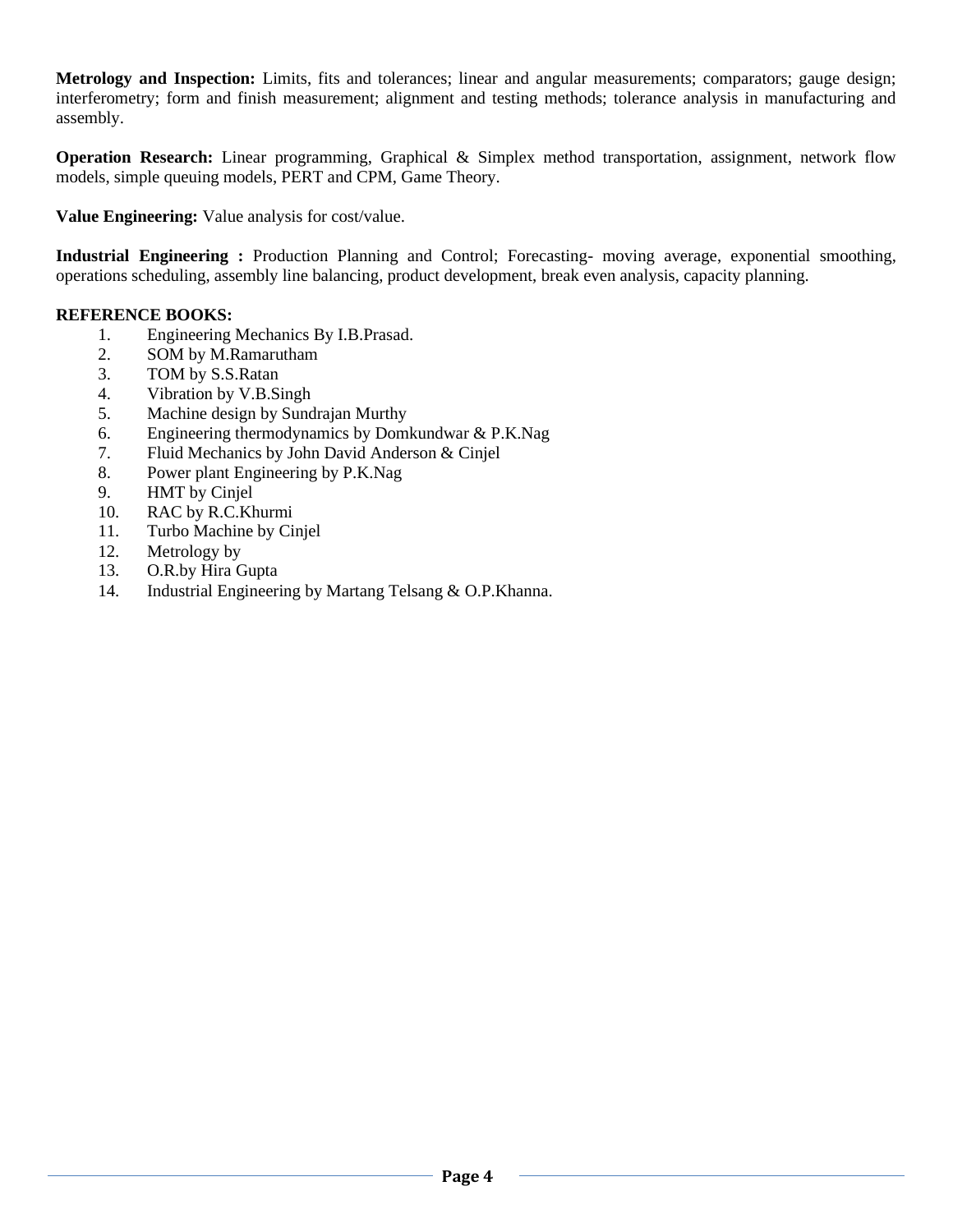# **SUBJECT: ELECTRONICS & COMMUNICATION ENGINEERING (Ph.D. ENTRANCE EXAM) SECTION I (40 MARKS 40 QUESTIONS)**

This section will contain 40 questions with multiple choices to test general awareness, research aptitude, reasoning, basics of computation, logic, data interrelation, presentation, analysis synthesis etc.

# **SECTION II (60 MARKS 30 QUESTIONS)**

will contain of 30 questions (multiple choices) to assess the candidates capability of explaining concepts & knowledge from the relevant discipline in which he/she seeks registration as indicated in application form (60 marks)

**Electronic Devices and Circuits:** p-n junction diode, BJT, JFET, MOS capacitor, MOSFET, Special diodes,

**Advanced Analog Circuits:** Differential and operational amplifier and its applications. s. Sinusoidal oscillators; criterion for oscillation; Passive & Active filters, Power supplies.

**Advanced Digital circuits:** Logic gates; digital IC families (DTL, TTL, ECL, MOS, CMOS). Combinatorial circuits: arithmetic circuits, code converters, multiplexers, decoders, PROMs and PLAs. Sequential circuits: latches and flip-flops, counters and shift-registers. Semiconductor memories.

**Microprocessors AND Microcontroller :**-(8085, 8086, 8051): architecture, programming, memory and I/O interfacing.

**VLSI:** INTRODUCTION ,integrated circuits fabrication process, oxidation, diffusion, ion implantation, photolithography, MOSFET,BIMOSFET.

**Power Electronics and Drives:** Semiconductor power diodes, transistors, thyristors, triacs, GTOs, MOSFETs and IGBTs - static characteristics and principles of operation;

**Artificial intelligence:-** Artificial Neural Network, Fuzzy systems, Neuro-fuzzy systems and genetic algorithms, Simulation tools used in electronics and communication Engineering.

**Control Systems:** Basic control system components; block diagrammatic description, reduction of block diagrams. Open loop and closed loop (feedback) systems and stability analysis of these systems. Signal flow graphs and their use in determining transfer functions of systems

**Communications Techniques:** Analog communication systems, SNR calculations for AM and FM for low noise conditions. Digital communication systems: PCM, DPCM, ASK, PSK, FSK

**Microwave Communication Engineering:** Waveguides: modes in rectangular waveguides; boundary conditions; cut-off frequencies; dispersion relations. Basics of propagation in dielectric waveguide and optical fibers. Basics of Antennas and Wave propagation: Dipole antennas; radiation pattern; antenna gain.

### **TEXT BOOK AND REFERENCE BOOK**

- 1. Microelectronics
- 2. Digital fundamentals: Floyd & jain :Pearson education
- 3. Digital electronics: A.P.Malvino; tmh
- 4. Automatic Controle System,B.C,Kuo,PHI
- 5. Control System Engineering,L.Nagrath And Gopal ,New Pearson Education
- 6. Power electronics,Rashid,PHI
- 7. Microprocessor And Interfacing-D.Hall,TMH
- 8. The 8051 Microcontrller and Embedded Systems using Assembly and c.Mazidi,PHI
- 9. Modern VLSI Design by Wolf,Pearson Education Pub
- 10. Electromagnetic Waves And Antennas:K.D.Prasad,Khanna Pub
- 11. Electronic communication system;George F.Kennedy:TMH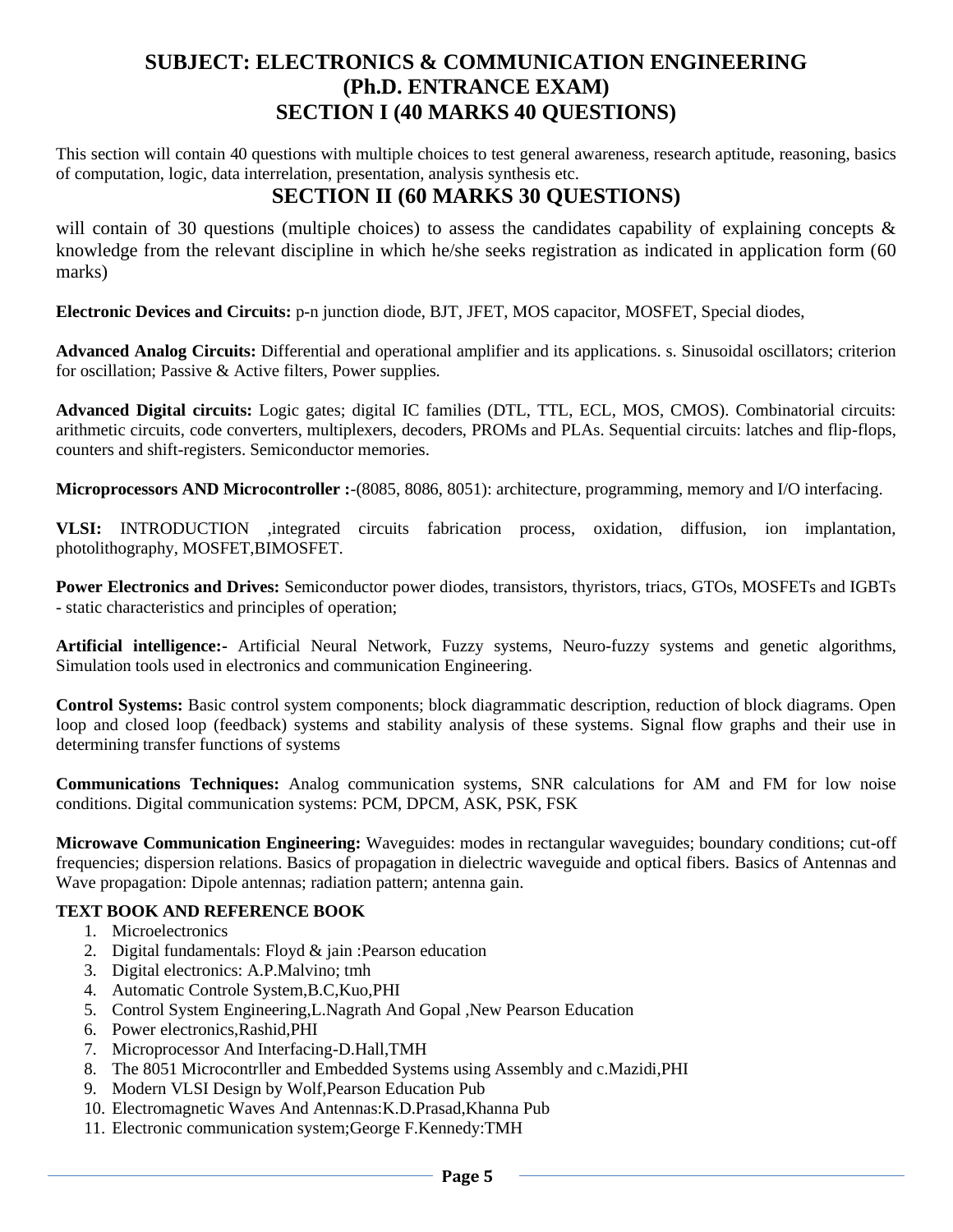# **SUBJECT: ELECTRICAL ENGINEERING (Ph.D. ENTRANCE TEST) SECTION I (40 MARKS 40 QUESTIONS)**

This section will contain 40 questions with multiple choices to test general awareness, research aptitude, reasoning, basics of computation, logic, data interrelation, presentation, analysis synthesis etc.

# **SECTION II (60 MARKS 30 QUESTIONS)**

will contain of 30 questions (multiple choices) to assess the candidates capability of explaining concepts & knowledge from the relevant discipline in which he/she seeks registration as indicated in application form (60 marks)

**Electric Circuits and Fields:** KCL, KVL, node and mesh analysis; sinusoidal steady-state analysis, resonance, Thevenin's, Norton's and Superposition and Maximum Power Transfer theorems, two-port networks, three phase circuits: Gauss Theorem, electric field and potential due to point, line, plane and spherical charge distributions; Ampere's and Biot-Savart's laws; inductance; dielectrics; capaciiance.

**Electrical Machines:** Single phase transformer, tests, regulation and efficiency; three phase transformers, parallel operation; autotransforrner; DC machines, armature reaction and commutation, starting and speed control of motors; three phase induction motors, performance characteristics, starting and speed control; synchronous machines, regulation and parallel operation of generaltors, motor starting, characteristics.

**Power Systems:** Basic power generaltion concepts; transmission line models and performance; cable performance, insulation; corona and radio interference: distribution systems; voltage control; power factor correction; symmetrical components; fault analysis; circuit breakers; system stability concepts, swing curves; HVDC transmission.

**Control Systems:** Principles of feedback; transfer function; block diagrams; steady-state errors; Routh and Niquist techniques: Bode plots: lag, lead and lead-lag compensation; controllability and observability.

**Electrical and Electronic Measurements:** Bridges and potentiometers; PMMC, moving iron, dynamometer and induction type instruments, measurement of voltage, current, power, energy; instrument transformers; digital voltmeters and multimeters; phase, time and frequency measurement.

**Analog and Digital Electronics:** Characteristics of diodes, BJT, FET; amplifiers; oscillators and feedback amplifiers: operational amplifiers - characteristics and applications; timers; combinational and sequential logic circuits; multiplexer; Schmitt trigger; multi-vibrators; sample and hold circuits; A/D and D/A converters.

**Power Electronics and Drives:** Thyristors, triacs, GT0s, MOSFETs and IGBTs; phase control rectifiers; bridge converters - fully controlled and half controlled; principles of choppers and inverters; basis concepts of adjustable speed dc and ac drives.

**Advanced Topics in Electrical Engineering:** Artificial Neural Network, Fuzzy systems, Neuro-fuzzy systems and genetic algorithms, Simulation tools used in Electrical Engineering.

### **TEXT BOOK AND REFERENCE BOOK**

- 1. A course in Electrical and Electronics measurement and Instrumentation: Sawhney. Dhanpat Rai pbs
- 2. Digital Electronics : A.P. Malvino
- 3. Control System Engineering : L. Nagrath and Gopal , New age international publications
- 4. Electric Machinery: P.S. Bhimbra
- 5. Power System Engineering : Nagrath & Kothari
- 6. Power Electronics : P.S. Bhimbra
- 7. Network Analysis : Valkenburg,PHI pbs
- 8. Engineering Electromagnetics : Hayt, TMH pbs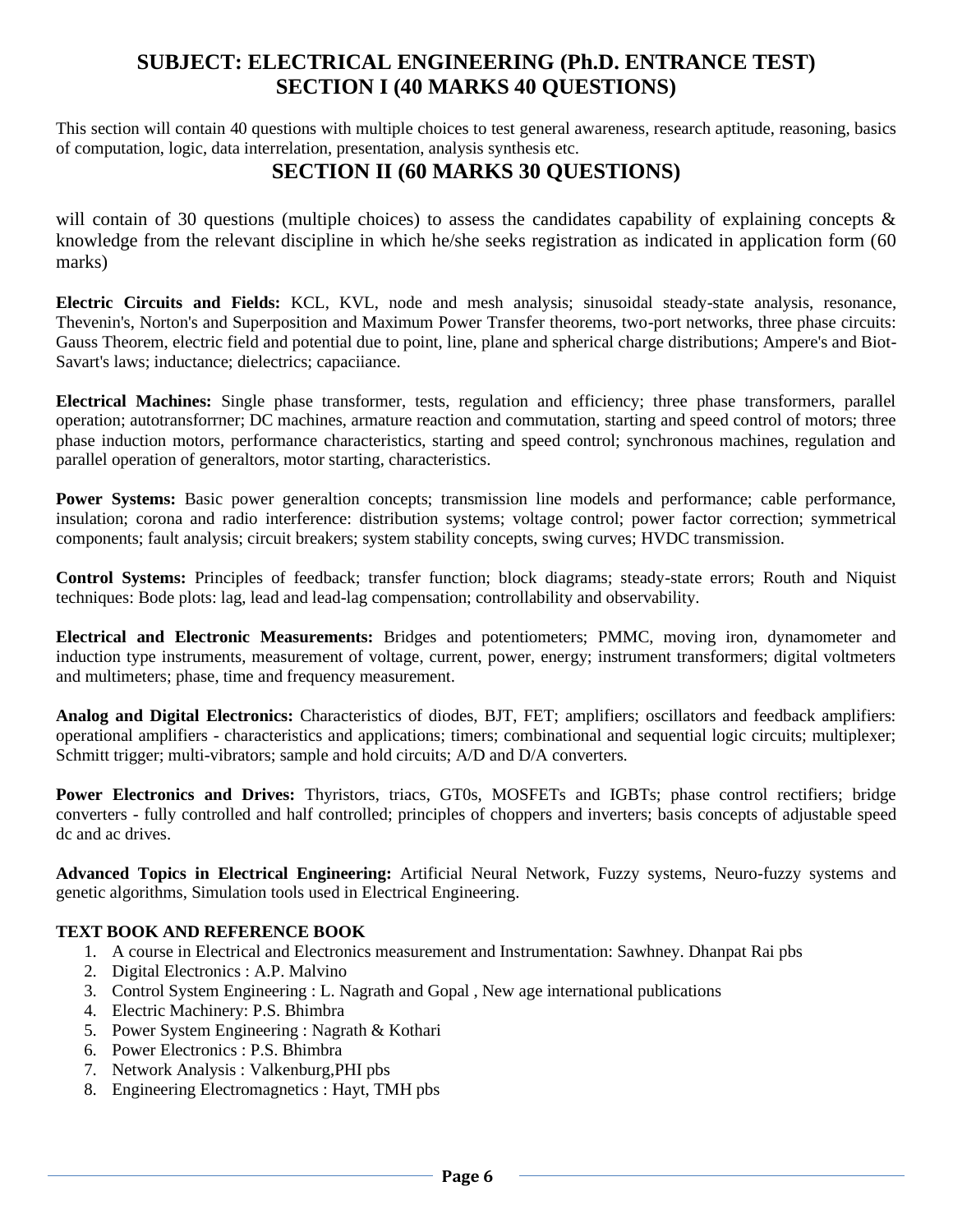# **SUBJECT: COMPUTER SCIENCE AND ENGINEERING (Ph.D. ENTRANCE TEST) SECTION I (40 MARKS 40 QUESTIONS)**

This section will contain 40 questions with multiple choices to test general awareness, research aptitude, reasoning, basics of computation, logic, data interrelation, presentation, analysis synthesis etc.

# **SECTION II (60 MARKS 30 QUESTIONS)**

will contain of 30 questions (multiple choices) to assess the candidates capability of explaining concepts  $\&$ knowledge from the relevant discipline in which he/she seeks registration as indicated in application form (60 marks)

**High Performance Computer Architecture:** Basic Computer architecture. Performance Analysis, Architectural classification schemes, Memory models, Pipelining, RISC CISC, VLIW architectures, data dependency and interconnection network. Fault Tolerance and Scalability. Modeling Performance. Pipelined Systems. Interconnection Networks. Processor Array. Multi¬computers. Multiprocessors. Systolic Array. Vector Processors. Structured Memory Design for Parallel Systems - Symmetric Shared, Distributed Shared and Synchronization. Grid computing.

**Software Systems:** Data structures and Algorithms: the notion of abstract data types, stack, queue, list, set, string, tree, binary search tree, heap, graph, tree and graph traversals, connected components, spanning trees, shortest paths, hashing, sorting, searching, design techniques (greedy, dynamic, divide and conquer, Algorithm design by induction), asymptotic analysis (best, worst, average cases) of time and space, upper and lower bounds, Basic concepts of complexity classes t P, NP, NP-hard, NP-complete.

**Concepts of object-oriented programming** - Basic Concept of OOP Benefit of OOP Object Oriented language Structure of C++ Program Compiling and Linking Operators and expressions Looping Concepts Arrays and Structure, Functions Class Object Constructor and Destructors Polymorphism Factions Overloading Operators Overloading Inheritance pointer and Virtual Function Life I/O and Templates

**Operating Systems :** Synchronization Mechanisms. Process Deadlocks. Resource Models. Local and Global states. Distributed Operating Systems. Event Ordering. Timestamps. Distributed Mutual Exclusion. Token and Non-token based Algorithms. Comparative Performance Analysis. Concurrency Control. Shared Memory. File Systems. Agreement Protocols for handling Processor Failures. Coordination of Processes and related Algorithms. Failure Handling and Recovery Mechanisms. Multiprocessor Operating Systems and related Thread Handlings.

**Software Engineering:** SDLC, planning and managing the project, design, coding, testing, implementation, maintenance. Personal Software Process. Team Software Process. Usability. Agile Methods. Process Models- Iterative, Scrum, XP, and Evo. Requirements Engineering. Advanced UML, Petri net. Domain specific modeling. Systems Modeling Language. Meta modeling. Software architecture and design patterns. Software metrics. Software reliability. Advanced testing techniques.

**Database Systems:** Review of Database Systems. Web-enabled Database Systems. Storage and File Structures. Indexing and Hashing. Concurrency. Recovery. Query Processing. Query Optimization. Object Oriented DBMS. Extended Relational Model. Spatial databases. Multimedia Databases. Distributed Databases. Active Databases. Temporal Databases. Deductive Databases. Mobile Databases.

**Data Communication and Computer Networks:** Seven Layer OSI Model. TCP/IP details.IPv4 and IPv6 Protocols and its Applications. Real Time Communication Protocols. High speed local and wide area networks. Virtual networks. Network security. Broadband networks. Introduction to intelligent networking. Performance analysis of networks. Transmission media, data encoding, Multiplexing, Flow and error control, Network devices switches, Gateways, Routers, Network security cryptography, Digital signature, Firewalls, Routing concepts, ATM, Poisson and other distributions.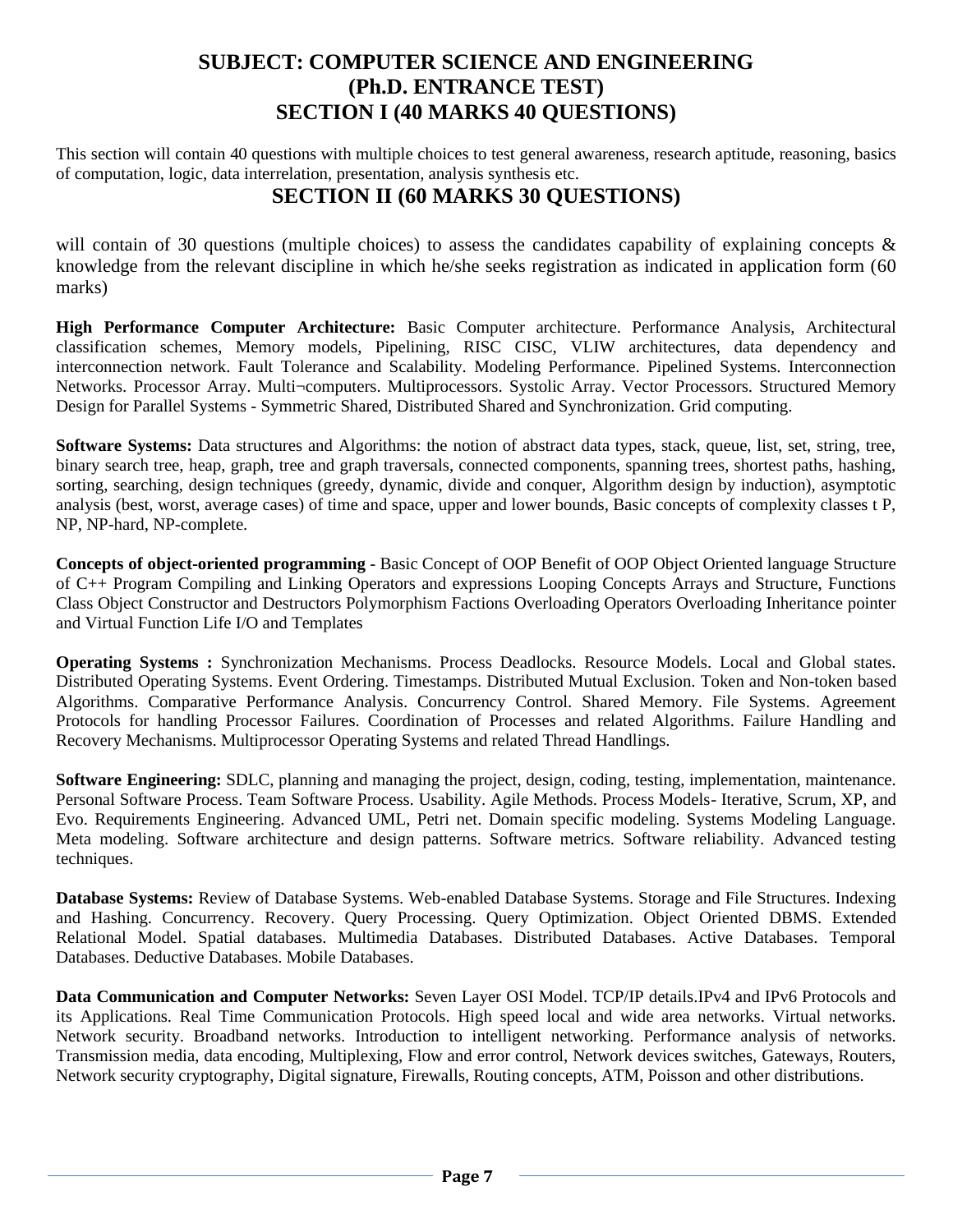#### **REFERENCE BOOKS :**

- 1. Computer System Architecture M. Morris Mano
- 2. Software Engineering By Roger Pressmen
- 3. Software Engineering By Pankaj jalote
- 4. Oops With C++- E. Balagurusamy
- 5. Data Base System Concepts Mc Graw Hill Korth, Silber chats
- 6. Data structure Seymour Lipchitz
- 7. Object Oriented Interface and Data Base Prentice Hall of India
- 8. Software Engineering By Roger Pressmen
- 9. Software Engineering By Pankaj jalote
- 10. Data Communication & Networking Behrour A. Forougan
- 11. Computer Networks Andrew s. Tenenbaum
- 12. Management And Strategy Tarun Dhar Diwan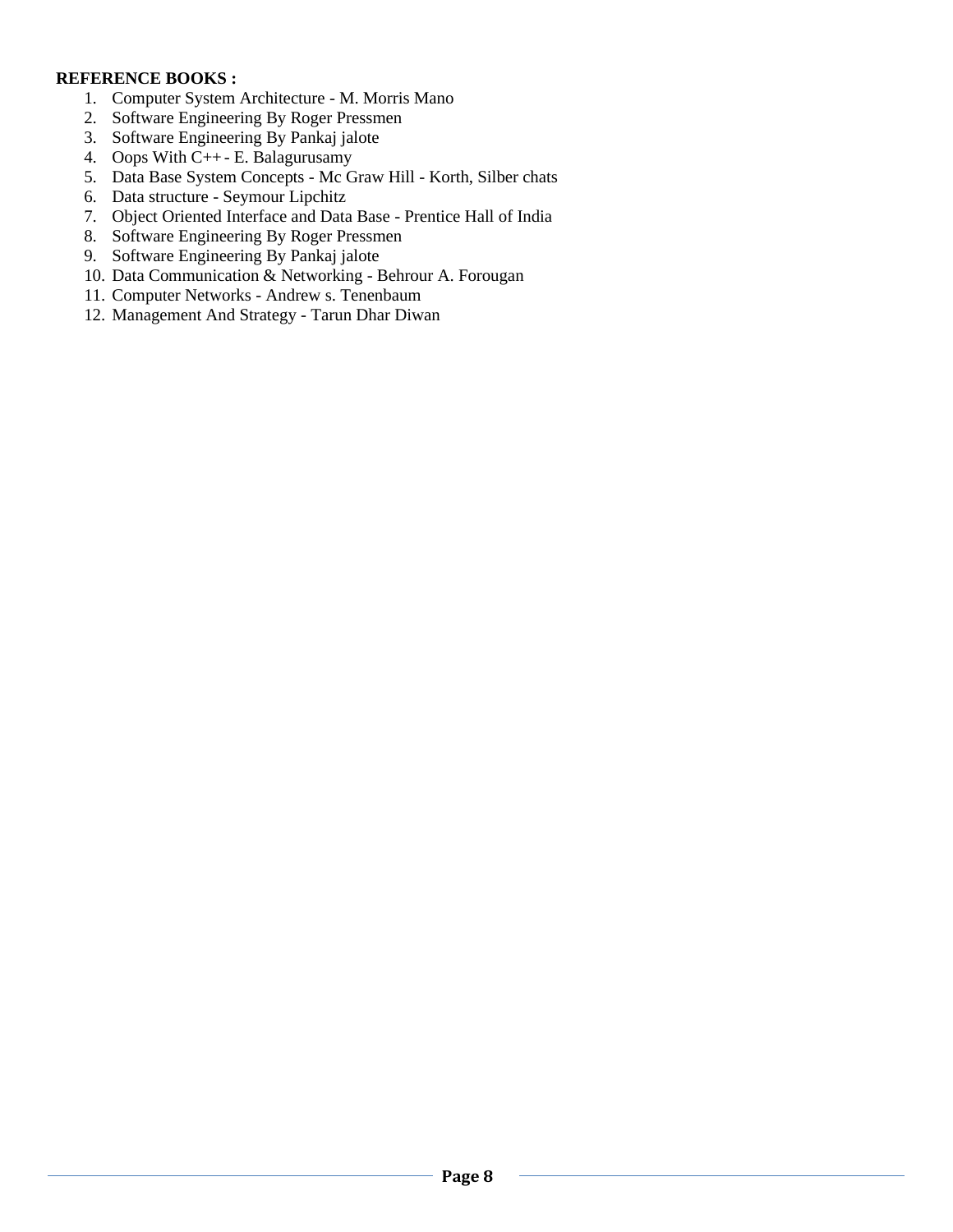# **SUBJECT: PHYSICS (Ph.D. ENTRANCE TEST) SECTION I (40 MARKS 40 QUESTIONS)**

This section will contain 40 questions with multiple choices to test general awareness, research aptitude, reasoning, basics of computation, logic, data interrelation, presentation, analysis synthesis etc.

# **SECTION II (60 MARKS 30 QUESTIONS)**

will contain of 30 questions (multiple choices) to assess the candidates capability of explaining concepts  $\&$ knowledge from the relevant discipline in which he/she seeks registration as indicated in application form (60 marks)

**Mathematical Physics:** Dimensional analysis, Vector algebra and vector calculus, Linear algebra, Matrices, Linear differential equations, Elementary probability theory, Binomial, Poisson and normal distributions, Fourier series, Fourier and Laplace transforms, Elements of complex analysis.

**Classical Mechanics:** Newton's law, central forces, Kepler's law and planetary, motion, Lagrange and Hamilton's formalisms, Special theory of relativity – Lorentz transformations, time dilation, Length contraction, Relativistic kinematics, Variation of mass with velocity, Mass – Energy equivalence, Relation between energy and momentum.

**Electromagnetic Theory & Acoustic wave:** Gauss's Law and its applications, Laplace and Poisson equations, Magnetostatics : Bio-Savart's law, Ampere's theorem, Electromagnetic induction, Faraday's law, Maxwell's equations, Scalar and vector potentials, Electromagnetic waves and their reflection, Refraction, Interference, diffraction,polarization,Poynting vector, Energy and momentum ;electromagnetic waves, acoustics, acoustical holography, acoustic radiation, acoustic transmission.

**Quantum Mechanics:** Physical basis of quantum mechanics, Wave – Particle duality, De-Broglie hypothesis, Wave packet and group velocity, , Heisenberg's uncertainty principle, Schrodinger equation (time dependent and time independent), Eigen value problems such as particle- in- a- box, Harmonic oscillator etc.

**Thermodynamics and Statistical Physics:** Law of thermodynamics and their consequences, Macro state and microstates, Phase space, Probability ensembles, Partition function, Free energy, Calculation of thermodynamic quantities, Classical and quantum statistics, Degeneralte Fermi gas, Black body radiation and Planck's distribution law, Bose- Einstein condensation, First and second order phase transitions.

**Atomic and Molecular Physics:** Quantum states of an electron in an atom, Electron spin, Spectra of one-and manyelectron atoms, Relativistic corrections for energy levels of hydrogen, Hyperfine structure and isotopic shift, Width of spectral lines, LS & JJ coupling, Zeeman, Paschen Back and Stark effect, X-ray spectroscopy, Electron spin resonance, Nuclear magnetic resonance, lasers.

**Solid State Physics:** Atomic structure and bonding in materials. Crystal structure of materials, unit cell and space lattices, Miller indices of planes and directions, Concept of amorphous, Single and polycrystalline structures and their effect on properties of materials, Crystal growth techniques, Free electron theory, Band theory of solids; metals, semiconductors and insulators, Hall effect, superconductivity, Fermi level, energy gap.

**Nuclear and Particle Physics:** Basic nuclear properties, Size, Shape, Charge distribution, Spin and Parity, Mass defect, Binding energy, semi-empirical mass formula, Liquid drop model, Nature of nuclear force, Nuclear shell model, Alpha decay, Beta decay, Gama decay, Laws of radioactivity, Nuclear reactions, Compound nuclei and direct reactions, Controlled and uncontrolled chain reaction, critical mass, fission and fusion, Nuclear reactor, Elementary particles. **Electronics:** Semiconductor devices & physics P-N-Jn.depletion region, barrier potential, Transistors, Bipolar junction Transistors, Field effect transistors, UJT,SCR, Rectifier circuits, , Logic gates and symbols, Boolean algebra & Karnaugh map, DeMorgan's theorem, Basic digital logic circuits, Optoelectronic devices including solar cells; photonic devices;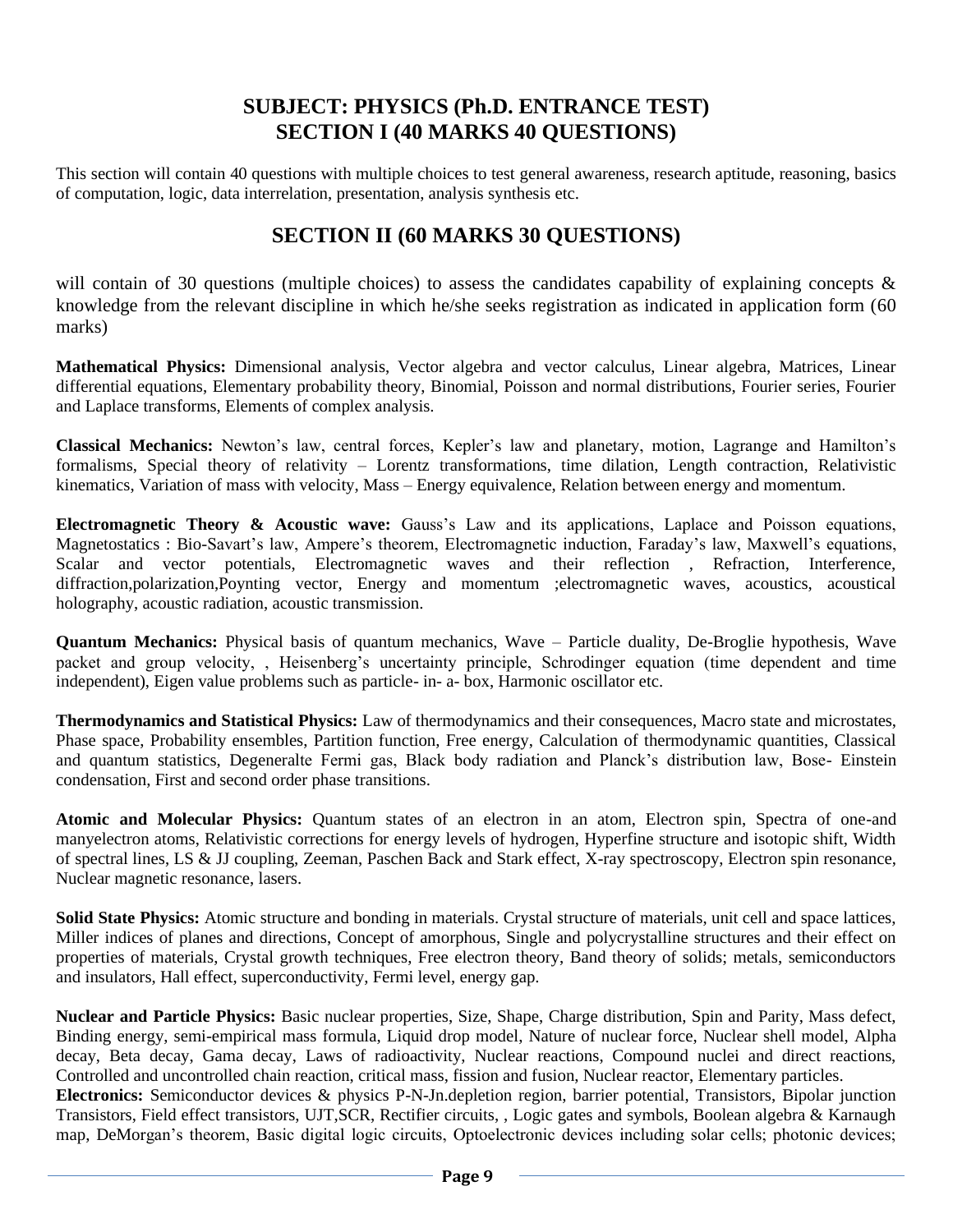Photo detectors and LEDs, Digital techniques and applications (Registers Counters, Comparators and similar circuits); ICs; modulation & demodulation, AM,PM,FM;A/D and D/A convertors; Sensors.

### **TEXT & REFERENCE BOOKS:**

- 1. Mathematical Physics: Mary L B
- 2. Statistical Physics: TMH-1988; F.Reif
- 3. Introduction to Modern Physics:H.S.Mani & G.K.Mehta
- 4. Introduction to Solid State Physics: C.Kittel
- 5. Solid State Electronic Devices:B.G.Streetmann
- 6. Electronics Fundamental & Applications:J.D.Ryder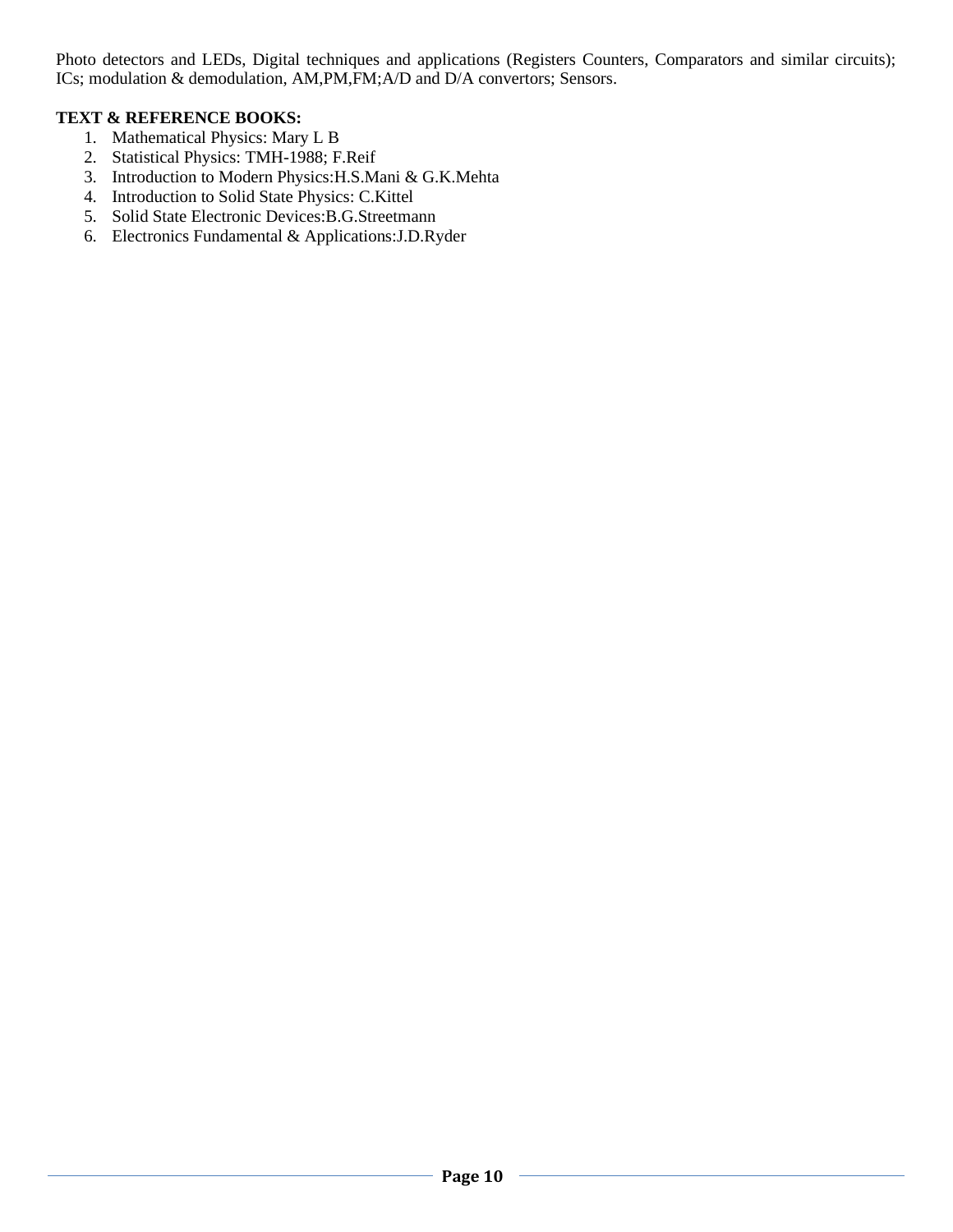# **SUBJECT: CHEMISTRY (Ph.D. ENTRANCE TEST) SECTION I (40 MARKS 40 QUESTIONS)**

This section will contain 40 questions with multiple choices to test general awareness, research aptitude, reasoning, basics of computation, logic, data interrelation, presentation, analysis synthesis etc.

# **SECTION II (60 MARKS 30 QUESTIONS)**

will contain of 30 questions (multiple choices) to assess the candidates capability of explaining concepts & knowledge from the relevant discipline in which he/she seeks registration as indicated in application form (60 marks)

## **INORGANIC CHEMISTRY**

**Main Group Elements :** S-N compounds Sulphur-phosphorus compounds: Molecular sulphides such as P4S3, P4S7, P4S9 and P4S10. Phosphours-nitrogen compounds: Phosphazines. Other P-N compounds. Boron-nitrogen compounds:

**Metal Complexe:** Valence bond theory and its limitations. Ligand field theory: Splitting of d orbitals in different ligand fields Jahn-Teller effect MO diagrams of complexes with and without n bonds. Spectral&Magnatic properties of complexes.

**Nuclear Chemistry:** . Nuclear reactions: . Types of nuclear reactions. Spontaneous and reduced fission. Principles of working of the reactors of nuclear power plants. Breeder reactor. Nuclear fusion reaction.

**Analytical Principles:**Volumetric methods:Theories of indicators:Acid-base, redox, metallochromic, indicators. Complexation Precipitation Redox titrations. Gravimetric methods: Mechanism of precipitate formation. Aging of precipitates. Precipitation from homogeneous solutions. Coprecipitation and postprecipitation. Contamination of precipitates.Washing, drying and ignition of precipitates.

**Water treatment:** Hardness, Alkalinity, Domestic water treatment Chemical analysis of water, D.O., B.O.D, C.O.D., T.D.S.

# **PHYSICAL CHEMISTRY**

**Quantum Mechanics:** Introduction to Classical Mechanics: The blackbody radiation, photoelectric effect, Compton Effect and atomic spectra. Failure of classical mechanics to explain these phenomena. Quantum mechanical explanations.

**Chemical Kinetics:** Theories of reaction rate: Influence of temperature on reaction rate. Arrhenius equation and its limitations, activation energy. Collision theory and absolute reaction rate theory. Free energy of activation and volume of activation. Thermodynamic formulation of reaction rate. Effects of pressure and voulume on the velocity of gas reaction.

**Surface Chemistry:**The colloidal state: Multimolecular, macromolecular and associated colloids. Stability of collids. The zeta potential. Kinetic, optical and electrical properties of colloids: Electrophoresis, electroosmosis, sedimentation potential and streaming potential Catalysis: Mechanism and theories of homogeneous and heterogeneous catalysis. Acidbase and enzyme catalysis.

**Thermodynamics:** Intensive and extensive properties. Exact differentials. Intrinsic energy, enthalpy, entropy, free energy and their relations and significances. . Maxwell relations. Thermodynamic equations of state. Joule- Thomson effect. Joule-Thomson coefficient for van der Waals' gas. The third law of thermodynamics. .

**Spectroscopy:** Energy levels in molecules, rotational, vibrational, electronic NMR and ESR spectroscopy.

# **ORGANIC CHEMISTRY**

**Principles of organic chemistry:** Inductive, mesomeric, electromeric effect. Carbocations, carbanions, carbens. Addition, Elimination, Substitution reactions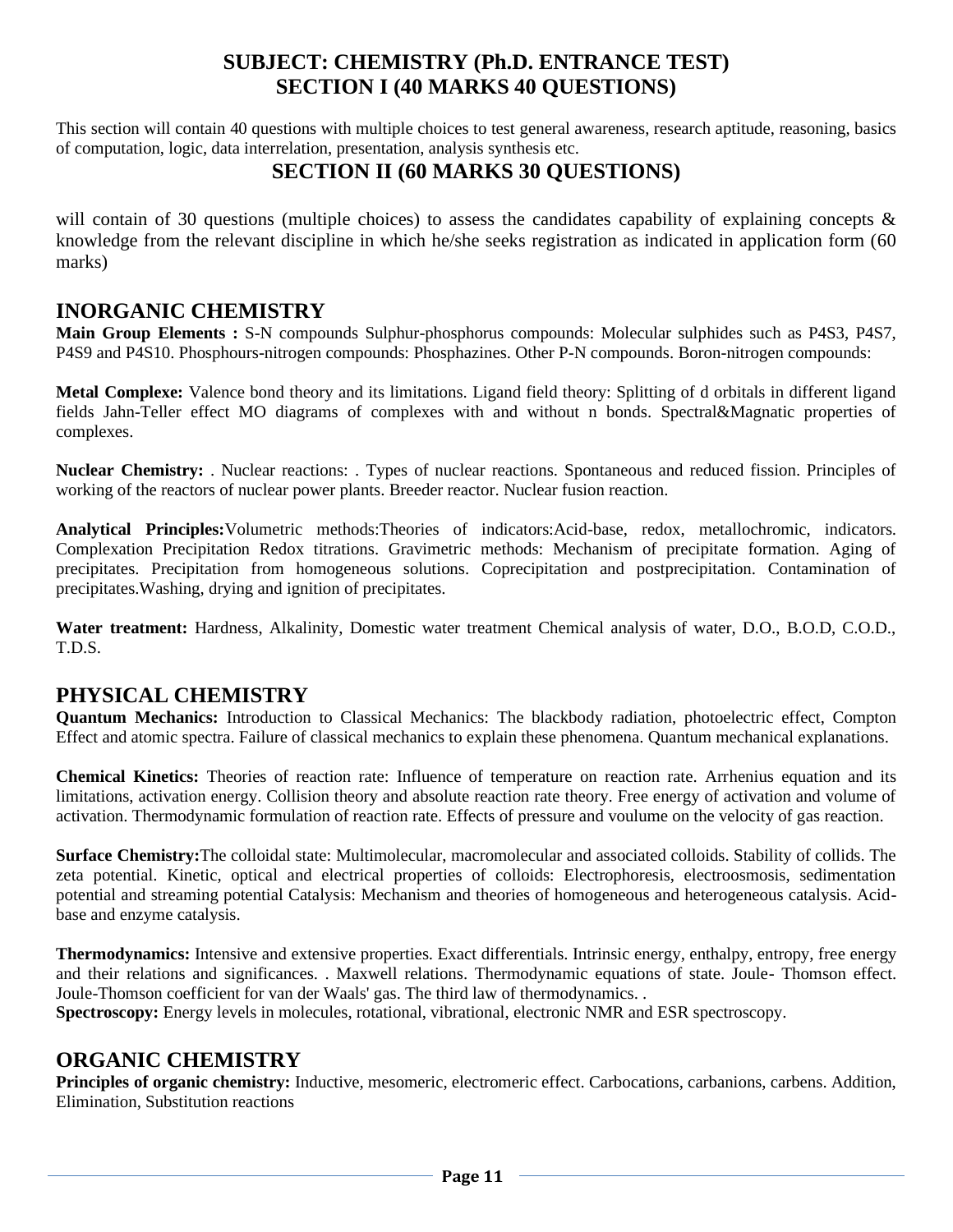**Chemistry of Polymers:** Types and mechanism of polymerization reactions. Step-growth, free radical, addition, ionic polymerizations. Copolymers. Characterization of polymers. Manufacture and applications of polyolefins, thermoplastics, polyamides, polyesters, polyurethanes, epoxies and industrial polymers.

Chemistry of natural products- Biosynthesis of terpenes and alkoloids. Carbohydrate protein and nucleic acid.

**Organic Photochemistry:** Photochemical processes. Energy transfer, sensitization and quenching. Singlet and triplet states and their reactivity. Photoreactions of carbonyl compounds, enes, dienes, and arenes. Norrish reactions of acyclic ketones. Applications of photoreactions in laboratory and industrial synthesis.

**Separation Techniques:** Chromatographic methods: Classification of chromatographic separations. Theory of chromatography. Applications of chromatographic mehtods: Adsorption and partition chromatography. Paper, thinlayer and column chromatographic methods.

### **REFERENCE BOOKS:**

- 1. F.A.Cotton and G.Wilkinson, "Advanced Inorganic Chemistry", John Wiley & Sons
- 2. J.March, "Advanced Organic Chemistry", Wiley
- 3. Gurdeep Raj , "Advanced Physical Chemistry
- 4. I.L.Finar, "Organic Chemistry" Vol 2, Longman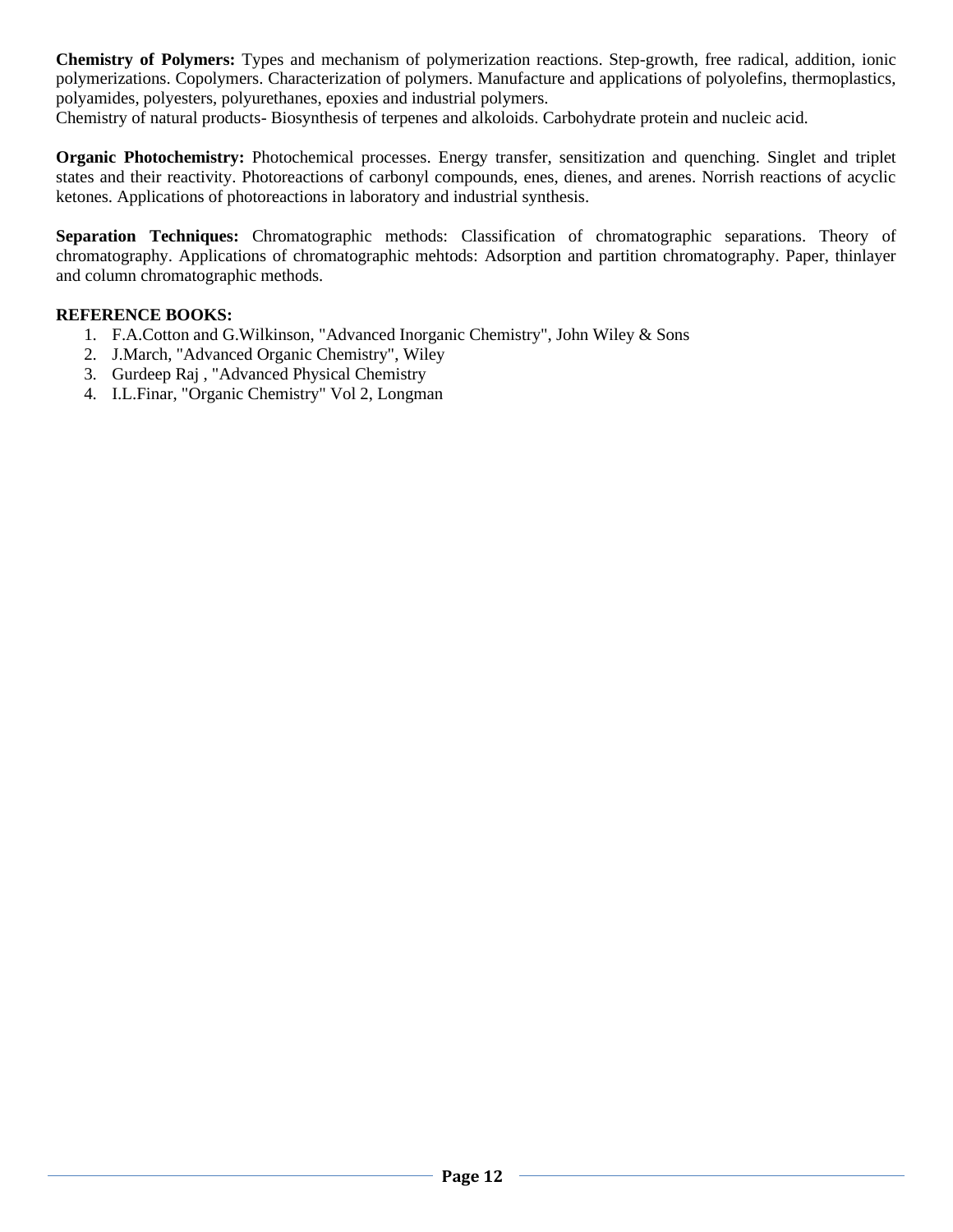# **SUBJECT: MATHEMATICS (Ph.D. ENTRANCE TEST) SECTION I (40 MARKS 40 QUESTIONS)**

This section will contain 40 questions with multiple choices to test general awareness, research aptitude, reasoning, basics of computation, logic, data interrelation, presentation, analysis synthesis etc.

### **SECTION II (60 MARKS 30 QUESTIONS)**

will contain of 30 questions (multiple choices) to assess the candidates capability of explaining concepts  $\&$ knowledge from the relevant discipline in which he/she seeks registration as indicated in application form (60 marks)

**Linear Algebra :** Finite dimensional vector spaces; Linear transformations and their matrix representations, rank; systems of linear equations, eigen values and eigen vectors, minimal polynomial, Cayley-Hamilton Theroem, diagonalisation, Hermitian, Skew-Hermitian and unitary matrices; Finite dimensional inner product spaces, Gram-Schmidt orthonormalization process, self-adjoint operators.

**Complex Analysis :** Analytic functions, conformal mappings, bilinear transformations; complex integration; Cauchy's integral theorem and formula; Liouville's theorem, maximum modulus principle; Taylor and Laurent's series; residue theorem and applications for evaluating real integrals.

**Real Analysis :** Sequences and series of functions, uniform convergence, power series, Fourier series, functions of several variables, maxima, minima; Riemann integration, multiple integrals, line, surface and volume integrals, theorems of Green, Stokes and Gauss; matric spaces, completeness, Weierstrass approximation theorem, compactness; Lebesgue integral, Fatou's lemma, dominated convergence theorem.

**Ordinary Differential Equations :** First order ordinary differential equations, existence and uniqueness theorems, systems of linear first order ordinary differential equations, linear ordinary differential equations of higher order with constant coefficients; linear second order ordinary differential equations with variable coefficients; method of Laplace transforms for solving ordinary differential equations, series solutions; Legendra and Bessel functions and their orthogonality.

**Algebra :** Normal subgroups and homomorphism theorems, automorphisms; Group actions, Sylow's theorems and their applications; Euclidean domains, Principle ideal domains and unique factorization domains. Prime ideals and maximal ideals in commutative rings; Fields, finite fields.

**Functional Analysis :** Banach spaces, Hahn-Banach extension theorem, open mapping and closed graph theorems, principle of uniform boundedness; Hilbert spaces, orthonormal bases, Riesz representation theorem, bounded linear operators.

**Probability and Statistics :** Probability space, conditional probability, Bayes theorem, independence, Random variables, joint and conditional distributions, standard probability distributions and their properties, expectation, conditional expectation, moments; weak and strong law of large numbers, central limit theorem; Sampling distributions; Testing of hypothesis, standard parametric tests based on normal, Chi-Square, t, F - distributions; Linear regression; Interval estimation.

#### **REFERENCE BOOKS:**

- 1. Mathematical Analysis by Rudin,M
- 2. Discrete Mathematics by Truss, Pearson Education
- 3. Linear Algebra by Ramachandra, McGraw Hill Pub.
- 4. Mathematical Statistics by M.Ray, S-Chand Pub.
- 5. Abstract Algebra by S.David, Wiley Pub.
- 6. Ordinary Differential Equation by Garrett, Wiley Pub.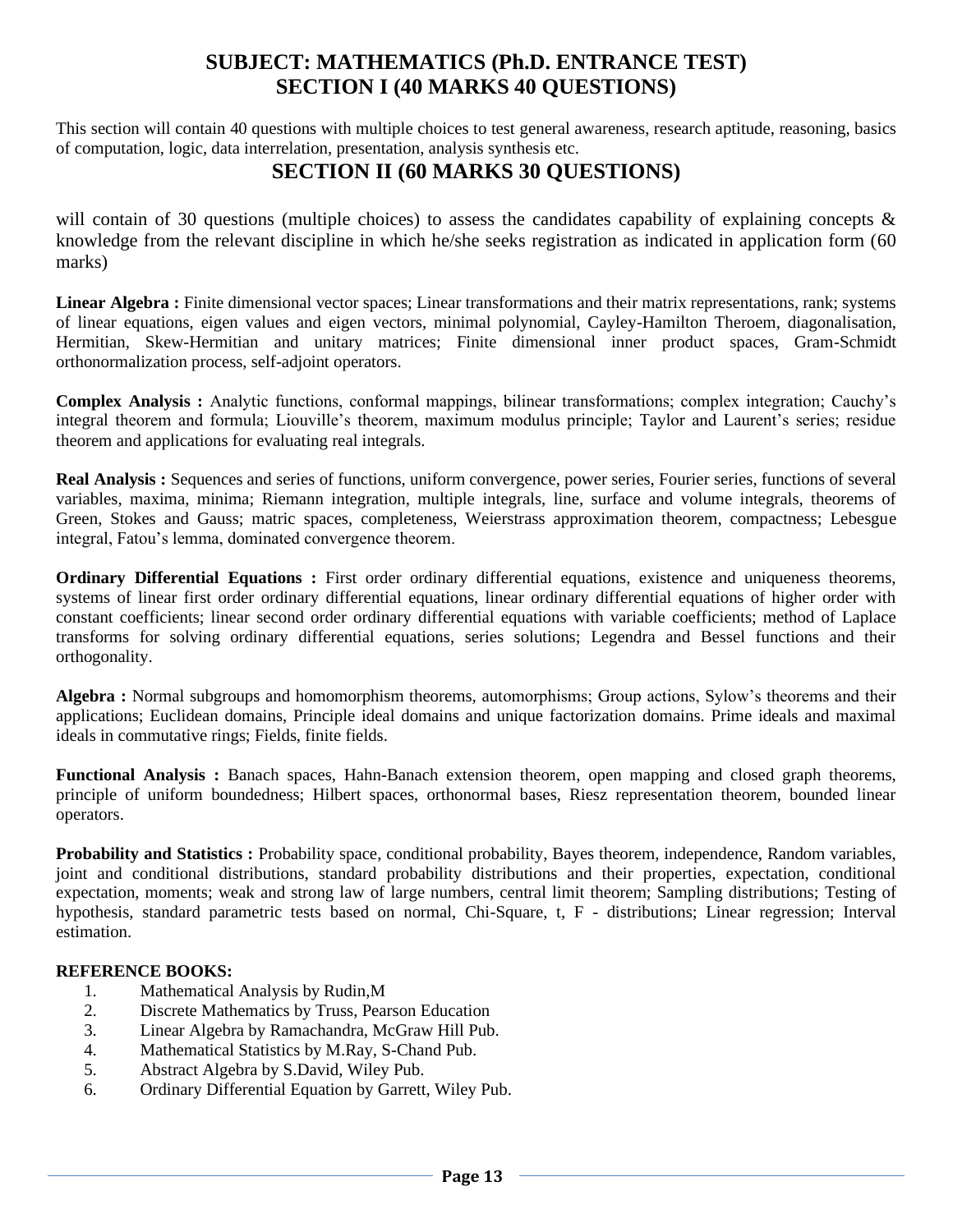# **SUBJECT: INFORMATION TECHNOLOGY (Ph.D. ENTRANCE EXAM) SECTION I (40 MARKS 40 QUESTIONS)**

This section will contain 40 questions with multiple choices to test general awareness, research aptitude, reasoning, basics of computation, logic, data interrelation, presentation, analysis synthesis etc.

# **SECTION II (60 MARKS 30 QUESTIONS)**

will contain of 30 questions (multiple choices) to assess the candidates capability of explaining concepts & knowledge from the relevant discipline in which he/she seeks registration as indicated in application form (60 marks)

**Computer Organization and Architecture-**Computer Architecture System Inter Connection Structure Addressing modes Arithmetic Processor Design Control Unit Organism Storage and Memory Hierarchy and I/O Organization Parallel Computer Models and Program Parallelism Classification of Machine SISD, SIMD and MIND Synchronous Parallel Processing .

**Soft Computing :**Journal Issues and our view of AI Search and Control Strategies Heuristic Search Techniques Knowledge Representation AI Programming Languages LISP Prolog Natural language Processing Parsing Techniques RTN, ATN, Fuzzy System Expert Systems Artificial Neural Network .

**Object Oriented Concept and Programming Using C++:**Basic Concept of OOP Benefit of OOP Object Oriented language Structure of C++ Program Compiling and Linking Operators and expressions Looping Concepts Arrays and Structure, Functions Class Object Constructor and Destructors Polymorphism Factions Overloading Operators Overloading Inheritance pointer and Virtual Function Life I/O and Templates.

**Information Systems and Software** Engineering Software Engineering Paradigm Life Models S/W Requirements Design Concepts and Principles Testing and Maintenance S/W project management Internet and Web technology Internet protocol -TCP/IP,UDP,HTTP Telnet,SMTP,FTP,SNTP.Internet addressing IP V4 And IPV6 HTML,DHTML,SGML,XML,JAVA Scripts Internet Security and Firewalls web site planning and hosting.

**Database Management System :**Type of Data Models , DBMS, Architecture, Object Orientated Database Relationship Model , Storage and File Organization The Relational Data Model database Design Data Replication and Query Processing and Recovery, Security Management, Parallel and Distributed Database.

**Telecomm Switching and Computer Network :**Basic Concepts of telephony System and Topology, Switching, Wearing and Routing, PHTN, ISDN, DSL, ADSL, Switched Packets Data Services ISDN,ATN, Network, Seven Layer of OSI Model, TCP/IP Protocol Suit Cryptography and Digital Signature GSN,CDMA,Mobile IP Frequency Management and Channel Assignment.

### **REFERENCE BOOKS :**

- 1. Computer System Architecture M. Morris Mano
- 2. Oops With C++ E. Balagurusamy
- 3. Data Base System Concepts Mc Graw Hill Korth, Silber chats
- 4. Management And Strategy Tarun Dhar Diwan
- 5. Object Oriented Interface and Data Base Prentice Hall of India
- 6. Software Engineering By Roger Pressmen
- 7. Software Engineering By Pankaj jalote
- 8. Data Communication & Networking Behrour A. Forougan
- 9. Computer Networks Andrew s. Tenenbaum
- 10. Internet & Internet Engineering Dahiel , Minoli TMH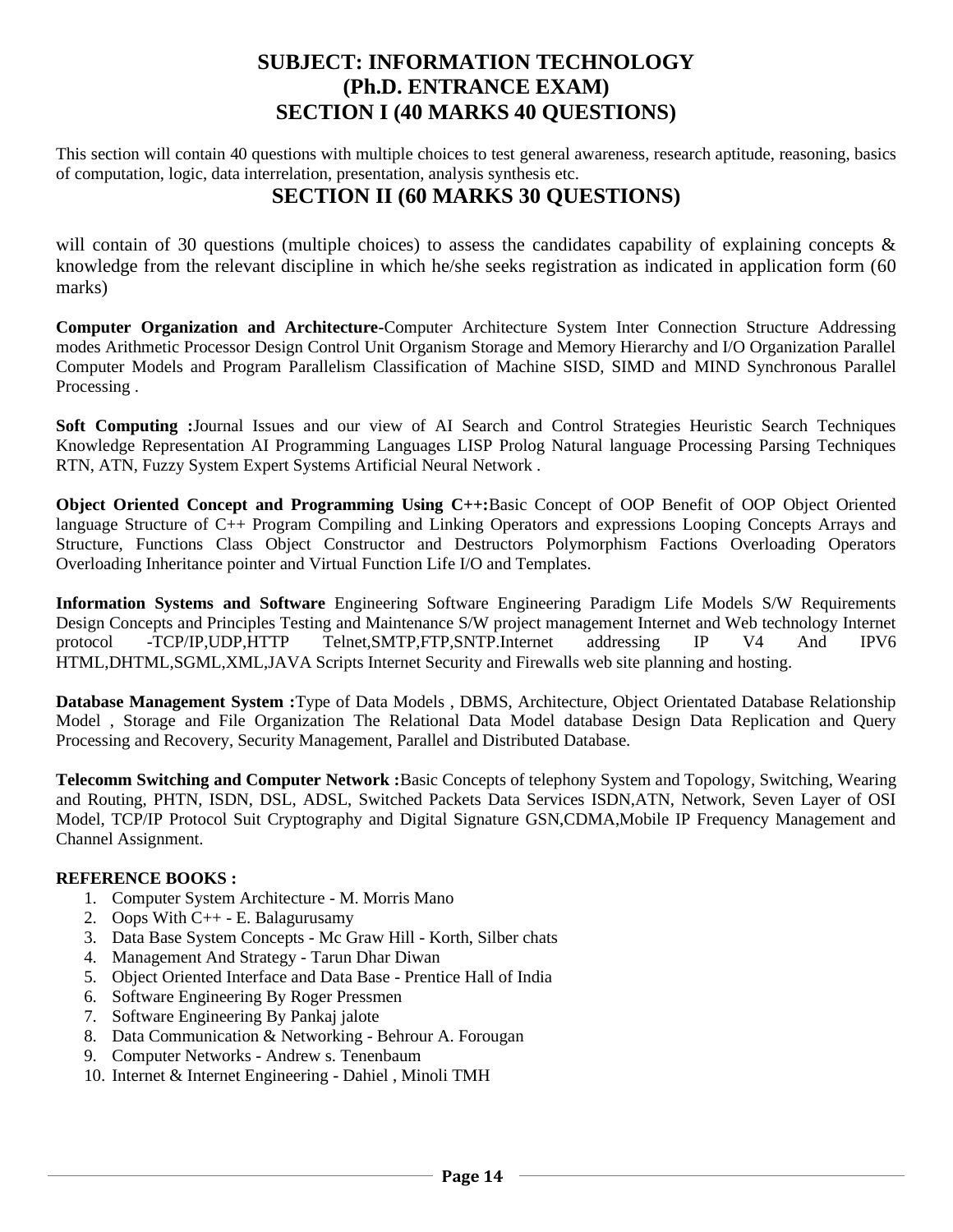# **SUBJECT: YOGA (PH.D. ENTRANCE TEST) SECTION I (40 MARKS 40 QUESTIONS)**

This section will contain 40 questions with multiple choices to test general awareness, research aptitude, reasoning, basics of computation, logic, data interrelation, presentation, analysis synthesis etc.

# **SECTION II (60 MARKS 30 QUESTIONS)**

### **1. Foundations of Yoga : History, Evolution of Yoga and Schools of Yoga**

Origin of Yoga, History and Development of Yoga; Etymology and Definitions, Misconceptions, Aim and Objectives of Yoga, True Nature and Principles of Yoga

Introduction to Vedas, Upanishads, Prasthanatrayee and Purushartha Chatushtaya

Generall introduction to Shad-darshanas with special emphasis on Samkhya and

Yoga Darshana, Yoga in Vedanta

Introduction to Epics - (Ramayana, Mahabharata), Yoga in Ramayana, Yoga in Mahabharata

Introduction to Smritis and Yoga in Smritis; Generall introduction to Agamas and Tantra, Yoga in Tantra; Concepts of Nadi and Prana in Tantra, Kundalini, Effects of Kundalini Shakti and Shatchakra Sadhana

Yoga in Medieval Literature, Bhakti Yoga of Medieval Saints, Yoga in Narada Bhakti Sutras.

Yoga in Modern Times: Yogic Traditions of Ramakrishna and Swami Vivekananda, Shri Aurobindo; Yoga traditions of Maharshi Ramana and Swami Dayanand Saraswati

Yoga in Contemporary Times: Brief Introduction to important Yoga Paramparas (lineages) Yoga Parampara of Sri T. Krishnamacharya, Yoga Parampara of Swami Shivanada Saraswati, Swami Rama of Himalayas, Maharshi Mahesh Yogi and their contributions for the development and promotion of Yoga.

Introduction to Schools (Streams)of Yoga: Yoga Schools with Vedanta Tradition (Jnana, Bhakti,Karma and Dhyana), Yoga Schools with Samkhya-Yoga Tradition (Yoga of Patanjali) and Yoga Schools with Tantric Tradition ( Hatha Yoga, Swara Yoga and Mantra Yoga)

Elements of Yoga and Yogic practices in Jainism, Buddhism and Sufism

**2. Basic Yoga Texts :: Principal Upanishads Bhagavad Gita, Yoga Vasishtha Principal Upanishads** 

Brief Introduction of Ten principal Upanishads as the basis of Yogic contect; **Ishavasyopanishad:** Concept of Karmanishta; Concept of Vidya and Avidya; Knowledge of Brahman; Atma Bhava;

**Kena Upanishat: Indwelling Power;** Indriya and Antahkarana; Self and the Mind; Intutive realization of the truth; Truth transcendental; Moral of Yaksha Upakhyana;

**Katha Upanishad:** Definition of Yoga; Nature of Soul; Importance of Self Realization; **Prashna Upanishad**: Concept of Prana and rayi (creation); Pancha pranas; The five main questions;

**Mundaka Upanishad**: Two approaches to Brahma Vidya-the Para and Apara; The greatness of Brahmavidya, The worthlessness of Selfish-karma; Tapas and Gurubhakti, The origin of creation, Brahman the target of Meditation **Mandukya**: Four States of Consciousness and its relation to syllables in Omkara.

**Aitareya:** Concept of Atma, Universe and Brahman.

**Taittiriya Upanishad** Concept of Pancha Kosha; Summary of Shiksha Valli; Ananda Valli; Bhruguvalli.

**Chandogya Upanishad**: Om (udgitha) Meditation; Sandilyavidya,

**Brihadaryanaka Upanishad** : Concept of Atman and Jnana Yoga. Union of Atman and Paramatman **Bhagavad Gita** 

Generall Introduction to Bhagavad Gita (B.G.). Definitions of Yoga in B.G. and their relevance & Scope; Essentials of B.G - the meanings of the terms Atmaswrupa, Stithaprajna, Sankhya Yoga (Chpt.II), Karma Yoga (Chpt.III ), Sanyasa Yoga and Karma Swarupa (Sakama and Nishkama) etc; Samnyasa, Dhyana Yogas (Chpt. VI); Nature of Bhakti (Chpt.XII), Means and Goal of Bhakti-Yoga; The Trigunas and modes of Prakriti; Three Kinds of Faith. Food for Yoga Sadhaka, Classification of food (Chpt.XIV & XVII) Daivasura-Sampad-Vibhaga Yoga (Chpt.XVI); Moksa- Upadesa Yoga (Chpt. XVIII)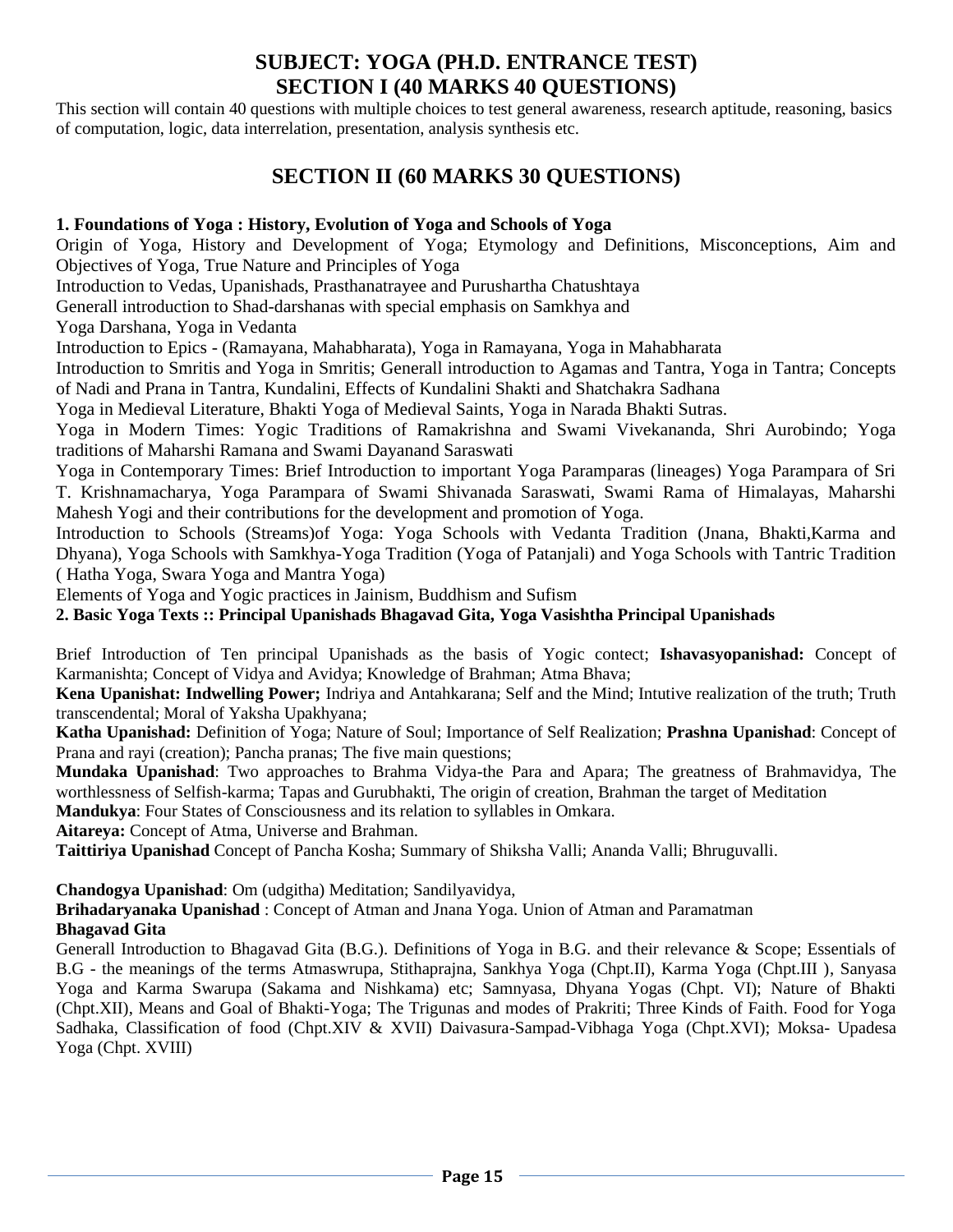### **Yoga Vasishtha**

Highlights of Yoga Vashitha, Concept of Adhis and Vyadhis; Psychosomatic Ailments; The four Gatekeepers (Pillars) to Freedom; How Sukha is attained the Highest State of Bliss; Practices to overcome the Impediments of Yoga; Development of Satvaguna; Eight limbs of Meditation; Jnana Saptabhumika.

### 3. **Patanjala Yoga Sutra**

**Introduction:** Yoga, it's meaning & purpose & Nature of Yoga; Concept of Chitta, Chitta-Bhumis, Chitta-Vrittis, Chitta-Vritti nirodhopaya Abhyasa and Vairagya as the tools Chitta-Vikshepas (Antarayas), Chitta-prasadanam, Prakriti and its evolutes. **SAMADHI PADA** : Types and nature of Samadhi: Ritambharaprajna and Adhyatmaprasada; Samprajnata, Asamprajnata, Sabeeja & Nirbeeja Samadhi, Difference between Samapattis and Samadhi; Concept of Ishvara and qualities of Ishvara.

**SADHANA PADA** : Concept of Kriya Yoga of Patanjali, theory of Kleshes; Concept of Dukhavada; Drishyanirupanam, Drasthanirupanama, PrakritiPurushaSamYoga; Brief Introduction to Ashtanga Yoga; Concept of Yama, Niyama, Asana, Pranayama, Pratyahara and their usefulness in ChittavrittinirodhopayaH.

**VIBHUTI & KAIVALYA PADA**: Introduction of Dharana, Dhyana and Samadhi, Samyama and Siddhis; Four types of Karmas; Concept of Vasana;

Vivek Khyati Nirupanam, Kaivalya.- Nirvachana.

#### 4. **Hatha Yoga texts**

Introduction to Hatha Yoga and Hatha Yoga Texts. Siddhasiddhanta paddhati, Hatha Pradeepika, Gheranda Samhita, Hatha Ratnavali and Shiva Samhita. Aim & objectives, misconceptions about Hatha Yoga, prerequisites of Hatha Yoga (dasha yama and dasha niyama), Sadhaka and Badhaka tattvas in Hatha Yoga; Concept of Ghata, Ghatashuddhi, Concept and importance of Shodhana kriyas in Hatha Yoga; Importance of Shodhana kriyas in health and disease; Concept of Mattha, Mitaahara, Rules & Regulations to be followed by Hatha Yoga Sadhakas;

**Asanas in Hatha Texts**: Definition, pre requisites and special features of Yoga-asana; Asanas in Hatha Pradeepika, Hatha Ratnavali, Gheranda Samhita; Benefits, precautions, and contraindications of different Asanas;

**Pranayama in Hatha Texts:** - Concept of Prana & Ayama, Pranyama; Pranayama its phases and stages; Prerequisites of Pranayama in Hatha Yog Sadhana; Pranayama in Hatha Pradeepika, Hatha Ratnavali & Gheranda Samhita; Benefits, precautions and contraindications of Pranayama.

**Bandha, Mudra and other practices**: Concept, definition of Bandha and Mudras, in Hatha Pradeepika, Hatha Ratnavali and Gheranda Samhita; Benefits, precautions and contraindications. Concept, definition, benefits and Techniques of Pratyahara, Dharana and Dhyana in Gheranda Samhita; Concept and benefits of Nada and Nadanusandhana in Hatha Pradeepika, Four Avasthas (stages) of Nadanusandhana; Relationship between Hatha Yoga and Raja Yoga; Goal of Hatha Yoga. Relevance of Hatha Yoga in contemporary times.

### 5. **Allied Sciences – Generall Psychology, Essential Anatomy and Physiology;**

**Dietetics and Nutrition Generall Psychology** 

### **INTRODUCTION:**

Brief History of modern Psychology Major Perspectives in Modern Psychology

Key data collection methods in Psychology

### **Introduction to Altered States of Consciousness**

Sleep: Stages of Sleep, Circadian Rhythm, Sleep Disorders; Dreams: The Content of Dreams; Hypnosis, Biofeedback

**Behavioral Psychology**: Psychology as a Science of Behavior; Definition of Behavior; Psychic forces and human behavior, behavior and Consciousness, Psychological basis of behavior;

Personality: Nature and Types of Personality; Determinants of Personality: Heredity and Environment; Facets and Stages of Personality Development; Personality Theories of Sigmund Freud, Alfred Adler and C.G. Jung, Carl Rogers; Assessment of Personality:

**Cognitive Psychology**: Sensation, Perception, Attention, Memory, Learning, Feeling etc.; Their definitions and types, Intelligence and its' measurements; Emotional Intelligence and Social Intelligence.

**Mental Health**; Means of mental health; Positive Mental Health; Causes and Consequences of Conflicts and Frustrations; Introduction to Common mental disorders; Depressive disorders; Anxiety disorders; Serious mental disorders; Sleep disorders; Mental retardation; Alcohol and drug abuse; Suicide, attempted suicide and suicide prevention. **Introduction to Human Anatomy and Physiology**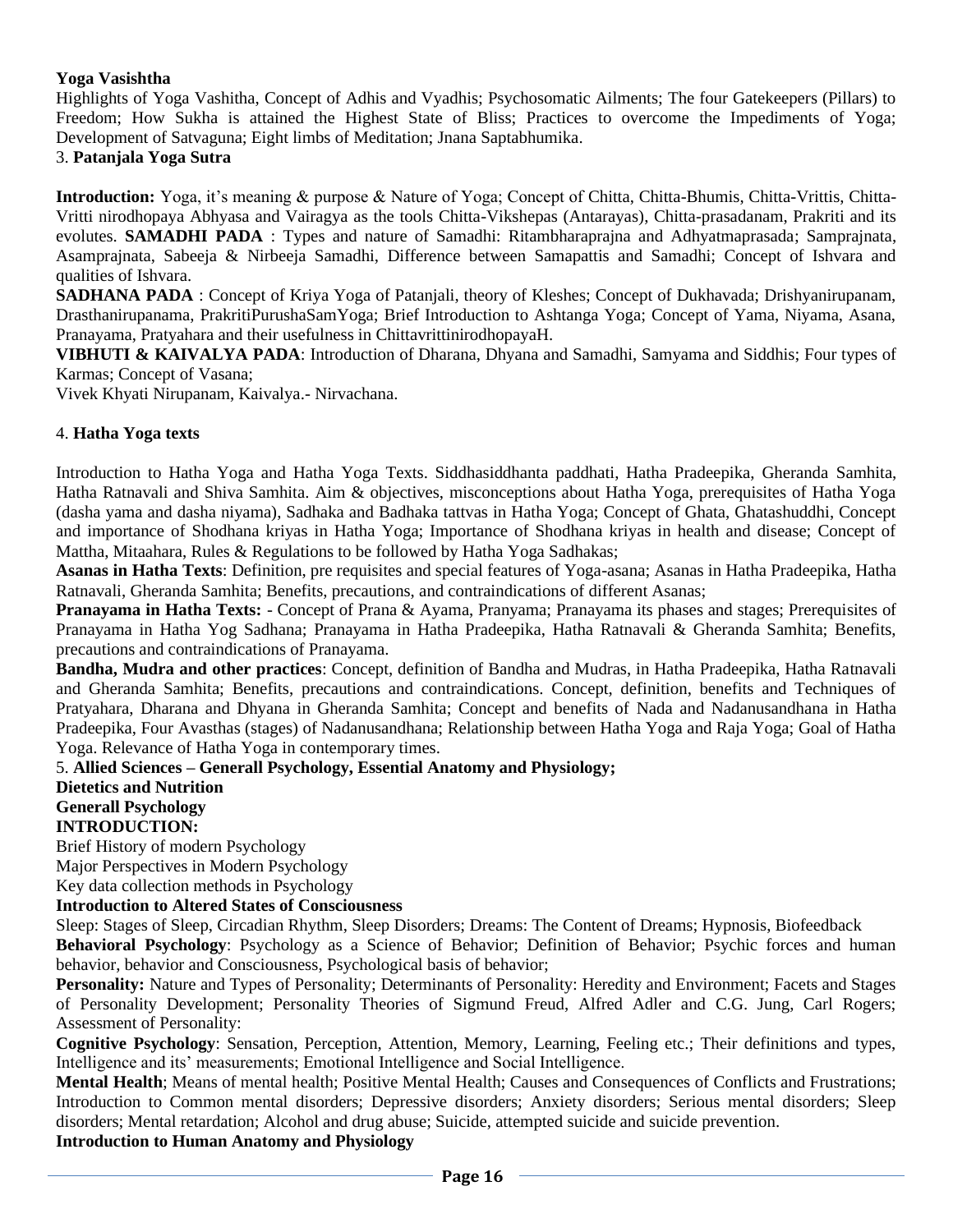Introduction to cell, tissue, organs and systems; Basic cell physiology-Cell- Introduction, Cell Organelles, Cell membrane, Movement of the substances and water through the cell membrane, Bioelectric potentials.

Musculoskeletal systems: Skeleton - names of all bones, joints and muscles, cartilage, tendon and ligaments, types of bone, joints and their functions; spine, muscles and their functions; Skeletal muscles - Properties of skeletal muscles, Muscular contraction and relaxation, Neuromuscular junction, Sarcotubular system, Smooth muscle- mechanism of contraction

Digestive and excretory system: Anatomy of digestive system, excretory system

(component organs) and their functions; Gastro intestinal system- Generall

structure of alimentary canal, Gastric secretion, Pancreatic secretion, Gastric

motility-digestive peristalsis Gastrointestinal hormones.

Renal physiology- Structure of kidney, Nephrones, Juxtra glomerular filtrate, Reabsorption, Secretion-mechanism of secretion, Concentrating and diluting mechanism of urine, Dialysis

Nervous system and glands: Structure and properties of neurons, subdivisions of nervous system and their functions, types of glands (endocrine and exocrine

glands), important endocrine and exocrine glands and types of hormones their functions.Sensory nervous system, Motor nervous system, Higher functions of the nervous

system, Synapse, Reflexes Cerebrospinal fluid, Blood brain and blood CSF barrier

Cardiovascular and respiratory system: Components of cardiovascular and respiratory system; functions of cardiovascular and respiratory system; Circulatory system- Functional anatomy of the heart, Properties of cardiac muscles, Conducting system of the heart, Pressure changes during cardiac cycles, Capillary circulation, Arterial and venous blood pressure; Respiratory system-Mechanism of breathing, Ventilation, Regulation of respiration, Transport of gases, Hypoxia, Artificial ventilation, Non respiratory functions of the lungs

Immune system: Component organs of immune system, Functions of immune system; Endocrinology-Endocrine glands, hormones, their functions;

Reproductive system: Anatomy of male and female reproductive systems

Stress physiology- how acute and chronic stress disturbs the normal physiology

#### **Dietetics and Nutrition**

Basic concepts and components of food and nutrition Understanding Nutrition, Basic Terminology in Relation to Nutrition Requirement, Human Nutritional Requirements; Concept of food, Acceptance of Food, Functions of Food; Components of Food & their Classification; Macro Nutrients –Sources, Functions and Effects on the Body; Micro Nutrients - Sources, Functions and Effects on the Body; Fat Soluble Nutrients - Sources, Functions and Effects on the Body; Water soluble Nutrients - Sources, Functions and Effects on the Body; Significance of Carbohydrate, Proteins, Lipids, Vitamins, Minerals and water in the body; Antioxidants and their Role;

Yogic concept of diet and its relevance in the management of lifestyle

Nutrients, proximate principles of diet, balanced diet concept; Carbohydrates, proteins, fats – sources, nutritive values, importance; Minerals-calcium, iron, phosphorus etc. Vitamins – sources, roles, requirements

#### **Food groups.**

Cereals & Millets –Selection, Preparation and Nutritive Value; Pulses, Nuts and Oil Seeds- Selection, Preparation and Nutritive Value; Milk and Milk Products- Selection, Preparation and Nutritive Value; Vegetables and Fruits- Selection, Preparation and Nutritive Value, Fats, Oils and Sugar, Jaggery- Selection, Preparation and Nutritive Value

Food and metabolism. Energy- Basic Concepts, Definition and Components of Energy Requirement, Energy Imbalance Concept of Metabolism, Anabolism, Catabolism, Calorie Requirement-BMR, SDA, Physical Activity; Metabolism of Carbohydrates, Lipids and Protein; Factors Affecting Energy; Requirement and Expenditure, Factors affecting BMR.

#### **6. Yoga and Health**

Definition & Importance of Health According to WHO; Dimensions of Health: Physical, Mental, Social and Spiritual;

Concept of Health and Disease in Indian Systems of Medicine i.e. Ayurveda, Naturopathy

Yogic Concept of Health and Disease: Concept of Adhi and Vyadhi; Meaning and definitions,

Concepts of Trigunas, Pancha-mahabhutas, Pancha-prana and their role in Health and Healing; Concept of Pancha-koshas & Shat-chakra and their role in Health and Healing;

Role of Yoga in preventive health care – Yoga as a way of life, Heyam dukham anagatam; Potential causes of Ill-health: Tapatrayas and Kleshas, Physical and Physiological manifestation of Disease: Vyadhi, Alasya, Angamejayatva and Ssvasa- prashvasa.

Mental and Emotional ill Health: Styana, Samshaya, Pramada, Avirati, Bhranti- darsana, Alabdha-bhumikatva, Anavasthitatva, Duhkha and Daurmanasya

Yogic Diet - Generall Introduction of Ahara; Concept of Mitahara; Classification in Yogic diet according to traditional Yoga texts;; Diet according to the body constitution ( Prakriti) – Vata, Pitta and Kapha as also Gunas.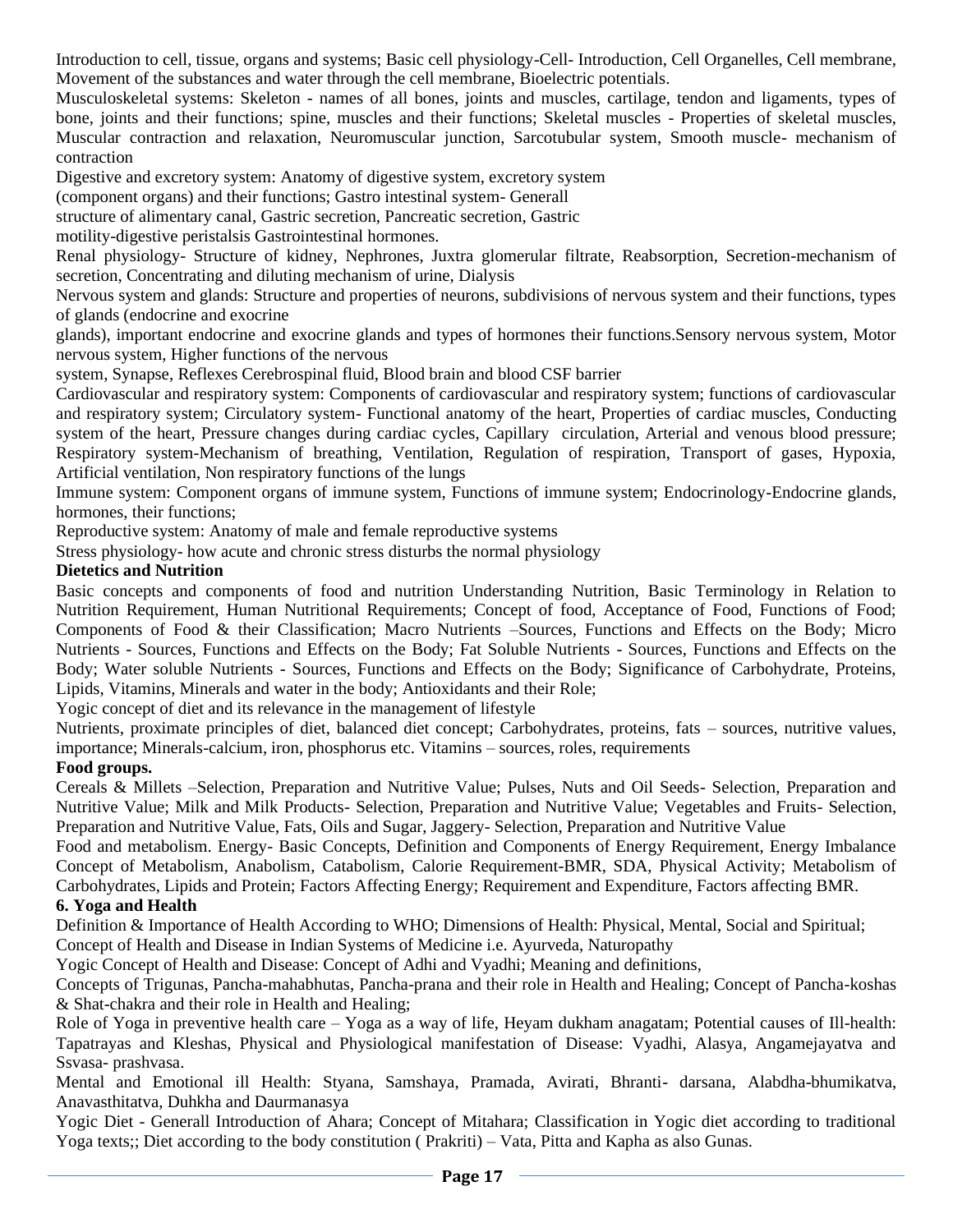Concepts of Diet Pathya and Apathya according to Gheranda Samhita,Hatha Pradeepika and Bhagavad Gita; Importance of Yogic Diet in Yoga Sadhana and its role in healthy living; Diet according to the body constitution ( Prakriti) – Vata, Pitta and Kapha as also Gunas.

Yogic Principles of Healthy Living: Ahara, Vihara, Achara and Vichara; Role of Yogic Positive Attitudes (Maitri, Karuna, Mudita and Upeksha) for Healthy Living, Concept of Bhavas and Bhavanas with its relevance in Health and wellbeing

#### **7. Therapeutic Yoga – Disease Wise and Evidence based**

**Yogic Practice**\*- Management of the disease through suitable yogic practices - Yogic diet, Asanas, Shatkarmas; Pranayama; Meditation; Notional corrections through yogic scriptures and counseling; Yama and Niyama; Stress(emotions management) Life style prescriptions - Moderation in Ahara, Vihara, Achara and Vichara.

**Integrated approach of Yoga Therapy in the treatment of diseases \*\*** Systemic anatomy, physiology of the related System; Pathophysiology, Stress and disease; Medical Management; Mechanism of imbalances at psychological, pranic, physical, endocrinal, autonomic levels;psyhocneuroimmunological aspect of the disease model; Disease specific parameter; what, why and how of each **Yogic practice**\*; Prevention. Evidence research done on the particular disease;

Generall Parameters and questionnaires to evaluate Health status - GHQ, Prakriti, Guna, PSS, STAI.

#### **Integrated Approach of Yoga therapy for the following Common Ailments:**

**Respiratory disorders** - Allergic Rhinitis & Sinusitis: COPD: Chronic Bronchitis, Tuberculosis: Evidence research done on the particular disease

**Cardiovascular disorders:** Hypertension:, Atherosclerosis / Coronary artery disease: Ischemic Heart disease – Angina pectoris / Myocardial Infarction/ Post CABG rehabilitation: Congestive Cardiac failure, Cardiac asthma:

**Endocrinal and Metabolic Disorder -** Diabetes Mellitus (I&II); Hypo and Hyper- Thyroidism; Obesity: Metabolic Syndrome

**Obstetrics and Gynecological Disorders, Menstrual disorders:** Dysmenorrhea, Oligomenorrhea, Menorrhagia: Premenstrual Syndrome: Menopause and peri- menopausal syndrome: Yoga for Pregnancy and Childbirth: Complicated pregnancies: PIH, Gestational DM, Ante-natal care, Post-natal care; PCOS:

**Gastrointestinal disorders** APD: Gastritis – Acute & Chronic, Dyspepsia, Peptic Ulcers, Constipation, Diarrhoea, Irritable Bowel Syndrome: Definition, Etiopathogenesis, Inflammatory Bowel Disease, Ulcerative colitis

**Cancer:** types, clinical features, Side effects of Chemotherapy, radiotherapy

**Musculo-Skeletal Disorders:** Back Pain: Lumbar Spondylosis, Intervertebral disc prolapse (IVDP), Spondylolisthesis, Spondylitis, Psychogenic- Lumbago, Neck pain: Cervical Spondylosis, radiculopathy, Functional neck pain, All forms of Arthritis: Rheumatoid Arthritis, Osteoarthritis

**Neurological Disorders: Headaches:** Migraine, Tension headache; Cerebro vascular accidents: Epilepsy; pain; Autonomic dysfunctions; Parkinson's disease

**Psychiatric disorders:** Psychiatric disorders: Neurosis, Psychosis: Neurosis: Anxiety disorders: Generallized anxiety disorder, Panic Anxiety, Obsessive Compulsiv Disorder, Phobias: Depression: Dysthymia, Major depression, Psychosis: Schizophrenia, Bipolar affective disorder.

#### **8. Applications of Yoga**

**Yoga in Education:** Salient features of Yoga Education, Factors of Yoga Education; Teacher, Student and Teaching, Guru-shishya parampara and its importance in Yoga Education; Value Education, its meaning and definitions, types of values, value- oriented education and modes of living, role of value oriented education; contribution of Yoga towards development of values; Salient features of ideal Yoga teacher, role of Yoga teacher in value-oriented education, role of Yoga in development of human society; Yogic Concepts for the Development of Four Fold Consciousness - Civic Sense, Patriotic Urge, Service Zeal and Spiritual Growth;

**Yoga for Stress Management:** Introduction to Stress, Concept of Stress; Solutions through Mandukya karika - Relaxation and stimulation combined as the core for stress management; Practice of Stimulation and relaxation; Yoga and Stress Management; Concepts and Techniques of Stress Management in Ashtanga Yoga of Patanjali and Bhagavad Gita, specific practices for stress management, breath awareness, shavasana, Yoganidra, pranayama and meditation, imapct of yogic lifestyle on stress management.

**Yoga for Personality Development -** Yogic attitudes for personality development, Ashtanga Yoga and personality development, personality development with spcial emphasis on Panchakosa. Memory and Concentration; Short-term, long-term memory, stages of memory foundation and maintenance; Yoga modules to improve memory; Barriers to concentration; creativity eastern concept, silence and creativity; yogic approach to creativity; yogic practices for creativity development; Facets of intelligence; concept of intelligence according to Yoga; Yoga practices for IQ development; Practices for Anger Management;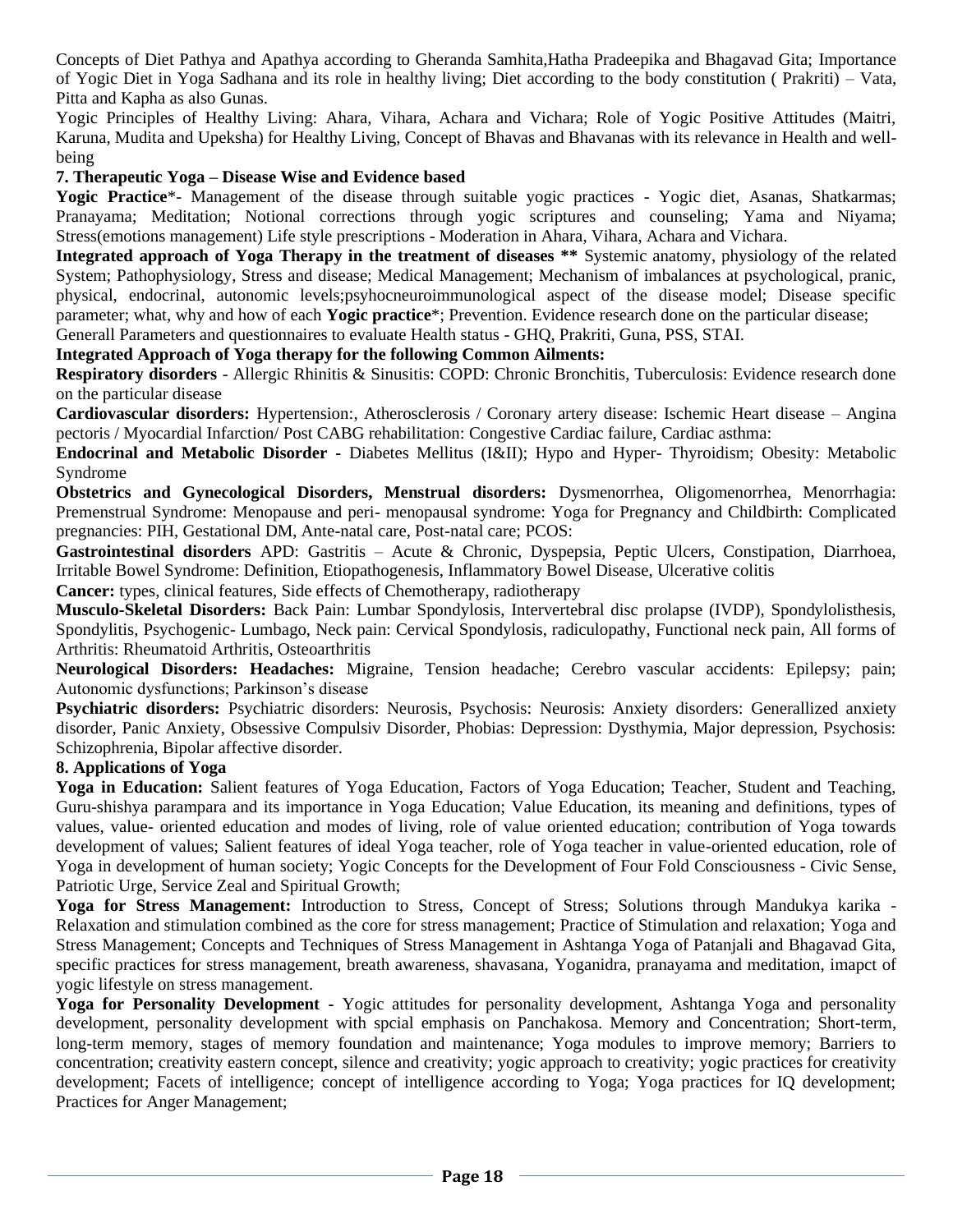### **9. Practical Yoga**

#### **Yogic Practices – Asana, Kriya, Mudra, Bandha, Dhyana, Surya Namaskara (Techniques, Salient Features, Benefits)**

**Shatkarmas** Dhauti (Kunjal), Vastra dhauti, Danda dhauti, Laghoo and Poorna sankhaprakshalana, Neti (Sutra and Jala), Kapalbhati, Agnisara, Nauli

**Suryanamaskar-** Suryanamaskar must be practiced traditionally and the variation in Suryanamskar may be taken into consideration based on the convenience of patients for therapy.

**Asnas (yogic postures)** Standing Postures Ardhakati chakrasana, Hastapadasana, Ardhachakrasana, Trikonasana, Parivritta trikonasana, Parsvakanasana, Veersana, Sitting postures Paschimottanasana, Suptavajrasana, Ardhamatsyendrasana, Vakrasana, Marichasana, Malasana, Badhakanasana, Merudandasana, Akarna dhanurasana, Gumukhasana, Prone postures Bhujangasana, Salabhasana,

Dhanurasana, Urdhvamukhosvanasana, Makarasana, Supine postures Halasana, Chakrasana, Sarvangasana, Matsyasana, Shavasana, Setubandhasana, Balancing postures Vrikshasana, Garudasana, Namaskarasana, Tittibhasana, Natrajasana

**Pranayama** Breath awareness, Sectional breathing, Nadishuddhi, Bhastrika, Ujjai, Cooling pranayama (Sitali, Sitkari and Sadanta), Bhramari, Pranayama (with Antar & Bahya Kumbhaka)

**Practices leading to Meditation:** Pranav and Soham Japa, Yoga Nidra (1,2,3), Antarmauna, Ajapa Dharana (Stage 1,2,3), Practices leading to Breath Meditation, Practices leading to Om Meditation, Practices leading to Vipassana Meditation, Practices leading to Preksha Meditation

**Bandhas and Mudras:** Jivha Bandha, Jalandhara Bandha, Uddiyana Bandha, Mula Bandha, Maha Bandha, Yoga Mudra, Maha Mudra, Shanmukhi Mudra, Tadagi Mudra, Vipareet Karni Mudra

**Contemporary Yogic Practices -** Yogic Sukshma Vyayama, Cyclic Meditation (S- VYASA); Mindfulness based Stress Reduction Technique (Kabatzin); Mind Sound Resonance Technique (S-VYASA); Raja Yoga Meditation (Brahmakumaris); Transcendental Meditation (Mahesh Yogi); ZEN Buddhist Meditation; Yoga Nidra (BSY); Savita Ki Dhyan Dharana (DSVV)

#### **10. Methods of Teaching Yoga**

Teaching and Learning: Concepts and Relationship between the two; Principles of Teaching: Levels and Phases of Teaching, Quality of perfect Yoga Guru; Yogic levels of learning, Vidyarthi, Shishya, Mumukshu; Meaning and scope of Teaching methods, and factors influencing them; Sources of Teaching methods; Role of Yoga Teachers and Teacher training Techniques of Individualized; Teaching Techniques of group teaching; Techniques of mass instructions; Organization of teaching (Time Management, Discipline etc)

Essentials of Good Lesson Plan: concepts, needs, planning of teaching Yoga (Shodhanakriya, Asana, Mudra, Pranayama & Meditation);

Models of Lesson Plan; Illustration of the need for a lesson plan; Illustration of the need for a content plan; Eight Step method of Introduction as developed in Kaivalyadhama.

Evaluation methods of an ideal Yoga class; Methods of customizing Yoga class to meet individual needs. The student will have demonstrations and training in the above mentioned aspects of teaching methods.

Yoga classroom: Essential features, Area, Sitting arrangement in Yoga class

Student's Approach to the teacher: Pranipaata; Pariprashna; Seva; (BG 4.34)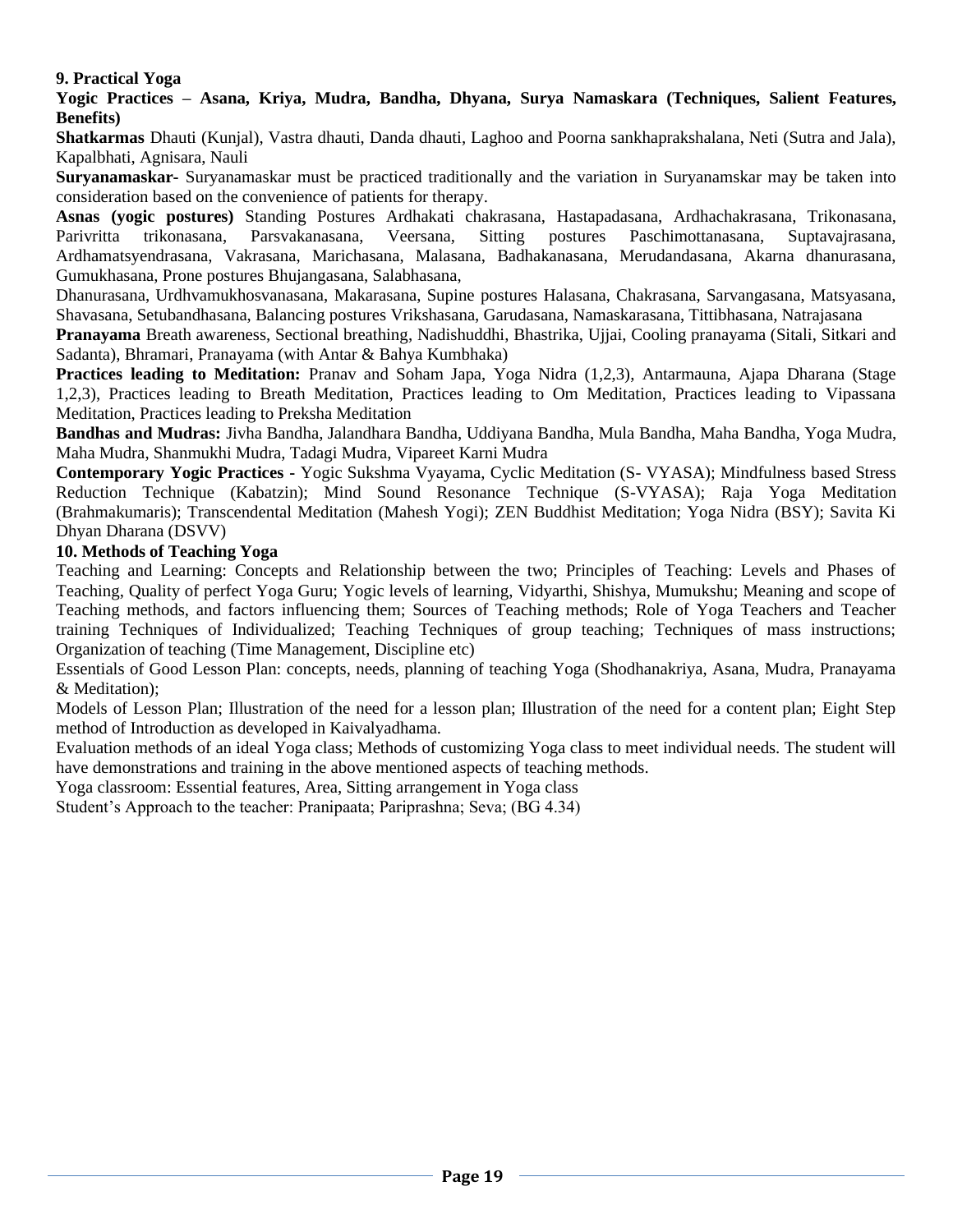# **SUBJECT: MANAGEMENT (Ph.D. ENTRANCE TEST) SECTION I (40 MARKS 40 QUESTIONS)**

This section will contain 40 questions with multiple choices to test general awareness, research aptitude, reasoning, basics of computation, logic, data interrelation, presentation, analysis synthesis etc.

# **SECTION II (60 MARKS 30 QUESTIONS)**

will contain of 30 questions (multiple choices) to assess the candidates capability of explaining concepts  $\&$ knowledge from the relevant discipline in which he/she seeks registration as indicated in application form (60 marks)

**Management Process & Organizational Behavior-Overview :** Functions and Principles of management; Management Thought and Concepts; Management Decision Making Processes and Types. Overview of Organizational Behaviour; Understanding and managing Individual Behavior-personality, Perception, Values, Attitudes, Learning and Motivation; Group Dynamics and Team Work. Leadership; Overview of Organizational Development: Organizational structure; Organizational design; OD Interventions &Change Management.

### **SUGGESTED READINGS:**

- 1. Stoner and Freeman, Management, Prentice Hall, N. Delhi.
- 2. Koontz, O' Donnell Wechrich, Principles of Management, McGraw Hill, New York.
- 3. Peter F. Drucker, The Practice of Management, Allied Publishers.
- 4. Robbins S.P., Organisational Behaviour, New Delhi, PHI.
- 5. Luthans Fred: Organizational Behaviuor, TMH New Delhi
- 6. Singh, Dalip, Emotional Intelligence at Work, Response Books, Sage Publications, Delhi.
- 7. Management And Strategy Tarun Dhar Diwan

**Managerial Economics-Overview of Micro-Economics :** Basic Concepts of Demand and Supply; Demand Analysis; Production Function; Cost-Output Relations; market Structures; Pricing theories; Overview of macro-Economics; National Income Concepts; Budgeting.

### **SUGGESTED READINGS:**

- 1. Adhikary,M. Business Economics., New Delhi, Excel Books.
- 2. Baumol, W.J. Economic Theory and Operations Analysis, New Delhi, Prentice Hall Inc.
- 3. Chopra, O.P., Managerial Economics, New Delhi, Tata Mcgraw Hill.
- 4. Keat Paul G & Philips K.Y. Young, Managerial Economics, Prentice Hall, New Jersey.
- 5. Koutsoyiannis, A. Modern Micro Economics, New York, Macmillan.
- 6. Milgrom, P and Roberts J. Economics, Organisation and Management. Englewood Cliffs, New Jersey, Prentice Hall Inc.

**Quantitative Techniques Overview of Probability:** Types of Probability distributions (e.g. Binomial, Poisson, Normal and Exponential). Co-relation & Regression Analysis; Overview of Sampling: Sampling distributions; Tests of Hypothesis; Large and small samples. Univariate and Bivariate Data Analysis: t-test, z-test, Chi-square tests; ANOVA.

#### **SUGGESTED READINGS :**

- 1. Richard I.Levin and David S.Rubin, Statistics for Management (Seventh Edition), Prentice Hall of India, New Delhi.
- 2. Gupta, S. P. and Gupta, M.P, Business Statistics, Sultan Chand and Sons, New Delhi, 1997.
- 3. Kapoor, V. K., Essentials of Mathematics for Business and Economics, Sultan Chand and Sons, New Delhi,1999.
- 4. Kazmier, L. J and Pohl, N. F, Basic Statistics for Business and Economics, McGraw Hill, New York.
- 5. Gupta S. P. and Gupta, M. P., Business Statistics, Sultan Chand and Sons, New Delhi, 1997.
- 6. C.R.Kothari Research Methodology,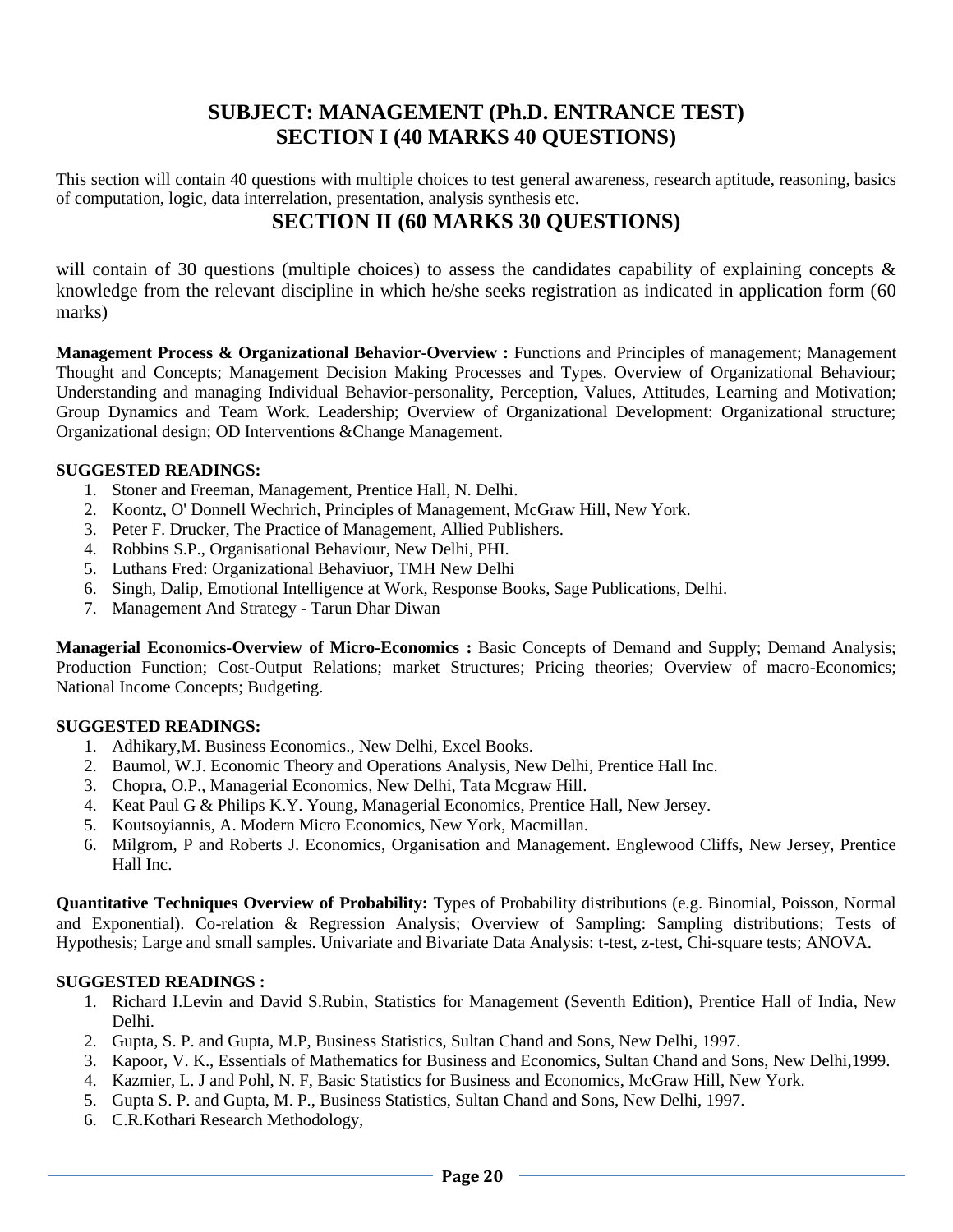**Strategic Management-** Overview of Strategic Management: Concept of Corporate Strategy; BCG Model; GE-9 Cell Model ; Value Chain Analysis;SWOT & TOWS Analysis; Porter's Generic Strategies; Competitor Analysis. Overview of Strategy Formulation and Implementation at Corporate and Business level. Strategic Control.

### **SUGGESTED READING**

- 1. A A Thompson Jr., A J Strickland III, J E Gamble, Crafting & Executing Strategy The Quest for Competitive Advantage, Tata McGraw Hill, 4th ed., 2005.
- 2. Ranjan Das, Crafting the Strategy: Concepts and Cases in Strategic Management, Tata McGraw Hill, 2004.
- 3. Henry, Mintzberg, Bruce, Ahlstrand and Joseph, Lampel (1998). Strategy Safari. Free Press, New York.
- 4. Gary, Hamel and Prahalad, C. K. (1999). Competing for the Future. HBS Press.
- 5. Ed. C.A. Montgomery, M.E. Porter, Strategy Seeking and Securing Competitive Advantage, Harvard Business Review Publications, 1991.
- 6. Peter F. Drucker, Managing in a Time of Great Change, Truman Talley Books /Plume Penguin Group, 1998.
- 7. Strategic management and business policy, C Appa Rao
- 8. Management And Strategy Tarun Dhar Diwan

**Ethics in Business Overview of Ethical issues in Business:** Value Based Organizations; Ethical Issues on Individual in Organizations; Gender Issues; Ecological Consciousness; Environmental Ethics; Social Responsibilities of Business; Corporate Governance and Ethics; Benefits of Corporate Social Responsibility.

#### **SUGGESTED READING**

- 1. Laura P. Hartman & Joe DesJardins, Business Ethics:
- 2. Business Ethics and values, Francis Cherunilum

**Human Resource management Overview of HRM:** Concepts and Perspectives in HRM; HRM in Changing Environment, Overview of HR Planning: Objectives Process and Techniques; Job Analysis ;Recruitment and Selection, Induction;Training and Development; Performance & Potential Appraisal, Overview of Industrial Relations: Wage Policy and Determination; Trade Unions; Dispute Resolution and Grievance Management; Labour Welfare .Overview of e-HRM.

#### **SUGGESTED READING**

- 1. Dessler, Gary; Human Resource Management, 7th International Edition, Prentice Hall, New Jersey,1997.
- 2. Fisher, Schoenfeldt and Shaw; Human Resource Management, 4th Edition, Houghton Mifflin, Boston,1999.
- 3. Leap, Terry L., andMicheal D. Crino; Personnel/Human Resource Management, MacMillan, NewYork, 1990.
- 4. Teboul, James; Managing Quality Dynamics, Prentice Hall, New Jersey, 1991.
- 5. De Cenzo, D. A. and Robbins, S. P., Human Resource Management, 5th ed., John Wiley, 1994.
- 6. Monappa, A. and Saiyadain, M., Personnel Management, Tata McGraw-Hill, New Delhi,1966.

**Finance-** Overview of Financial Accounting; Analysis of Balance Sheet Statement, Overview of Cost Accounting: Costing Methods and Techniques, Overview of Financial Management: Fund Flow Analysis; Management of Working Capital, Overview of Capital Budgeting: Capital Budgeting Decisions; Capital Structure and Cost of Capital. Overview of Dividend Policy: Determinants; Long-term and Short-term Financing Instruments; Mergers and Acquisitions.

#### **SUGGESTED READINGS:**

- 1. Hampton , john . Financial Decision Making. Englewood Cliffs, New Jersey, Prentice Hall Inc.
- 2. Van Horner, James C. Financial Management and Policy , New Delhi, Prentice Hall of India.
- 3. Winger, Bornard and Mohan, Nancy, Principles of Financial Management, New York, Macmillan Publishing Company.
- 4. J.C. Van Horne, Fundamentals of Financial Management, PHI , New Delhi.
- 5. Weston Brigham, Managerial Finance, McGraw Hill , New York.
- 6. I.M. Pandey, Financial Management Vikas Pub. House, New Delhi. VII. P. Chandra, Financial Management, TMH, New Delhi .
- 7. S.C. Kuchhal, Financial Management, Chaityna Publishing House, Aligarh.

**Marketing Management:** Overview of Marketing: Marketing Mix, Market Segmentation, Targeting and Positioning; Overview of Product Management; Product Mix Decisions; Product Life Cycle, New Product Development, Branding;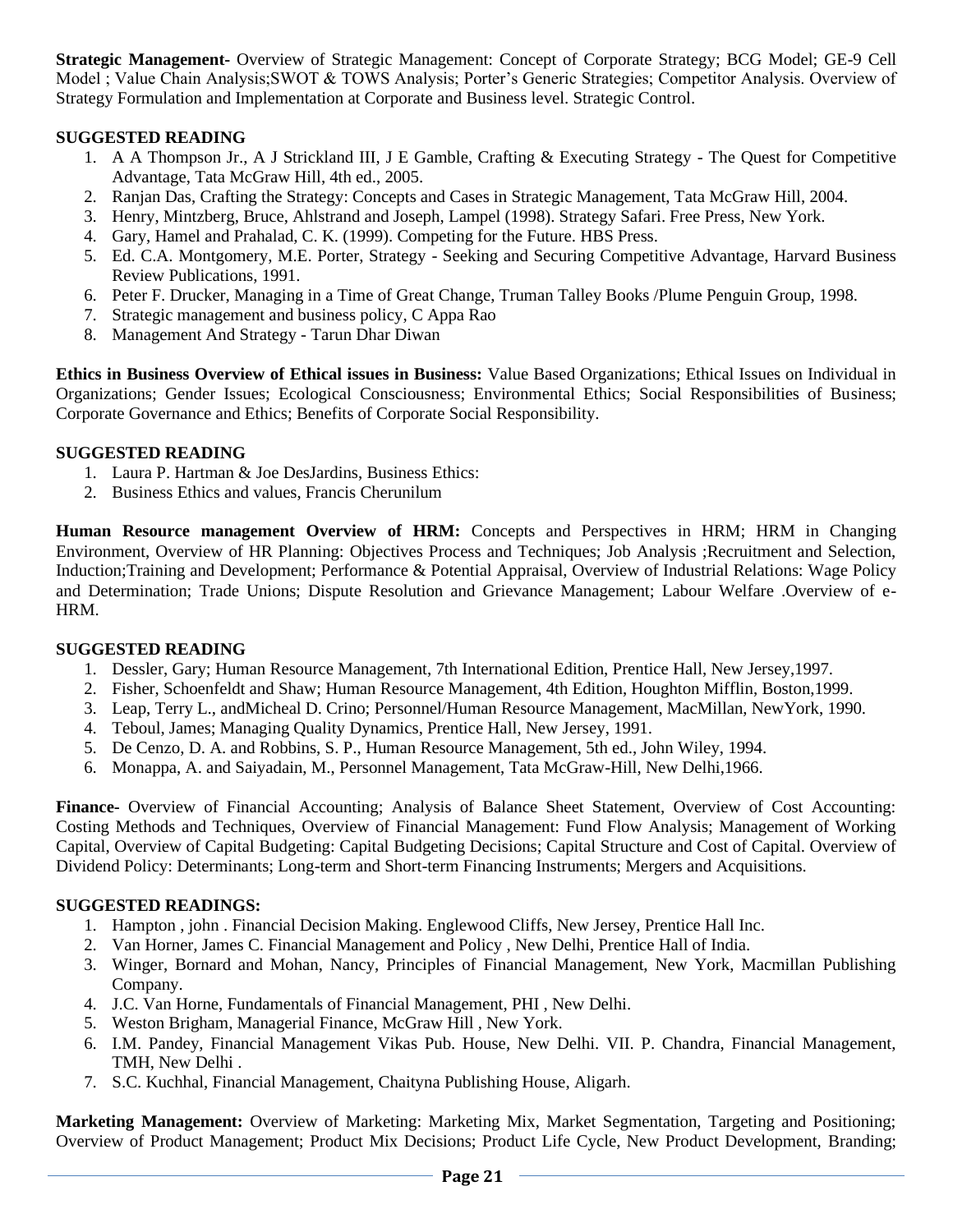Pricing Methods and Strategies. Overview of Promotional Management: Promotion Mix; Advertising; Personal selling; Supply Chain Management; Viral & Niche Marketing; Customer Relation management. Overview of e-Marketing: Uses of Internet as Marketing Medium; Issues in Branding, Market Development, advertising and Retailing on Internet.

### **SUGGESTED READINGS:**

- 1. Baker, Michael J., Marketing : An Introductory Text, McMillan Press Ltd., 1996.
- 2. Czinkota, Michael R., Massaki, Kotabe and David Mercer B., Marketing Management :Text and Cases, Blackwell Publishers, Massachusetts, 1997.
- 3. Kotler, Philip, Marketing Management : Analysis Planning, Implementation and Control, 9th Ed., Prentice Hall of India Pvt. Ltd. , New Delhi, 1997.
- 4. Kotler, Philip and Armstrong, Gary, Principles of Marketing, 6th ed., Prentice Hall of Indi, Pvt. Ltd., New Delhi, 1995.
- 5. Mc Carthy, E.Jerome and Pessault, William D. Jr., Basic Marketing, Richard D. Irwin Inc. , Homewood, Illinois, 1994.
- 6. Saxena, Rajan, Marketing Management, Tata McGraw Hill Publishing Company, New Delhi, 1997.

**Production Management:**Overview of Production management: Demand Forecasting for Operations; Production Scheduling; Work Measurement; time and Motion Study;Statistical Quality Control; Facility Location; Layout Planning. Overview of Operations Research: Linear programming; Transportation model; Inventory control; Queuing theory; Decision theory; PERT/CPM.

#### **SUGGESTED READINGS:**

- 1. Adam, E E & Ebert, RJ. Production & Operation Management, New Delhi , PHI.
- 2. Amrine Harold T. etc. Manufacturing Organization and management. Englewood Cliffs, New Jersey, PHI Inc.
- 3. Buffa, E.S. Modern Production Management, John Wiley ( New York.)
- 4. Dobler, Donald. W & Lee Lamar Purchasing & Materials Management, New York, Mc Graw Hill.
- 5. Mayor R, Production and Operation management,
- 6. Telsong, Industrial & Production Management

**Information System-**Overview of MIS: Application of Information Systems in management; MIS and Decision Making; System Analysis and Design.Overview of Database Management System;Overview of E-Commerce:

### **SUGGESTED READINGS:**

- 1. Laudon, Kenneth C, & Jane P.Laudon, Management Information System : Organisation and Technology ,PHI Publication
- 2. Narayan B. Management Information System , APH , New Delhi 1998
- 3. Senn, James A., Analysis and Design of Information Systems , McGraw Hill Publication
- 4. Applegate Lynda M., et. al., Corporate Information Systems Management: Text and Cases, McGraw Hill, New York, 1999.
- 5. Malcolm Pettu, Introducing Information System Management, Baldwell Publications, London, 1990.
- 6. Mensching James R., & Dennis A.Adams, Managing an Information System, Prentice Hall, New Jersey,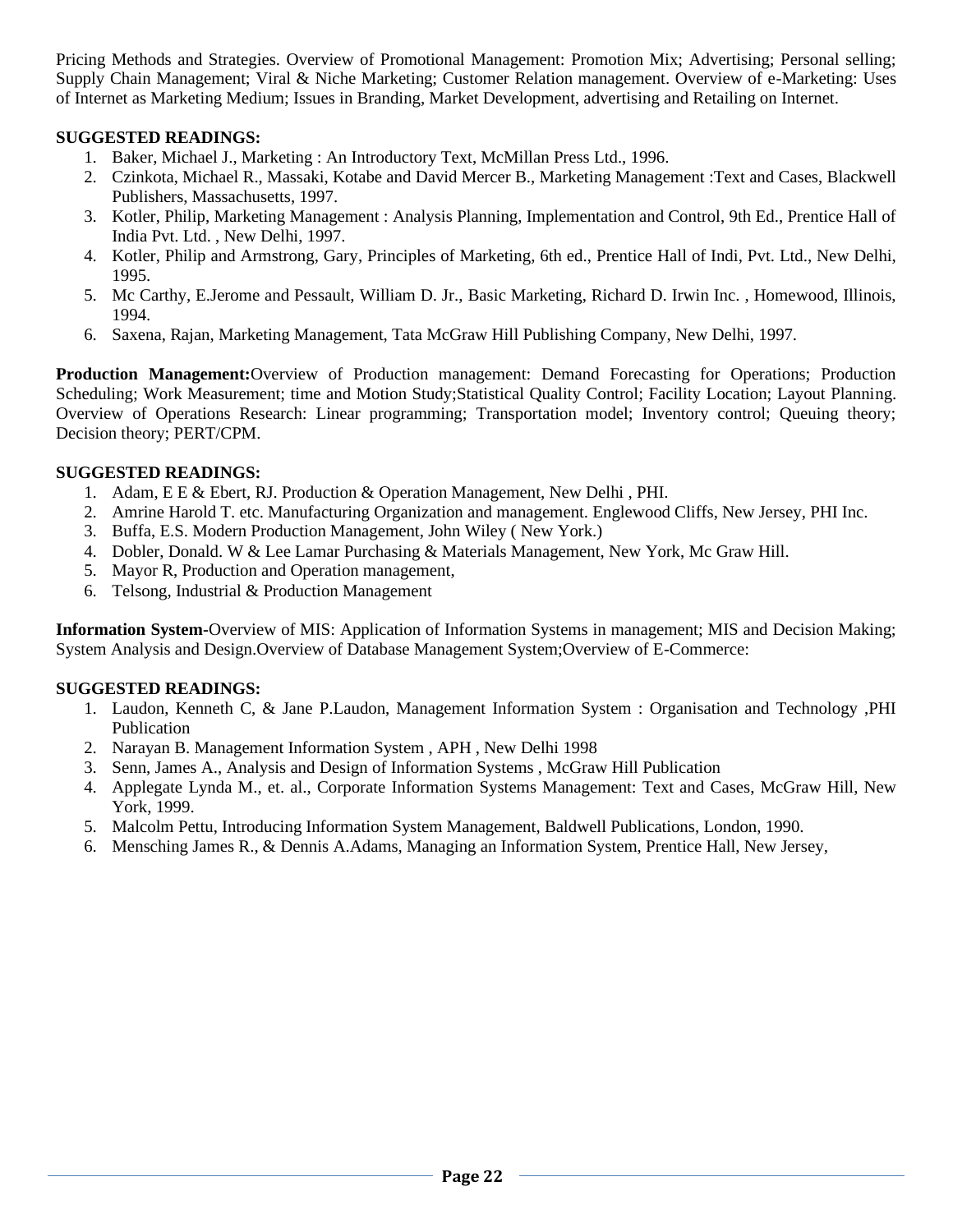# **SUBJECT: COMMERCE (Ph.D. ENTRANCE TEST) SECTION I (40 MARKS 40 QUESTIONS)**

This section will contain 40 questions with multiple choices to test general awareness, research aptitude, reasoning, basics of computation, logic, data interrelation, presentation, analysis synthesis etc.

# **SECTION II (60 MARKS 30 QUESTIONS)**

will contain of 30 questions (multiple choices) to assess the candidates capability of explaining concepts & knowledge from the relevant discipline in which he/she seeks registration as indicated in application form (60 marks)

**Business Environment:** Meaning and Elements of Business Environment, Economic Environment, Economic Policies, Economic Planning. Competition policy , Consumer protection, Environment protection Liberalization , Privatization and globalization, Second generaltion reforms , Industrial policy and implementation, Industrial growth and structural changes.

**Financial & Management Accounting:** Basic Accounting concepts, Capital & Revenue, Financial statements. Partnership Accounts: Admission, Retirement, Death, Dissolution and cash Distribution. Advanced Company Accounts: Issue, Forfieture, Purchase of Business, Liquidation, Valuation of shares, Amalgamation, Absorption and Reconstruction , Holding company accounts. Cost Management Accounting: Ratio Analysis, Funds Flow Analysis , Cash Flow Analysis, Marginal costing & Break-even analysis, Standard costing, Budgetary control, Costing for decision making, Responsibility accounting.

**Business Economics:** Nature & uses of Business Economics, Concept of Profit & Wealth maximization. Demand Analysis & Elasticity of Demand, Curve Analysis Law Utility Analysis & Indifference Curve analysis, Laws of Returns and Law of Variable proportions.

**Business Statistics & Data Processing:** Data types , Data collection and analysis, Sampling, need , errors, & method of sampling, Normal Distribution , Hypothesis testing, Analysis and Interpretation of data. Correlation and Regression , small sample tests-t-test, F-test and chi-square test

**Business Management:** Concept of management Planning : Objectives, Strategies, Planning process, Decision¬making. Staffing : Leading , Motivation, Leadership, Committees, Communication. Controlling: Corporate Governance and Business Ethics.

**Marketing Management :** The evolution of marketing concepts, Concepts of Marketing, Marketing mix, Marketing environment, Product decision, Pricing decision, Distribution decision.

**Financial Management:** Capital Structure, Financial & Operating leverage Cost of capital, Capital budgeting, Working capital management. Dividend Policy.

**Human Resources Management:** Concepts, Role and Functions of Human Resource management, Human Resource planning, Recruitment & Selection. Training & Development, Succession planning. Compensation: Wage & Salary Administration

**Banking & Financial Institutions:** Importance of Banking to Business, Types of Banks & Their functions Development Banking: IDBI, IFCI, SFCs, UTI, SIDBI.

**International Business:** World Trade Organisation: Its function & policies.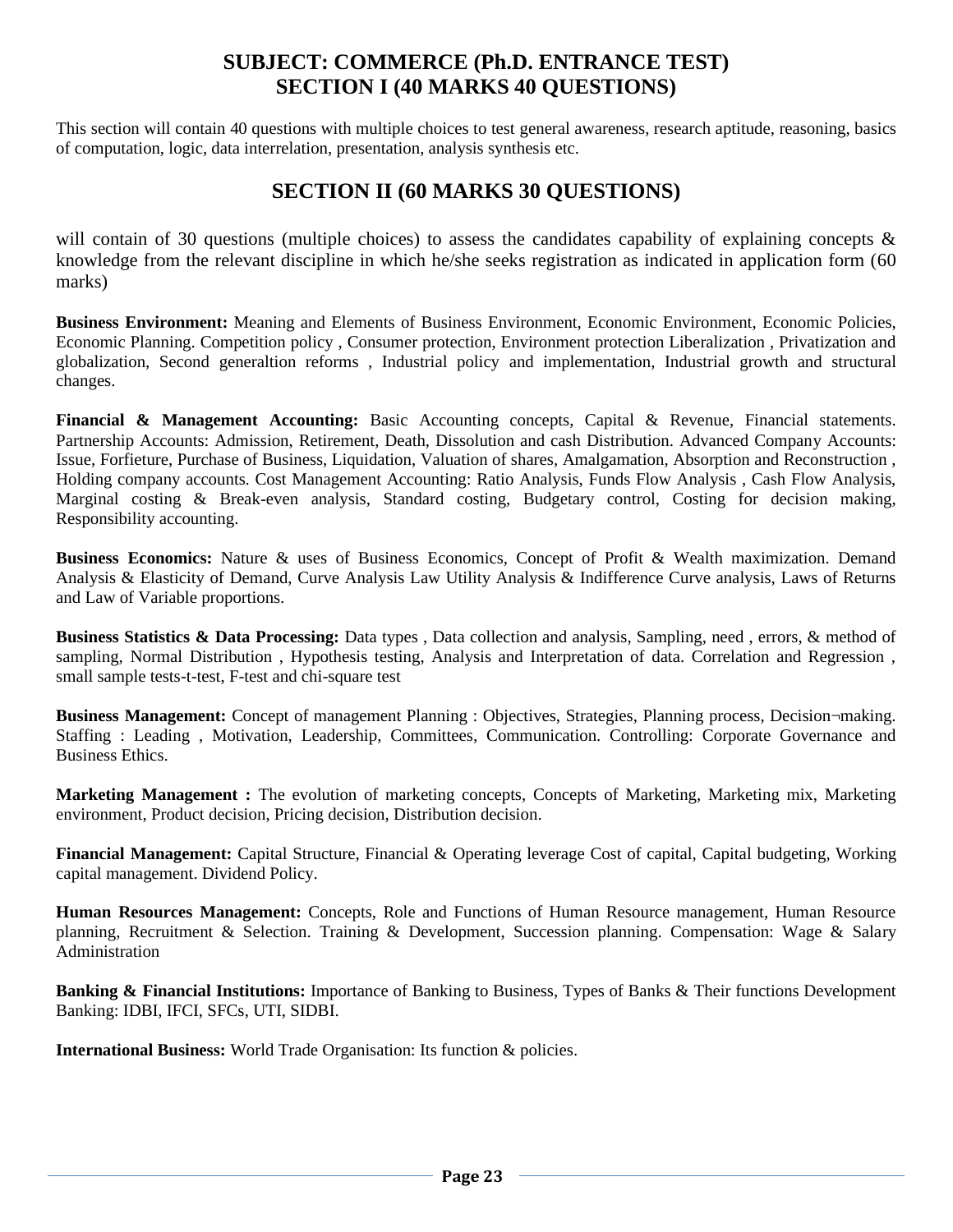#### **REFERENCE BOOKS:**

- 1. Chisnall, Peter M: The Essonce of Marketing Research Prentice Hall, New Delhi.
- 2. Davis ,J.J.: Advertising Research, Prentice Hall, New Delhi.
- 3. Hooda, R.P.: Statistics for Business and Economics. Macmillan India, New Delhi.
- 4. Adhikary K: Conomic Environment of Business, Sultan Chand & Sons. New Delhi.
- 5. Ahluwalia. I. J: Industrial Growth in India, Oxford University Press. New Delhi.
- 6. Aswathappa K: Legal Environment of Business, Himalaya Publication New Delhi.
- 7. Ghose Biswanath: Economic Environment of Business, Vikas Publication. New Delhi.
- 8. Agrawal, K.N. Deeksha Agrawal : Business on the Net : What's & How's of E-Commerce MacMillan New Delhi.
- 9. Agrawal, K.N. Deeksha Agrawal : Business on the Net :bridge to the Online Storeform: MacMillan. New Delhi. © Diwan Prag & Sunil Sharma : Electronic Commerce : A Manager's guide toE-Business, Vanity Books International, Delhi.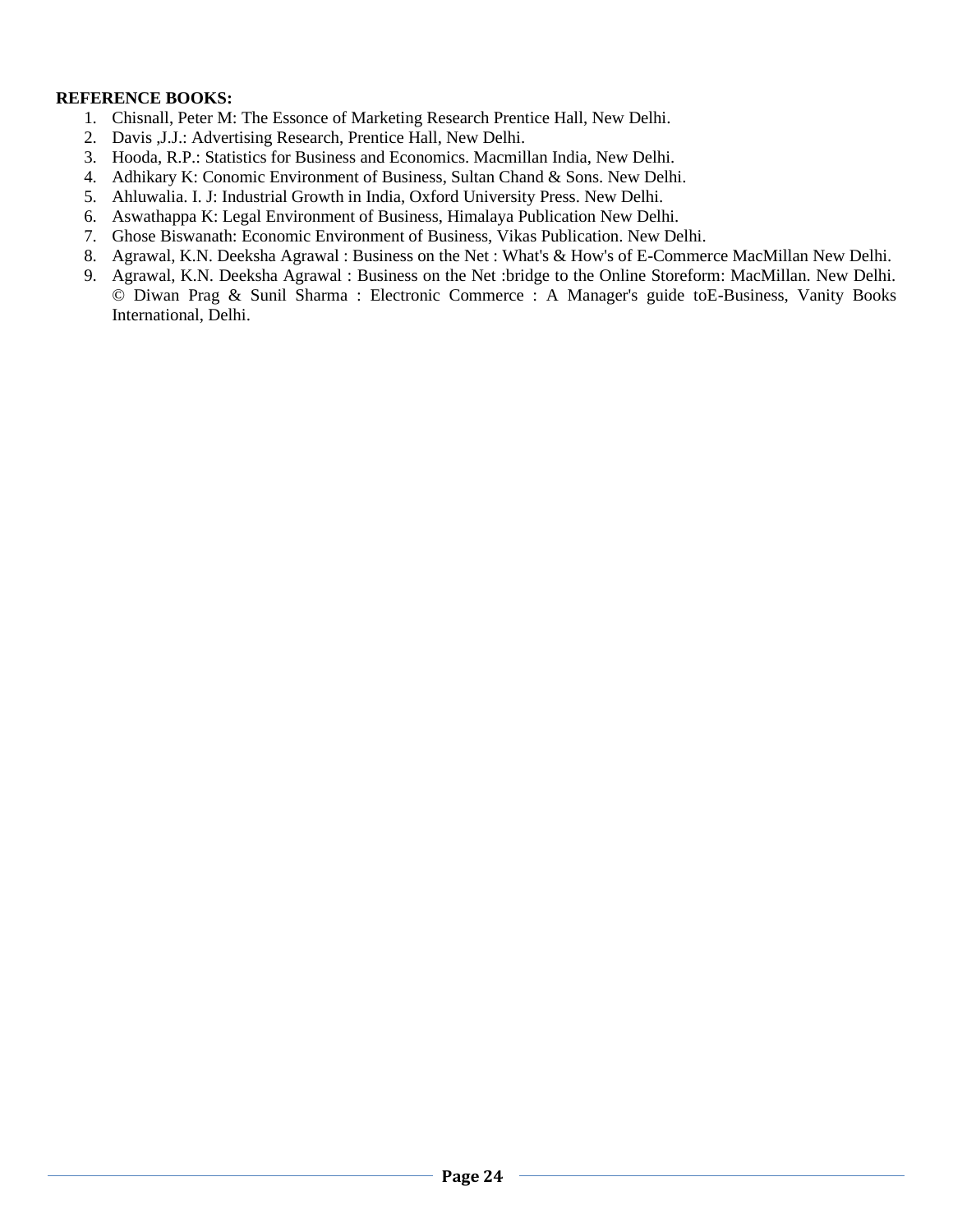# **SUBJECT: EDUCATION (Ph.D. ENTRANCE TEST) SECTION I (40 MARKS 40 QUESTIONS)**

This section will contain 40 questions with multiple choices to test general awareness, research aptitude, reasoning, basics of computation, logic, data interrelation, presentation, analysis synthesis etc.

# **SECTION II (60 MARKS 30 QUESTIONS)**

will contain of 30 questions (multiple choices) to assess the candidates capability of explaining concepts & knowledge from the relevant discipline in which he/she seeks registration as indicated in application form (60 marks)

### **1. Philosophical & sociological foundation of Education.**

- Relationship of education  $&$  philosophy.
- Western schools of philosophy- Idealism, Naturalism, Pragmatism.
- Contributions of John Dewey, Vivekananda, Tagore & M.K.Gandhi to educational fields.
- Relationship of education & Sociology.
- Sociology of Education & Educational sociology.
- Meaning and Factors influencing Social Change.

### **2. Psychological Foundation of Education.**

- Educational psychology- concept, nature  $\&$  scope.
- Meaning & Factors influencing Growth & Development.
- Theories of Learning- Pavlov's classical, Skinner's operant conditioning, Learning by Insight, Lewin's Field Theory.
- Learning & Motivation.
- Intelligence- it's meaning, theories  $\&$  measurement.
- **•** Personality-Type & trait theories, Measurement of personality.

### **3. Methodology of Educational Research.**

- Meaning needs  $&$  scope of educational research.
- Fundamental, Applied & Action Research.
- Criteria  $&$  Sources for identifying the Research problem.
- Hypothesis- Meaning  $&$  types.
- Sampling- concept of population & sample, Various methods of sampling.
- Tools & Techniques- Observation, Interview, Questionnaire.
- **•** Inferential Statistics Mean, Median, Mode, SD, 't' test, one way ANOVA, Chi-square.

### **REFERENCE BOOKS:**

- 1. Swroop & saxena Educational philosophy.
- 2. Ramshakal Pandey Educational philosophy
- 3. S.S.Chauhan Advance Educational Psychology.
- 4. S.P.Gupta Educational Psychology.
- 5. Lokesh Koul Research Methodology.
- 6. C.R.Kothari Research Methodology.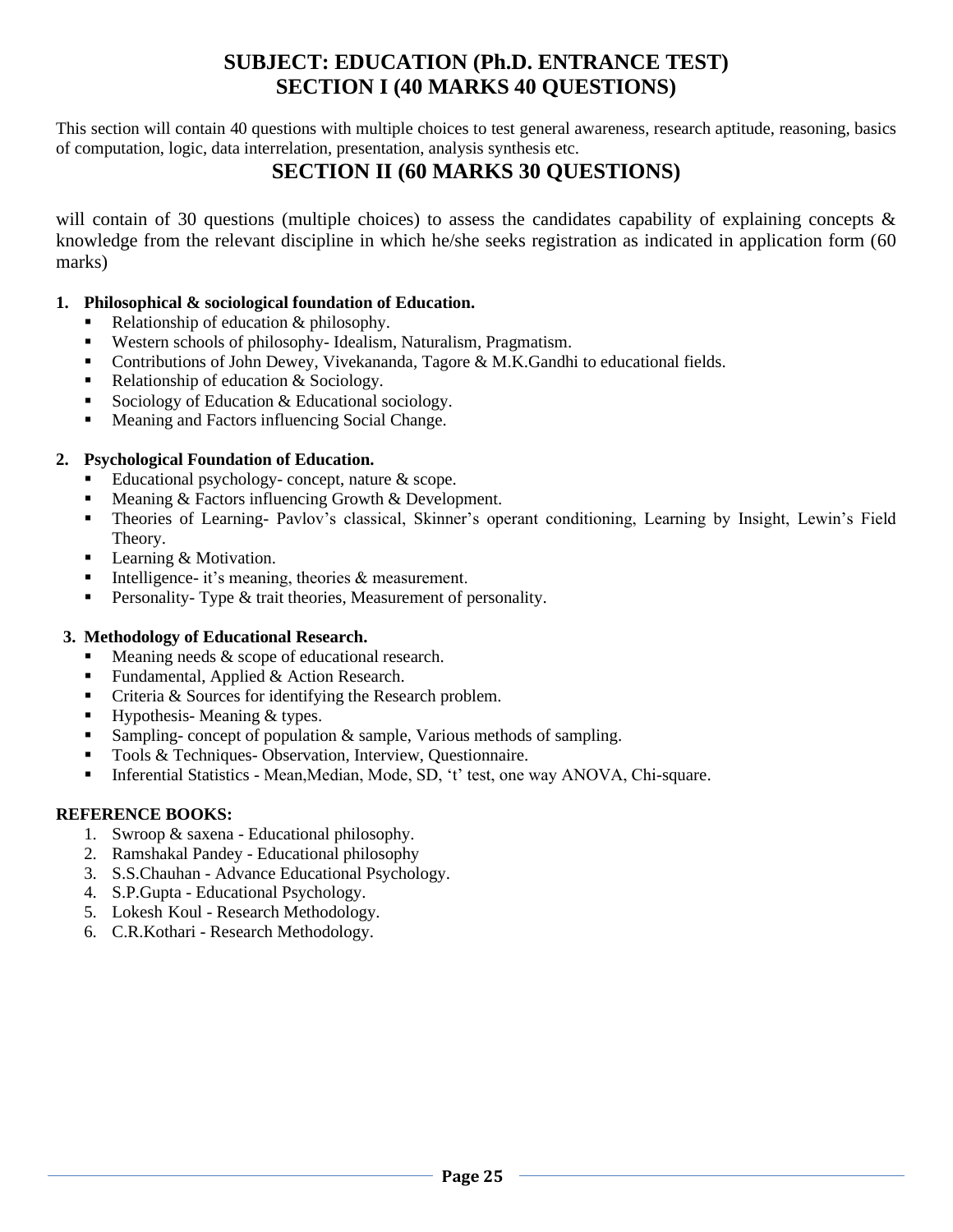# **SUBJECT: PHYSICAL EDUCATION (PH.D. ENTRANCE TEST) SECTION I (40 MARKS 40 QUESTIONS)**

This section will contain 40 questions with multiple choices to test general awareness, research aptitude, reasoning, basics of computation, logic, data interrelation, presentation, analysis synthesis etc.

# **SECTION II (60 MARKS 30 QUESTIONS)**

### **Unit-I**

Introduction to and definition, aim and objectives of physical education an other terms-health education and recreation Philosophies of education a s applied to physical education-Idealism, Naturalism, Realism, Pragmatism, existentialism, Humanism

Biological of Physical activity-benefit of exercise, growth and exercise, exercise and well being sex and age chaatetstics of adolescent, body types

Psychological basis of Physical education-Play and play theories, generall principles of growth and development, Principles of Motor-Skill acquisitions transfer of training effects.

Sociological; basis of physical education-Socialization process, Social nature of men and physical activity, sports as cultural heritage of mankind, custom traditions and sport, competition and cooperation

Physical Education in ancient Greece, Rome, and contemporary Germany, Sweden Denmark and Russia

Olympic movement-Historical development of ancient and modern Olympic Games

Physical education in India

### **Unit-II**

Physiology of Muscular activity, Neurotransmission and Movement mechanism Physiology of respiration Physiology of blood circulation Factors influencing performance in sports bioenergetics and recovery process Athletic injuries-their management and rehabitation Therapeutic modalities Acrogenic aids and doping

### **Unit-III**

Joints ad their movement-planes and axes Kinetics , Kinematics linear and angular levers Laws of motion , principles of equilibrium and force, spin and elasticity Posture, postural deformation and their correction Muscular analysis of Motor movement Mechanical analysis of various sports activities mechanical analysis of fundamental movements-(running, jumping, throwing, pulling and pushing) Massage manipulation and therapeutic exercises

### **Unit-IV**

Learning process-theories and laws of learning Motivation, theories and dynamic of motivation in sports Psychological factors affecting sport performance-viz. stress, anxiety, tension and aggression Personality, it's dimensions, theories, personality and performance Individual difference and their impact on skill learning and performance Group dynamics, team decision and leadership in sports Sociometric , economic and politics in sports media and Sports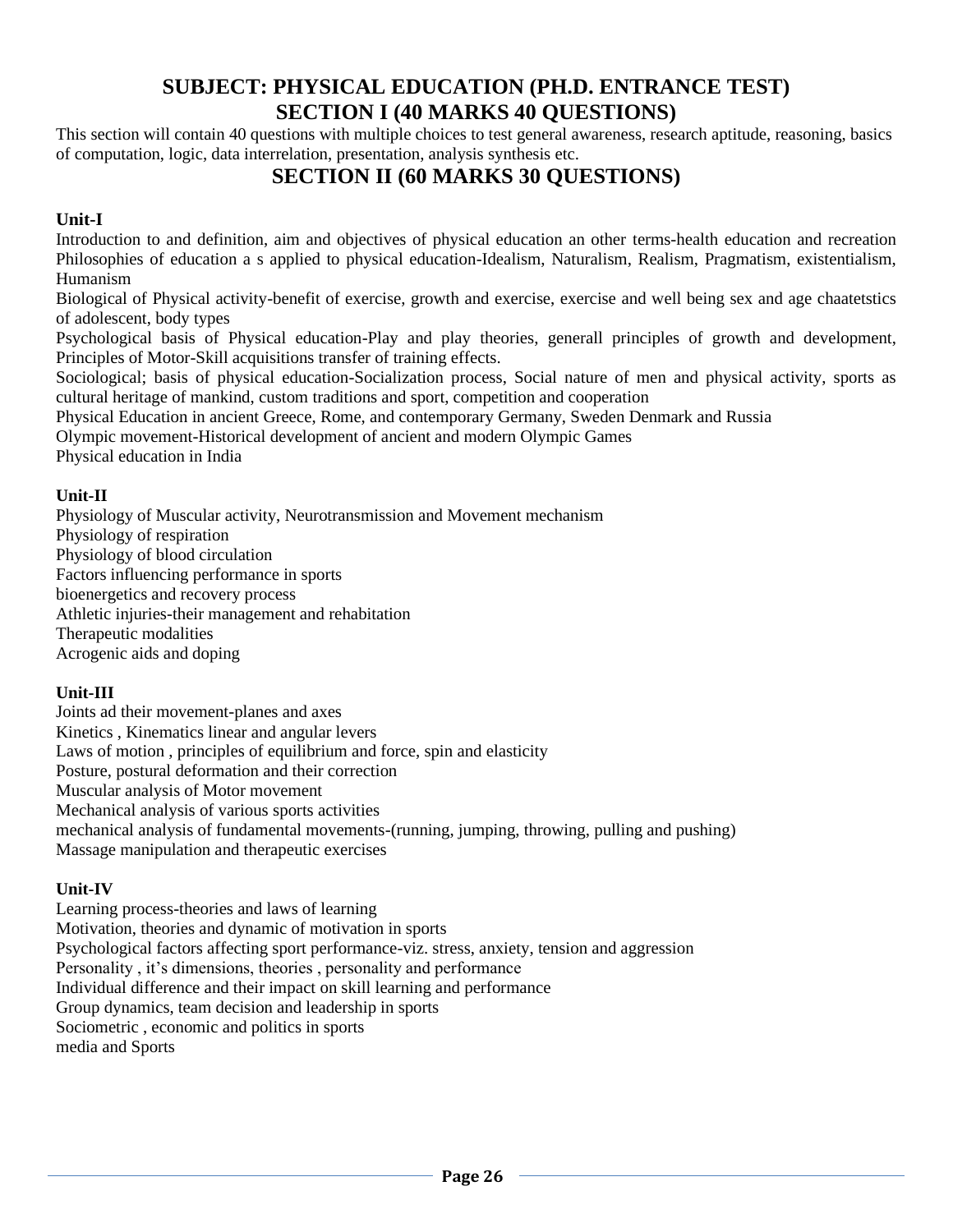### **Unit-V**

Development of teacher education in Physical education Professional courses in Sports and Physical education in India Professional Ethics Qualities and Qualification of Physical Educational Personnel Principles of Curriculum planning Courses content for academic and professional courses Age characteristics of pupils and selection of activities construction of class physical education time table

### **Unit-VI**

Health-Guiding principles of health and health education Nutrition and dietary manipulation Health-related fitness, obesity and it's management Environmental and occupational hazards and first aid Communicable diseases-their preventive and therapeutic aspect School health programmed and personnel hygiene Theories and principles of recreation Recreation Programme for various categories of people

### **Unit-VII**

Chaatetstics ad principles of sport training Training and per iodization Training method and specific training programme for development of various qualities Technical and tactic preparation for sports Short-term and long term training plans Sports talent identification -process and procedure Preparing for competition-( build up competition, main competition, competition frequency, psychological preparation) Rules of Games and Sports and their interpretation

### **Unit-VIII**

Nature , scope and types f research Formulation and selection of research problems Sampling-process and techniques Methods of research Data collection-tools and techniques Statistical techniques of data analysis-measure of central tendency and variability, coorelation,normal probability curve, t-test, and f-test, chi square, z-test Hypothesis formulation , types and testing ,Writing research report

### **Unit-IX**

Concept of test, measurement and evaluation principles of measurement and evaluation Construction and classification of tests Criteria of test evaluation Concepts and assessment of physical fitness, motor fitness, motor ability and motor educability Skill test for Badminton, Basket ball, Hockey, Lawn Tennis, Soccer, Volley Ball Testing psychological varaiables-Competetive anxiety, aggression, team cohesion, motivation, self concept Anthropometric measurement and body composition **Unit-X**  Concept and principles of management organization and function of sport bodies Intramurals and Extramulars Management and Techniques of teaching

Principles of planning Physical education lessons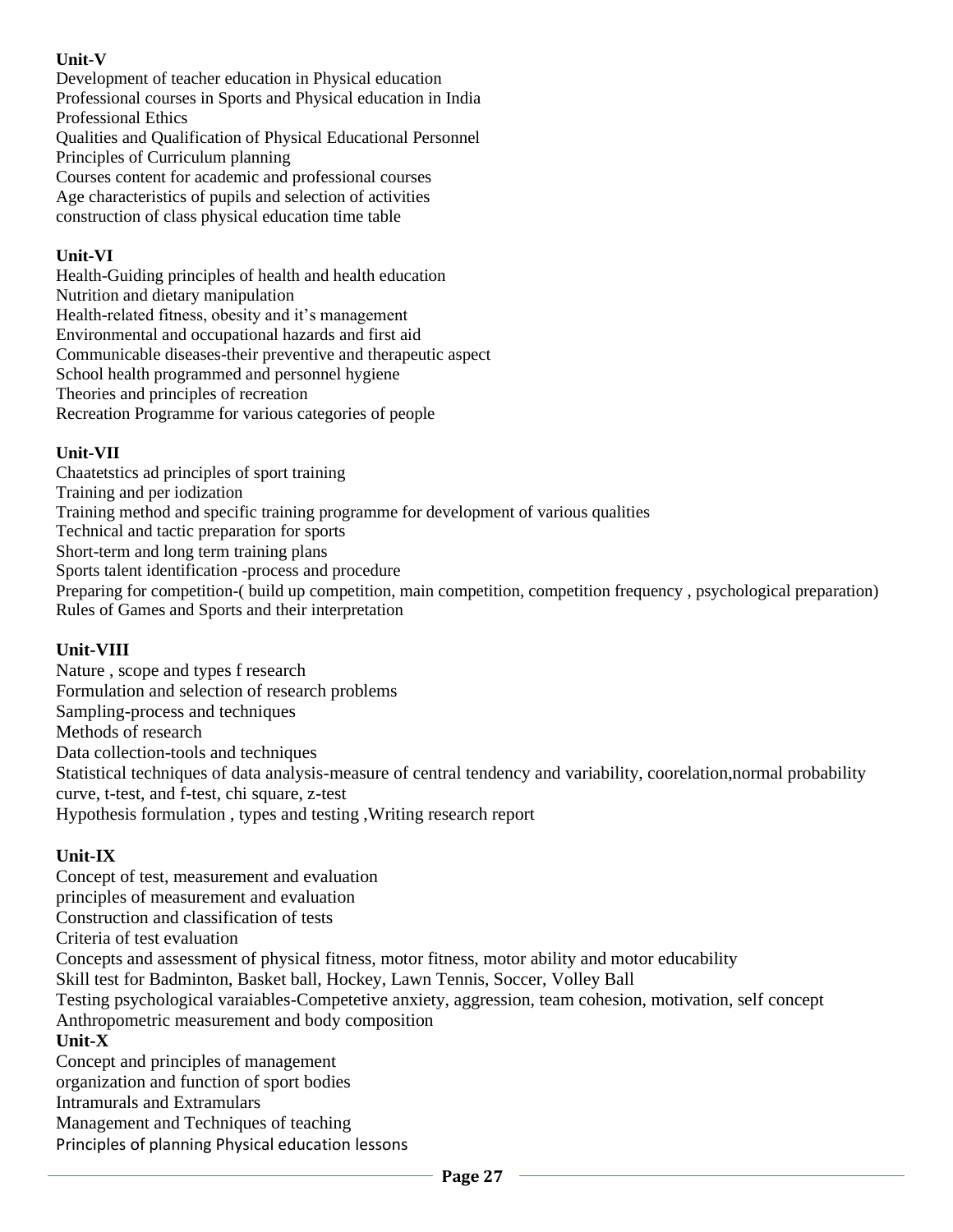# **SUBJECT: HISTORY (Ph.D. ENTRANCE TEST) SECTION I (40 MARKS 40 QUESTIONS)**

This section will contain 40 questions with multiple choices to test general awareness, research aptitude, reasoning, basics of computation, logic, data interrelation, presentation, analysis synthesis etc.

# **SECTION II (60 MARKS 30 QUESTIONS)**

will contain of 30 questions (multiple choices) to assess the candidates capability of explaining concepts & knowledge from the relevant discipline in which he/she seeks registration as indicated in application form (60 marks)

#### रतण्ड-अ

### प्राचीन भारतीय इतिहास

स्त्रोत : पुरातात्विक स्त्रोत, खोज उत्खनन, पुरालेखविधा, मुद्राशास्त्र, स्मारक साहित्यिक स्त्रोत

रवदेशी : प्राथमिक तथा गौण : काल-निर्धारण की समस्याएं मिथक, आख्यान काव्य वैज्ञानिक साहित्य, क्षेत्रीय भाषाओं में साहित्य, धार्मिक साहित्य।

विदेशी विवरण : यूनानी, चीनी तथा अरब लेखक, प्रागैतिहास तथा आद्य इतिहास

मानव तथा पर्यावरण : भौगालिक कारक, आखेट तथा संग्रह, (पुरापाषाण तथा मध्यपाषण) कृषि का प्रारंभ (नव  $\frac{1}{\sqrt{1-\frac{1}{\sqrt{1-\frac{1}{\sqrt{1-\frac{1}{\sqrt{1-\frac{1}{\sqrt{1-\frac{1}{\sqrt{1-\frac{1}{\sqrt{1-\frac{1}{\sqrt{1-\frac{1}{\sqrt{1-\frac{1}{\sqrt{1-\frac{1}{\sqrt{1-\frac{1}{\sqrt{1-\frac{1}{\sqrt{1-\frac{1}{\sqrt{1-\frac{1}{\sqrt{1-\frac{1}{\sqrt{1-\frac{1}{\sqrt{1-\frac{1}{\sqrt{1-\frac{1}{\sqrt{1-\frac{1}{\sqrt{1-\frac{1}{\sqrt{1-\frac{1}{\sqrt{1-\frac{1}{\sqrt{1-\frac{1}{\sqrt{1-\frac{1$ 

सिंधुघाटी की सभ्यता : उद्वम, तारीख, विस्तार, लक्षण, पतन, अवशेष तथा महत्व। लोह युग, द्वितीय शहरीकरण। वैदिक काल

प्रवास तथा बरितयां, वैदिक काल निर्धारण, साहित्यिक तथा पुरातात्वीय साक्ष्य, सामाजिक तथा राजनीतिक संस्थाओं का विकास, धार्मिक तथा दार्शनिक विचार, अनुष्ठान तथा पद्धतियां।

#### महाजनपद काल

राज्यों का (महाजनपद) का निर्माण गणराज्य तथा राज्यतंत्र, शहरी केन्द्रों का उदय, व्यापार मार्ग, आर्थिक संवृद्धि, .<br>सिक्कों का प्रचलन, जेन धर्म और बौद्ध धर्म का विस्तार, मगध तथा नन्दों का उदय। ईरान तथा मेसेडोनिया के आकमण और उनका प्रभाव।

### मौर्य साम्राज्य

मौर्य साम्राज्य की स्थापना, चन्द्रगुप्त, कौटिल्य तथा अर्थशास्त्र अशोक, धर्म की संकल्पना, राजादेश, ब्राम्ही तथा खरोष्ठी लिपियां। प्रशासन, अर्थव्यवस्था, वास्तुकला तथा मुर्तिकला, ब्राम्ही संपर्क। साम्राज्य का विद्यटन, शुंग तथा  $d$ 

### मौर्यात्तर काल (भारत ग्रीक, शक, कुषाण, पश्चिमी क्षत्रप)

बाहरी, दुनिया से संपर्क, शहरी केन्द्रों का विकास, अर्थव्यवस्था, सिक्का, धर्मो का विकास, महायान, सामाजिक दशाएं कला तथा वास्तुकला, साहित्य तथा विज्ञान।

### राज्य तथा समाज की स्थिति –

पूर्वी भारत दक्खन तथा दक्षिण भारत में खारवेल, सात वाहन संगम युग के तमिल राज्य, प्रशासन अर्थव्यवस्था, ू<br>सिक्के, व्यापार–संघ तथा शहरी केन्द्र, बौद्ध केन्द्र संगम साहित्य, तथा संस्कृतिक, कला तथा वास्तुकला।

### गुप्त सम्राट तथा भारत के क्षेत्रीय राज्य

ي<br>गुप्त और वाकटक, हर्ष, प्रशासन, आर्थिक रिथति, गुप्त सम्राटों के सिक्के, भू–प्रदान, शहरी केन्द्रों का पतन, .<br>आरतीय सामंतवाद, जातिप्रथा, महिलाओं की रिर्थात, शिक्षा तथा शैक्षणिक संस्थायें– नालंदा विक्रमशिला, और वल्लभी, पडोसी देशों से संपर्क– मध्य एशिया, दक्षिण–पूर्व एशिया तथा चीन, संस्कृति साहित्य वैज्ञानिक साहित्य, कला तथा वस्तुकला। कदम्ब, गंग, पल्लव और बदामी के चालुक्य–प्रशासन, व्यापार संघ, संस्कृति साहित्य तथा .<br>क्षेत्रीय भाषाओं और लिपिओं का विकास, वैष्णव तथा शैव धर्मो का विकास, तमिल भक्ति आंदोलन, शंकाराचार्य– वेदान्त, मंदिर तथा मंदिर

वास्तुकला की संस्थायें। कामरूप के वर्मन, पाल और सेन, राष्ट्रकूट, प्रतिहार कलचुरि के चेदि, परमार गुजरात के .<br>| चालुक्य, चोल, चेर होसला, पांड्य, प्रशासन तथा स्थानीय सरकार कला तथा वास्तुकला का विकास, धार्मिक पंथ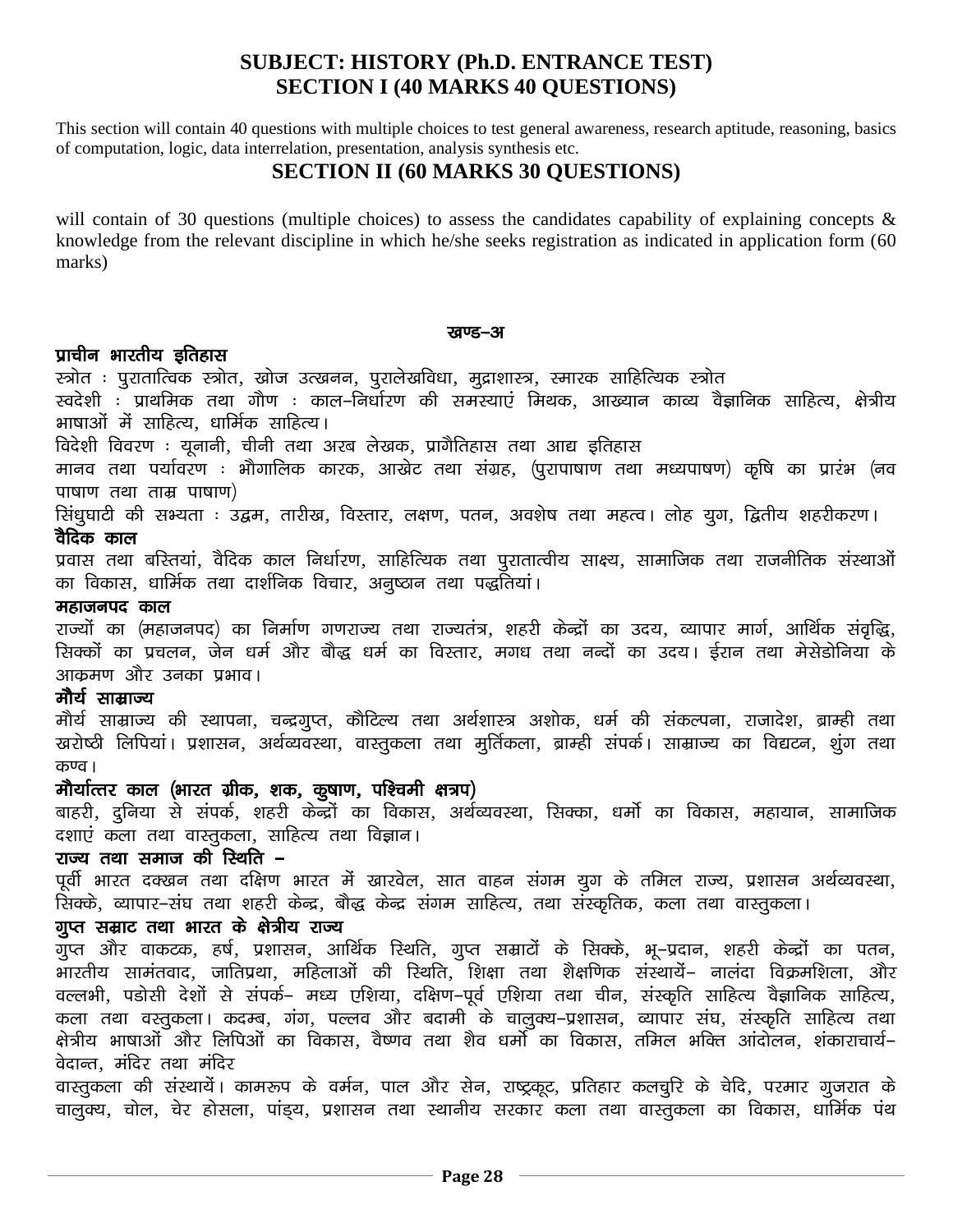(सम्प्रदाय) मंदिर और मठ संस्था, अग्रहार, शिक्षा तथा साहित्य, अर्थव्यवस्था तथा समाज, श्रीलंका और दक्षिण-पूर्व एशिया से संपर्क।

#### रवण्ड—ब

### मध्यकालीन भारतीय इतिहास

स्त्रोत पुरातत्व, पुरालेख और सिक्काशास्त्र, संबंधित सामग्री और स्मारक। इतिवृत। साहित्यिक स्त्रोत– फारसी, संस्कृत और क्षेत्रीय भाषायें। पूरा लेख सामग्री  $\overline{a}$ देशी यात्री- वृतांत। राजनीतिक विकास राल्तनत- गौरी, तुर्क, खिलजी, तुगलक, सैयद और लोदी। मुगल साम्राज्य की नीव–बाबर, हुमायूं और सूरी, अकबर से औरंगजेब तक राज्य विस्तार। उ<br>मुगल साम्राज्य का पतन–राजनीतिक, प्रशासनिक तथा आर्थिक कारण। बाद के मुगल और मुगल साम्राज्य का विद्यटन विजय नगर और बहमनी राज्य– उत्थान, विस्तार और विद्यटन मराठा आंदोलन – शिवाजी द्वारा स्वराजय की नींव, पेशवाओं के अधीन इसका विस्तार, मराठा राज्य मंडल पतन के कारण। प्रशासन राल्तनत के अधीन प्रशासन– असैनिक, न्यायिक, राजस्व, राजकोषीय और सैनिक। शेरशाह के प्रशासनिक सूधार, मूगल प्रशासन-भू-राजस्व और आय के अन्य स्त्रोत, मन सबदारी और जागीरदारी। दक्खन में प्रशासन पद्धति–विजयनगर, बहमनी राज्य तथा मराठा। आर्थिक पक्ष कृषि उत्पादन- ग्रामीण अर्थव्यवस्था, कृषक वर्ग। शहरी केन्द्र ओर जनसंख्या। उद्योग–सूती वस्त्र उद्योग, हस्तशिलप, कृषि आधारित उद्योग, संगठन, कारखाना, प्रौद्योगिकी । व्यापार और वाणिज्य– राज्य की नीतियाँ, आंतरिक और बाहय व्यापार यूरोपीयन व्यापार, व्यापार केन्द्र और पतन, परिवहन और संचार। वित्तीयन व्यापार, वाणिजय और उद्योग, हण्डी (विनिमय पत्र) और बीमा। मुद्रा। सामाजिक धार्मिक आंदोलन सूफी उनके धार्मिक संघ, विश्वास और पद्धतियां, प्रख्यात सुफी संत।  $\widehat{H}$ क्ति सम्प्रदाय– शैव और उसकी शाखायें. वैष्णववाद और उसकी शाखायें। मध्यकालीन संत– उत्तर और दक्षिण उनका सामाजिक राजनीतिक और धार्मिक जीवन पर प्रभाव। सिक्ख आंदोलन - गुरूनानक देव और उनके उपदेश और साधना, आदि ग्रन्थ, खालसा। समाज वर्गीकरण- शासक वर्ग, प्रमुख धार्मिक वर्ग, व्यापारी और व्यवसायिक वर्ग, ग्रामीण समाज– छोटे सामंत, ग्राम कर्मचारी, कृषक और गैर– कृषक वर्ग शिल्पकार। महिलाओं की रिथति सांस्कृतिक जीवन शैक्षणिक पद्धति और उसकी अभिप्रेरणा। सहित्य-फारसी, संस्कृत तथा क्षेत्रीय भाषायें। ललित कलाएं–चित्रकारी के प्रमुख स्कूल, संगीत। उत्तर तथा दक्षिण भारत का वास्तुपूरक विकास भारतीय इस्लामिक वास्तुकला। रतण्ड-स आधुनिक भारत का इतिहास स्त्रोत तथा इतिहासशास्त्र

पुरालेखी सामग्री, जीवनी तथा संस्मरण सामाचार–पत्र। मौखिक साक्ष्य, सृजनात्मक साहित्य तथा चित्रकला। आधुनिक भारतीय इतिहासशास्त्र की समस्यायें– साम्राज्यवादी, राष्ट्रवादी, मार्क्सवादी तथा मध्यवर्ती।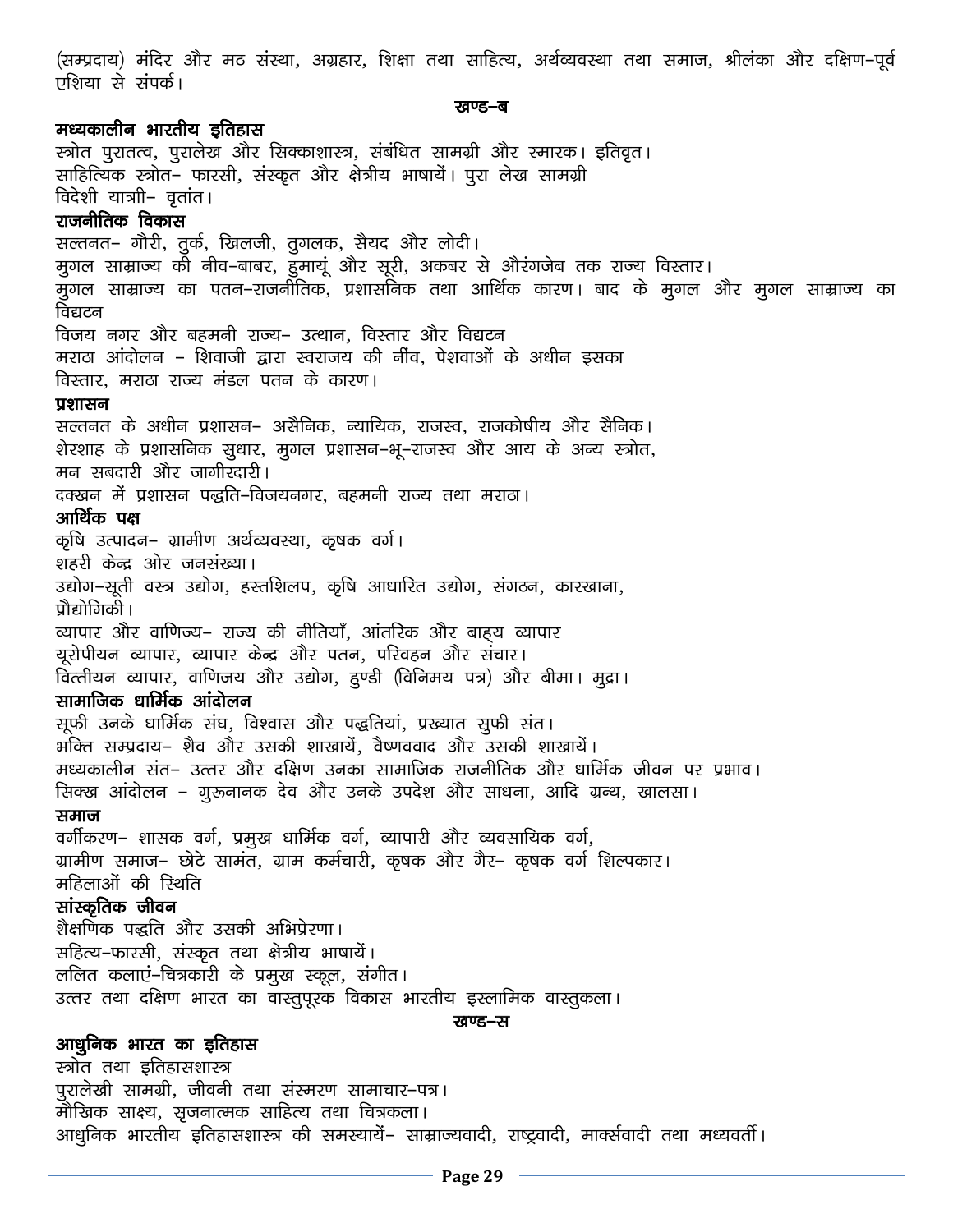### ब्रिटिश शक्ति का उदय

17वीं और 18वीं शताब्दी में भारत में यूरोपीय व्यापारी पुर्तगाली, डच, फ्रांसीसी तथा ब्रिटिश। भारत में ब्रिटिश शासन की स्थापना तथा विस्तार। भारत की प्रमुख शक्तियों के साथ ब्रिटिश संबंध और उनका आधुनिकीकरण– बंगाल, अवध, हैदराबाद, मैसूर, मराठा तथा सिक्ख। कम्पनी तथा राजा (काउन) का प्रशासन ईस्ट इंडिया कंपनी के अधीन मध्य तथा प्रांतीय ढ़ांचे का विकास (1773-1853) कम्पनी तथा काउन के अधीन परमोझ शक्ति, सिविल सेवा, न्यायिक, पुलिस सेवा तथा सेना। स्थानीय स्वशासन संवैधानिक परिवर्तन, 1909–1930 आर्थिक इतिहास व्यापार का बदलता हुआ संगठन, व्यापार का आयाम तथा दिशा, दि ट्रिब्यूट। कृषि का विस्तार तथा वाणिणिजयकरण, भूमि संबंधी अधिकार, भूमि बंदोबस्त, ग्रामीण ऋणग्रस्तता, भूमिहीन मजदूर। उद्योगो का पतन –कारीगरों की बदलती हुई सामाजिक आर्थिक दशाएं, अशहरीकरण। औद्योगिक नीति– प्रमुख आधुनिक उद्योग, फैक्टरी कानून का स्वरूप, श्रमिक तथा मजदूर संघ के आंदोलन। मौद्रिक नीति– बैंकिंग, मुद्रा तथा विनिमय, रेलवे तथा सड़क परिवहन नये शहरी केन्द्रों का विकास, शहर आयोजन तथा वास्तूकला की नई विशेषतायें। दुर्भिक्ष तथा महामारी और सरकार की नीति .<br>आर्थिक विचार– इंग्लिश उपयोगितावादी, भारतीय आर्थिक इतिहासकार निकास सिद्धान्त। संक्रंमणाधीन भारतीय समाज– इसाई धर्म से संपर्क, मिशन भारतीय सामाजिक तथा आर्थिक पद्धतियों एवं धार्मिक विश्वासों की समीक्षा, शैक्षणिक तथा अन्य गतिविधियां । नई शिक्षा सरकारी नीति, स्तर तथा विषय, अंग्रेजी भाषा, आधुनिक विज्ञान, शिक्षा में भारतीय पहल। राजाराममोहन राय, सामाजिक धार्मिक सुधार, मध्यम वर्ग का उदय, जाति संघ तथा जाति गतिशीलता। महिलाओं का प्रश्न– राष्ट्रवादी कथन, महिला संगठन, महिलाओं से संबंधित ब्रिटिश कानून, संवैधानिक रिथति। मुद्रणालय (प्रिंटिंग प्रेस)– पत्रकारिता संबंधी गतिविधि तथा जनमत। , मारतीय भाषाओं तथा साहित्यिक रूपों का आधुनिकीकरण, चित्रकला का पूनर्विन्यास, संगीत तथा प्रदर्शन कलायें। राष्ट्रीय आंदोलन भारतीय राष्ट्रीयता का उदय, राष्ट्रीयता के सामाजिक तथा आर्थिक आधार। 1857 का विद्रोह तथा भिन्न-भिन्न सामाजिक वर्ग जनजातीय तथा किसान आंदोलन। भारतीय राष्ट्रीय कांग्रेस की विचारधारा तथा कार्यक्रम 1885-1920 स्वदेशी आंदोलन का प्रवृत्तियां। भारत तथा विदेश में भारतीय क्रांतिकारियों की विचारधारा एवं कार्यक्रम। वामपंथी राजनीति। दलित वर्ग का आंदोलन। साम्प्रदायी राजनीति तथा पाकिस्तान का उदय। स्वाधीनता तथा विभाजन की ओर। स्वतंत्रोत्तर भारत (1947-1984) विभाजन के बाद पुनर्वास भारतीय राज्यों का एकीकरणः कश्मीर का प्रश्न। भारतीय संविधान का निर्माण। नौकरशाही तथा पूलिस का ढ़ांचा। जनांकिकीय प्रवृत्तियां आर्थिक नीतियां तथा योजना प्रक्रिया। राज्यों का भाषा वैज्ञानिक पुनर्गठन। विदेश नीति संबंधी पहल कार्य। इतिहास में अनुसूसंधान इतिहास की अवधारणा, इतिहास के क्षेत्र तथा मूल्य, इतिहास में कार्य कारण संबंध, इतिहास में वस्तुनिष्ठता तथा अभिनति, इतिहास और उसके सहायक विज्ञान, अनूसंधान का क्षेत्र- प्रस्तावित। अनुसंधान क्षेत्र में स्त्रोत– प्राथमिक/द्वितीयक अनुसंधान के अनुसंधानकारी क्षेत्र में आधुनिक इतिहास लेखन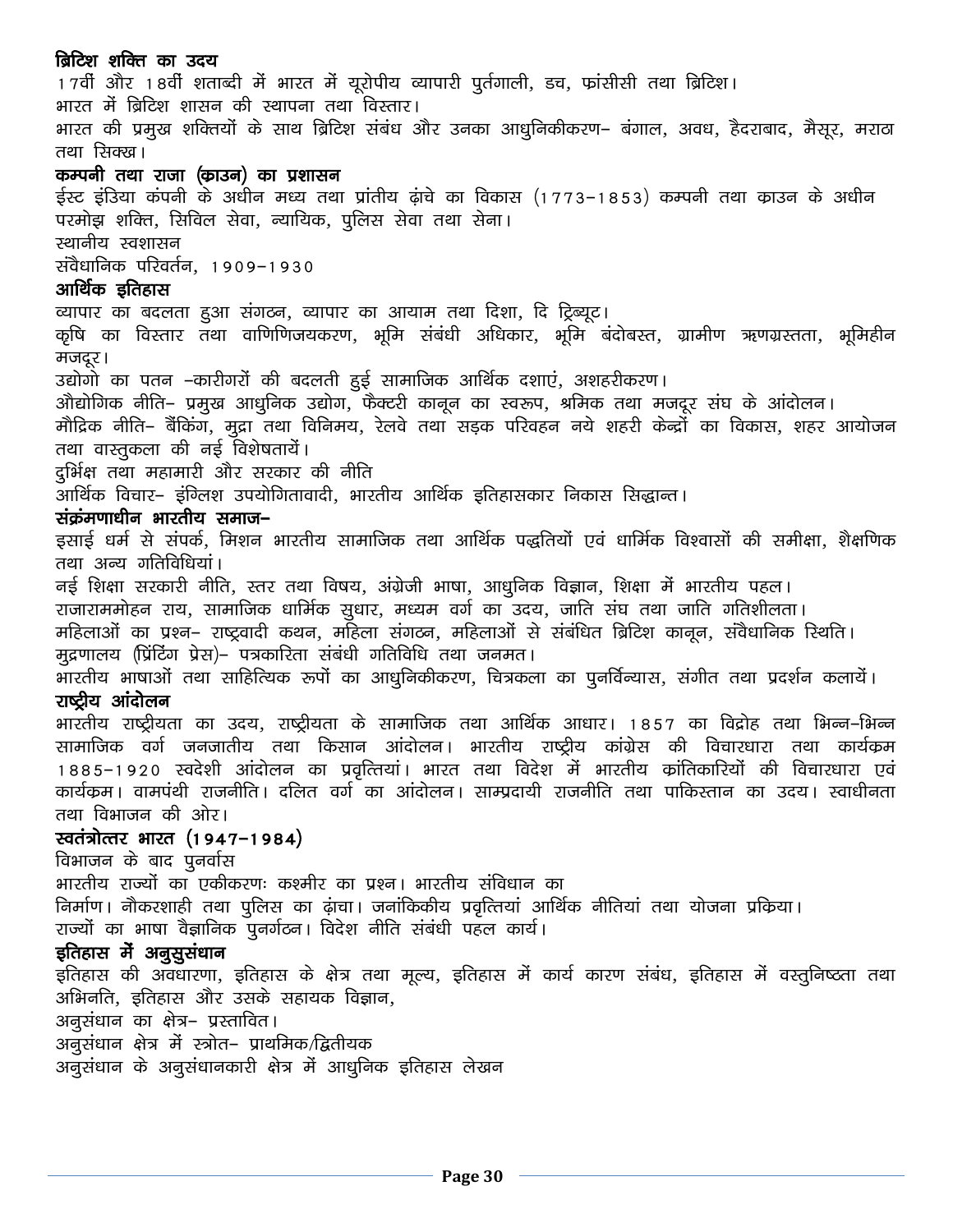# **SUBJECT: POLTICAL SCIENCE (Ph.D. ENTRANCE TEST) SECTION I (40 MARKS 40 QUESTIONS)**

This section will contain 40 questions with multiple choices to test general awareness, research aptitude, reasoning, basics of computation, logic, data interrelation, presentation, analysis synthesis etc.

# **SECTION II (60 MARKS 30 QUESTIONS)**

will contain of 30 questions (multiple choices) to assess the candidates capability of explaining concepts & knowledge from the relevant discipline in which he/she seeks registration as indicated in application form (60 marks)

- 1. Overview of Indian Political Thought, Genesis and development.
- 2. The Indian Renaissance- Raja Ram Mohan Roy, Balgangadhar Tilak, Vivekanand.
- 3. Influences on the Ideas of Mahatma Gandhi.
- 4. Satya, Dharma, Shanti, Prem, Ahinsa, Asteya, Swadeshi, Roti Ke Liye Shram, Brahmacharya, Savinaya Awagya Andolan.
- 5. Political ideas of Pandit Jawahar Lal Nehru.
- 6. Dr. Bhimrao Ambedkar.
- 7. Political System, Approach and Analysis (David Easton)
- 8. Why's and where fore's of Marxian approach.
- 9. Political Elites (View of Pareto, Mosca, Michels, Laswell)
- 10. Political Socialization (Views of Apter, Almond and Powell)
- 11. Political Communication (views of Norbert Weiner and Karl Deutsch)
- 12. Meaning, Nature and Scope of International Politics
- 13. The concept of Non-Alignment :Bases, Role and Relevance
- 14. Regional Cooperation SAARC, ASAEAN.
- 15. Disarmament and Arms Control, CTBT, NPT
- 16. North –South Dialogue and South, South Dialogue and their major issues
- 17. Globalization- Meaning, Nature, its advantages and disadvantages, role of the WTO.
- 18. Evolution of Public "Administration as a discipline.
- 19. Meaning, Nature and Scope of public administration.
- 20. New Public Administration -Trends
- 21. Financial Administration
- 22. Financial Administration- Importance and Aims
- 23. Zero base Budgeting and performance budgeting processes, problems and importance.
- 24. Political Thought of Plato
- 25. Political Thought of Aristotle
- 26. Machiavelli, Hobbes, Locke, Rousseau, Montesquieu.
- 27. Bentham, J.S. Mill, Hegal, Green, Marx
- 1. भारतीय राजनीतिक विचारों का परिदृश्य, उत्पत्ति तथा विकास
- 2. भारतीय पुनर्जागरण– राजाराममोहन<sup>ॅ</sup> रॉय, बालगंगाधर तिलक, विवेकानंद
- 3. महात्मा गांधी के विचारों पर प्रभाव
- 4. सत्य, धर्म, शांति, प्रेम, अहिंसा, अस्तेय, स्वदेशी, रोटी के लिए श्रम, ब्रहमचर्य, सविनय अवज्ञा आंदोलन
- 5. पंडित जवाहरलाल नेहरू के राजनीतिक विचार
- 6. डॉ. भीमराव आंबेडकर
- 7. राजनीतिक व्यवस्था, उपागम एवं विश्लेषण (डेविड ईस्टन)
- 8. मार्क्सवादी उपागम के कारण तथा परिप्रेक्ष्य
- 9. राजनीतिक अभिजात्य (पेरेटो, मोस्का, मिशेल्स, लासवेल के विचार)
- 10. राजनीतिक संचार (एप्टर, ऑलमंड तथा पॉवेल के विचार)
- $11.$  राजनीतिक संचार (नॉर्बर्ट वीमन तथा कार्ल डयूस्ट के विचार)
- $12.$  अंतर्राष्ट्रीय राजनीति का अर्थ, प्रकृति तथा विस्तार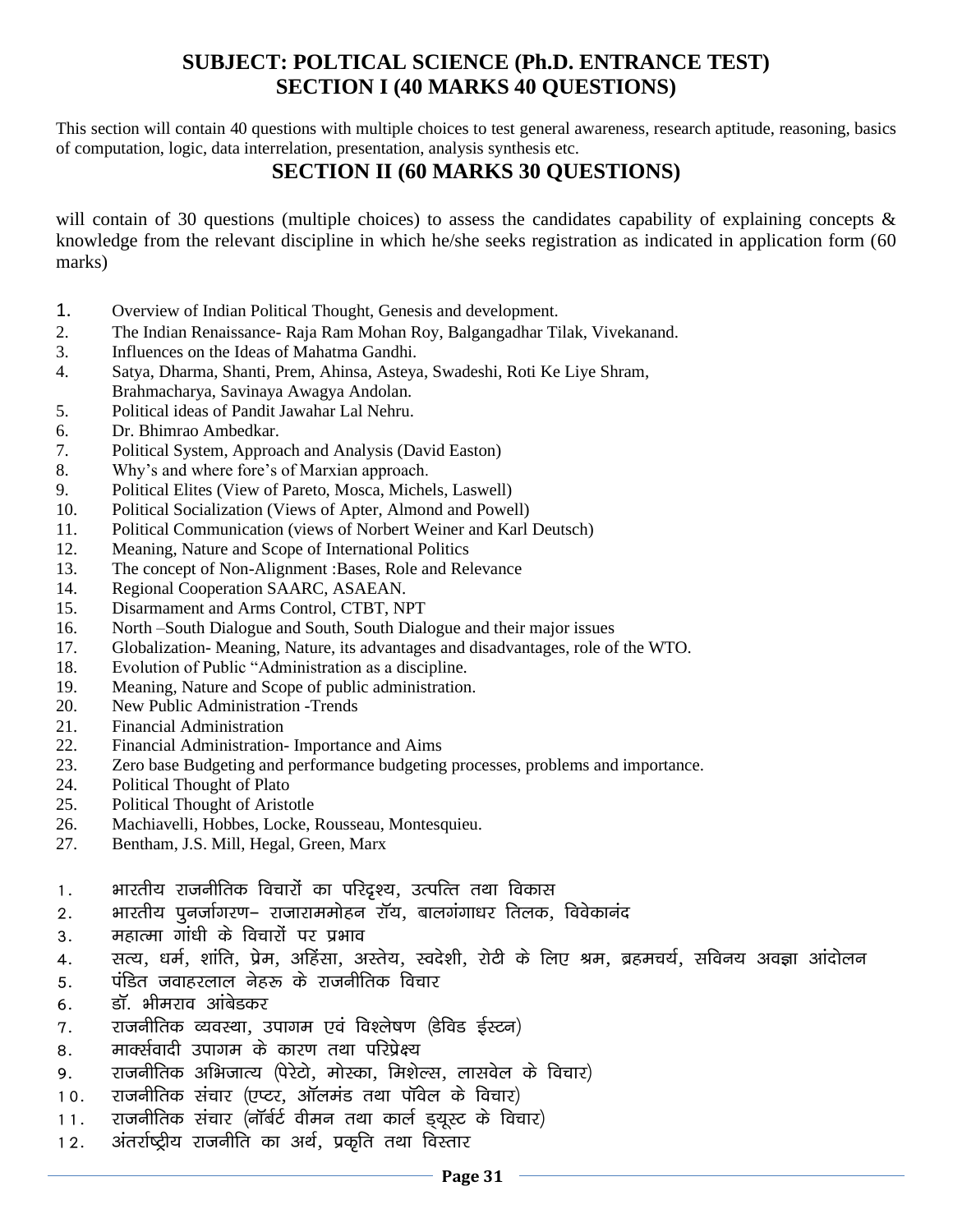- 13. गुटनिरपेक्षता– आधार, भूमिका तथा महत्व
- 14. क्षेत्रीय सहभागिता– सार्क, आसियान
- 15. विःशस्त्रीकरण तथा शस्त्रों पर नियंत्रण- सीटीबीटी. एनपीटी
- 16. दक्षिण-उत्तर संवाद तथा दक्षिण-दक्षिण संवाद तथा इनके महत्वपूर्ण मुददे
- 17. भूमंडीलकरण– अर्थ, प्रकृति, लाभ, हानियां, डब्ल्यूटीओकी भूमिका।
- 18. लोक प्रशासन का विकास
- 19. लोक प्रशासन का अर्थ, प्रकृति एवं विस्तार
- 20. नवीन लोक प्रशासन– प्रवृत्तियां
- 21. वित्तीय प्रशासन– महत्व तथा उददेश्य
- 22. शून्य आधारित बजट तथा पर्फोरमेन्स बजट– प्रक्रिया, कठिनाईयां तथा महत्व
- 23. प्लेटो के राजनीतिक विचार
- 24. अरस्तू के राजनीतिक विचार
- 25. मेकियावली, हॉब्स, लोक, रूसो, मांटेस्क्यू
- 26. बेंथम, जे.एस. मिल, हीगल, ग्रीन, मार्क्स

Constituent Assembly: Composition and working ; Making of the Indian Constitution, Salient features of the Indian constitution

संविधान सभाः गठन एवं कार्य, भारतीय संविधान का निर्माण, भारतीय संविधान की प्रमुख विशेषताएँ Preamble; Fundamental Rights and Duties; Directive Principles of State Policy, Amendment Procedure प्रस्तावना, मौलिक अधिकार एवं कर्तव्य, राज्य के नीति निर्देशक तत्व, संविधान संशोधन Union Executive: President, Prime Minister and Council of Ministers संघीय कार्यपालिकाः राष्ट्रपति, प्रधानमंत्री एवं मंत्रीपरिषद Union Legislature: Lok Sabha and Rajya Sabh; Union Judiciary: The Supreme Court of India संघीय व्यवस्थापिका : लोकसभा एवं राज्यसभा, संघीय न्यायपालिका : भारत का सर्वोच्च न्यायालय State Executive: Governor, Chief Minister and Council of Ministers राज्य की कार्यपालिका : राज्यपाल, मुख्यमंत्री एवं मंत्री परिषद State Legislature: Vidhan Sabha and Vidhan Parishad राज्य की व्यवस्थापिका : विधान सभा एवं विधान परिषद Judiciary : High Court and Subordinate Courts राज्य की न्यायपालिका : उच्च न्यायलय एवं अधीनस्थ न्यायालय

Problem Areas

- 1. Increasing Demand for State Autonomy
- 2. Demand for the creation of new states
- 3. State politics in the era of Globalization and coalition politics.
- 4. Inter state river water disputes
- 5. Factors influencing state politics in India समस्या के क्षेत्र
- 1. राज्य स्वायत्तता की बढ़ती मांग
- 2. नये राज्यों की गठन की मांग
- 3. भूमंडलीकरण एवं गठबन्धन की राजनीति के युग में राज्य राजनीति
- 4. अर्ल्तराज्यीय नदी जल विवाद
- 5. भारत में राज्य राजनीति को प्रभावित करने वाले कारक।

Main political issues since 1971 AD.

Nepal- The status of the roots of democracy.

Indo Pak Relation

I. Nature and Evolution of International Organization.

II. The League of Nations: Role in protecting world peace, causes of failure of League of Nations.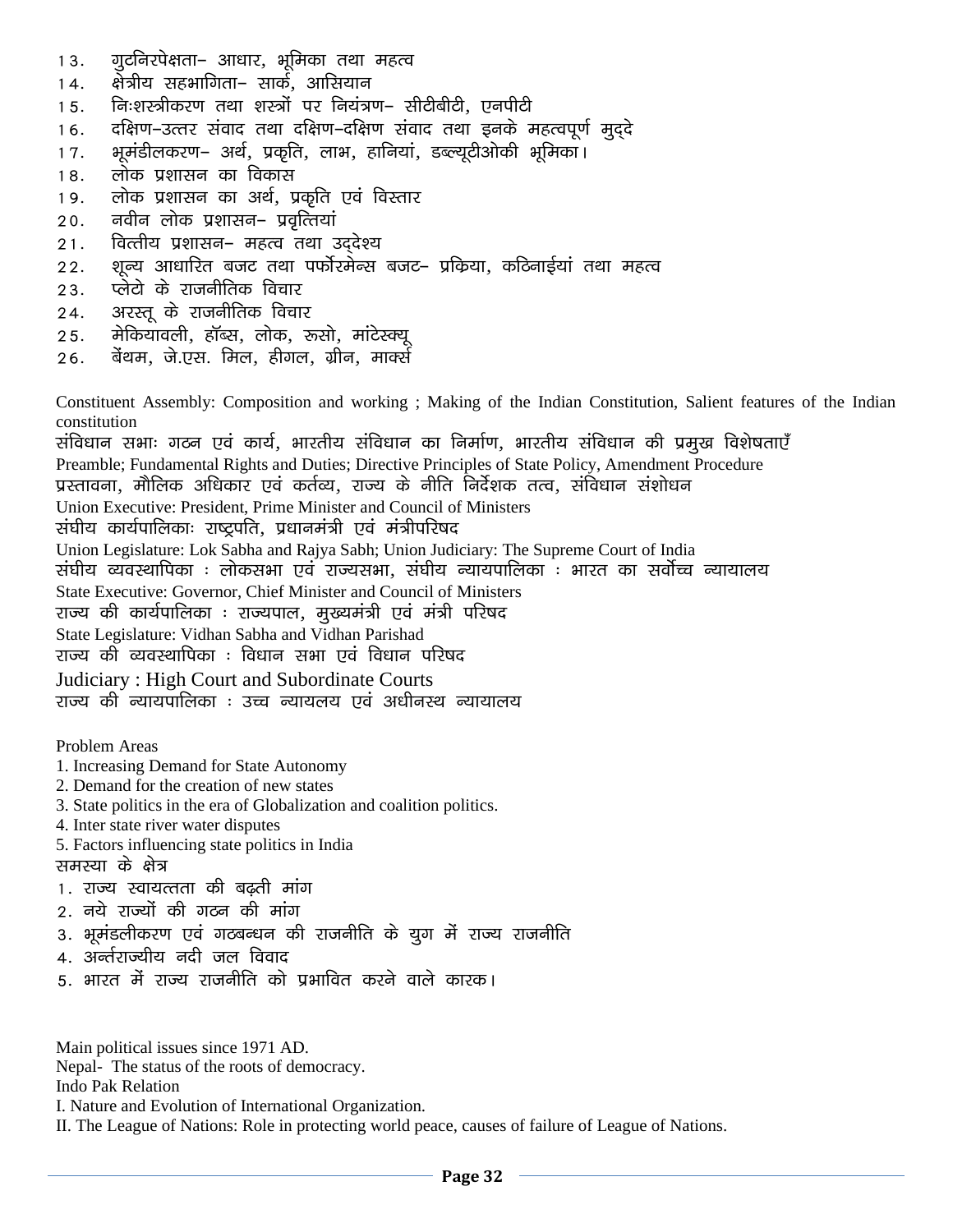III. The United Nations: Structure and Functions, Various organs of the UN Need of reforms in the UN structure. Humanitarian role.

IV. UN's role in Disarmament

- ➢ Nature of social Research: Importance and uses, Difference between Pure and applied research, Identification of Research problem, Research Design.
- ➢ Hypothesis, Concepts and Variables, Typologies, Hypotheses Formulation and testing, Sampling Methods. Tools and Techniques of Data collection
- ➢ Observation: Characteristics of observation, Kinds of observation, Merits and Demerits, Questionnaire, scheduled and interviews.
- $\triangleright$  Sampling and survey techniques.
- ➢ Nature of study : Case study, techniques, Role and importance of case studies, Pilot studies and panel studies.

**Theory Formation in Social Sciences**- Survey Analysis- Types, Merits, Demerits, Report writing- Purpose and contents of a Report.

Origin and Development of International law, Meaning, Nature, scope and sources of International law.

अंतर्राष्ट्रीय कानून : उदभव एवं विकास, अर्थ, प्रकृति, क्षेत्र एवं स्रोत

Relationship between international law and national law- Codification and Progressive Development of International law अंतर्राष्ट्रीय कानून एवं राष्ट्रीय कानून के मध्य संबंध, अंतर्राष्ट्रीय कानून का संहिताकरण एवं कमिक विकास

Laws of Air, Land and sea warfares, Treatment of Prinsoners of War, 1949, Genewa Convention.

हवाई युद्ध, थल युद्ध एवं समुद्री युद्ध के नियम, युद्ध बंदियों के साथ व्यवहार,

जेनेवा सम्मेलन

- 1. Foreign policy: Meaning, nature and determinants
- 2. Determinants of Indian Foreign Policy: Internal and external
- 3. Principles and objectives of Indian Foreign Policy.
- 1. विदेशनीति : अर्थ, प्रकृति और निर्धारक तत्व
- 2. भारतीय विदेश नीति के निर्धारक तत्व : आन्तरिक एवं बाहय
- 3. भारतीय विदेश नीति के सिद्धांत एवं उददेश्य
- 1. Indian and the USA
- 2. India and Russia
- 3. India and China
- 1. भारत और संयुक्त राज्य अमेरिका
- 2. भारत एवं रूस
- 3. भारत एवं चीन
- 1. Nature of Indian Federal System
- 2. Center State Relations in India : Legislative, Administrative and Financial
- 1. भारती संघीय व्यवस्था की प्रकृति.
- 2. केन्द्र राज्य संबंध : विधायी, वित्तीय एवं प्रशासनिक
- 1. Emerging trends in Indian federal system
- 2. Development of Local- Self Government after Independence, 73rd and 74th constitutional amendments.
- 1. मारतीय संघीय व्यवस्था की उभरती प्रवृत्तियाँ,
- 2. स्वतंत्र भारत में स्थानीय स्वशासन का विकास, 73 एवं 74वाँ संविधान संशोधन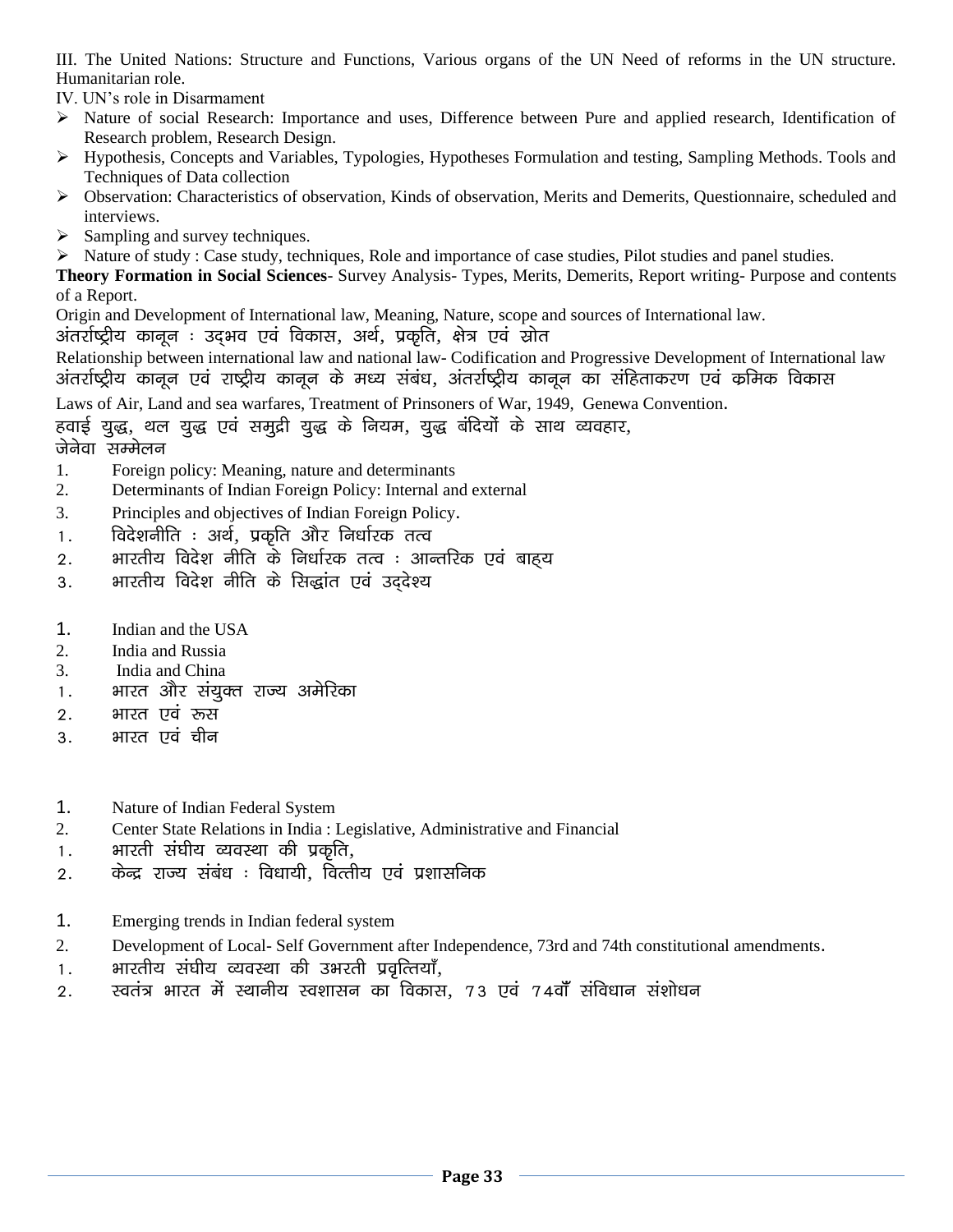Finance and local self Govt.: Bureaucracy and local self Govt; women's reservation in a Panchayat and its effects. Local autonomy and its importance

रथानीय स्वशासन एवं वित्त, स्थानीय स्वशासन एवं नौकरशाही, पंचायतों में महिला आरक्षण एवं उसके प्रभाव, स्थानीय स्वायत्तता एवं इसका महत्व

Reorganization of States (1956) and Formation of Madhya Pradesh, Division of Madhya Pradesh. Determinants and Characteristics of Madhya Pradesh Politics, Party System and Main Political Parties in Madhya Pradesh.

राज्यों का पुनर्गठन (1956) तथा मध्य प्रदेश का निर्माण। मध्य प्रदेश का विभाजन। मध्यप्रदेश की राजनीति के निर्धारक तत्व एवं विशेषताएँ. मध्य प्रदेश की दलीय व्यवस्था एवं राजनीतिक दल।

Administration in Madhya Pradesh : Secretariat, Chief Secretary, Secretary, Commissioner

मध्यप्रदेश का प्रशासन : सचिवालय, मुख्यसचिव, सचिव तथा आयुक्त। मध्यप्रदेश में जिला प्रशासनः जिलाधीश की भूमिका ।

Emerging Trends in Madhya Pradesh Politics : Politics of Tribal, Politics of Dalits, Naxalite problem, Women and Politics, Electoral Politics and voting Behaviour. Politics of Development in Madhya Pradesh.

मध्यप्रदेश राजनीति की उभरती प्रवृत्तियां : जनजातीय राजनीति, दलित राजनीति, नक्सल समस्या, महिलाएं और राजनीति। निर्वाचन की राजनीति एवं मतदान व्यवहार। मध्यप्रदेश में विकास की राजनीति।

Meaning & Objectives of Diplomacy, Relation of Diplomacy with International Relations, Foreign Policy and International law. Historical evolution of diplomatic theory, methods and techniques upto present day. Limitations of Diplomacy.

राजनयः अर्थ एवं उददेश्य, राजनय एवं अन्तर्राष्ट्रीय संबंध, विदेशनीति एवं अन्तर्राष्ट्रीय कानून राजनयिक सिद्धांत का ऐतिहासिक विकास, राजनय की प्रवृत्तियाँ एवं तकनीक। राजनय की सीमाएं।

Types of Diplomacy, Functions & Duties of a diplomat, Diplomatic procedure, Diplomatic Language.

राजनय के प्रकार, राजनयिक के कार्य एवं कर्तव्य, राजनयिक प्रक्रिया, राजनयिक भाषा।

Meaning and nature of Human Rights, Origin of development of concept of Human Rights. Human Rights : Global and regional scenario. UNO and Human rights, Provisions in UN charter- Universal Declaration of Human Rights.

मानव अधिकार का अर्थ एवं प्रकृति।

मानव अधिकार की अवधारणा की उत्पत्ति एवं विकास, मानवाधिकार– वैश्विक एवं क्षेत्रीय परिदृश्य। संयुक्त राष्ट्र घोषणा पत्र में मानवाधिकारों के प्रावधान। मानवाधिकारों का सार्वभौमिक घोषणा (विश्वव्यापी)

International protection of Human Rights : Civic, Political, Social and Economic Rights, Collective Rights. Basis of self decisions, Problems and solutions.

मानवाधिकारों का अन्तर्राष्ट्रीय संरक्षण, नागरिक, राजनीतिक, सामाजिक एवं आर्थिक अधिकार सामूहिक अधिकार आत्म निर्णय का आधार, समस्याएँ एवं समाधान।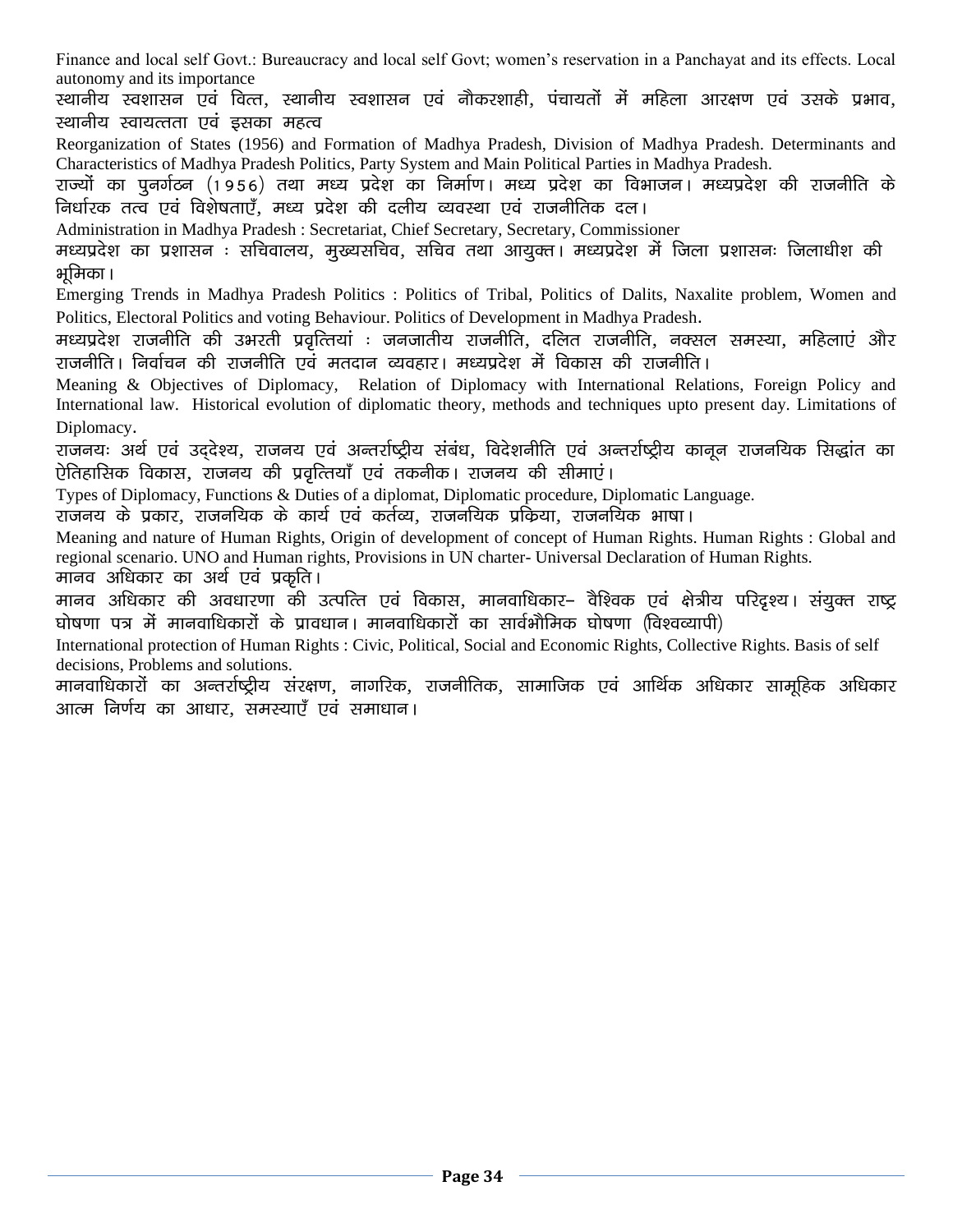### **SUBJECT: HINDI (Ph.D. ENTRANCE TEST) SECTION I (40 MARKS 40 QUESTIONS)**

This section will contain 40 questions with multiple choices to test general awareness, research aptitude, reasoning, basics of computation, logic, data interrelation, presentation, analysis synthesis etc.

### **SECTION II (60 MARKS 30 QUESTIONS)**

will contain of 30 questions (multiple choices) to assess the candidates capability of explaining concepts & knowledge from the relevant discipline in which he/she seeks registration as indicated in application form (60 marks)

### 1. हिन्दी भाषा का विकास एवं भाषा विज्ञान

अपभ्रंश (अवहट्ट सहित) और पुरानी हिन्दी का सम्बन्ध, काव्यभाषा के रूप में अवधी का उदय और विकास, काव्यभाषा के रूप में ब्रजभाषा का उदय और विकास, साहित्यिक हिन्दी के रूप में खडी बोली का उदय और विकास, मानक हिन्दी का भाषा वैज्ञानिक विवरण (रूपगत), हिन्दी की बोलियाँ– वर्गीकरण तथा क्षेत्र, देवनागरी लिपि का विकास और उसका मानककीकरण। हिन्दी प्रसार के आन्दोलन, प्रमुख व्यक्तियों तथा संस्थाओं का योगदान, राजभाषा के रूप में हिन्दी।

हिन्दी भाषा–प्रयोग के विविध रूप– बोली, मानकभाषा, सम्पर्कभाषा, राजभाषा और राष्ट्रभाषा,संचार माध्यम और हिन्दी।

हिन्दी का भाषिक स्वरूपः हिन्दी की स्वनिम व्यवस्था– खंड्य, खंड्येत्तर। हिन्दी शब्द रचना–उपसर्ग, प्रत्यय, समास। रूपरचना–लिंग,

वचन और कारक व्यवस्था के संदर्भ में हिन्दी के संज्ञा, सर्वनाम, विशेषण और क्रियारूप। हिन्दी वाक्य–संरचना, पदक्रम और अन्विति।

### 2. हिन्दी साहित्य का इतिहास

हिन्दी साहित्य का इतिहास- दर्शन, हिन्दी साहित्य के इतिहास- लेखन की पद्धतियाँ।

हिन्दी साहित्य के प्रमुख इतिहास ग्रन्थ, हिन्दी के प्रमुख साहित्यिक केन्द्र, संस्थाएँ एवं पत्र–पत्रिकाएँ, हिन्दी साहित्य के इतिहास का काल-विभाजन और नामकरण।

आदिकालः हिन्दी साहित्य का आरम्भ कब और कैसे ? रासो–साहित्य, आदिकालीन हिन्दी का जैन साहित्य, सिद्ध और नाथ साहित्य, अमीर खुसरो की हिन्दी कविता, विद्यापति और उनकी पदावली, आरम्भिक गद्य तथा लौकिक साहित्य।

**मध्यकालः** भक्ति–आन्दोलन के उदय के सामाजिक–सारं कृतिक कारण, प्रमुख निर्गुण एवं सगुण सम्प्रदाय, वैष्णव भक्ति की सामाजिक–सांस्कृतिक पृष्ठभूमि, आलवार सन्त, प्रमुख सम्प्रदाय और आचार्य, भक्ति आन्दोलन का अखिल भारतीय स्वरूप और उसका अन्तःप्रादेशिक वैशिष्टय।

**हिन्दी सन्त काव्य** : सन्त काव्य का वैचारिक आधार, प्रमुख निर्गुण सन्त कवि कबीर, नानक, दादू, रैदास, सन्त काव्य की प्रमुख विशेषताएँ, भारतीय धर्म साधना में सन्त कवियों का स्थान।

**हिन्दी सूफी काव्य** : सूफी काव्य का वैचारिक आधार, हिन्दी के प्रमुख सूफी कवि और काव्य– मुल्ला दाऊद (चन्दयान), कुतुबन (मिरगावती), मंझन (मधुमालती) मलिक मुहम्मद जायसी (पद्मावत), सूफी प्रेमाख्यानकों का स्वरूप, हिन्दी सूफी काव्य की प्रमुख विशेषतााएँ ।

**हिन्दी कृष्ण काव्य** : विविध सम्प्रदाय, वल्लभ सम्प्रदाय, अष्टछाप, प्रमुख कृष्ण–भक्त कवि और काव्य, सूरदास (सूरसागर), नन्ददास (रास पंचाध्यायी), भ्रमरगीत परम्परा, गीति परम्परा और

हिन्दी कृष्ण काव्य- मीरा और रसखान।

हिन्दी राम काव्य : विविध सम्प्रदाय, रामभक्ति शाखा के कवि आरै काव्य, तुलसीदास की प्रमुख कृतियाँ, काव्य रूप और उनका महत्व ।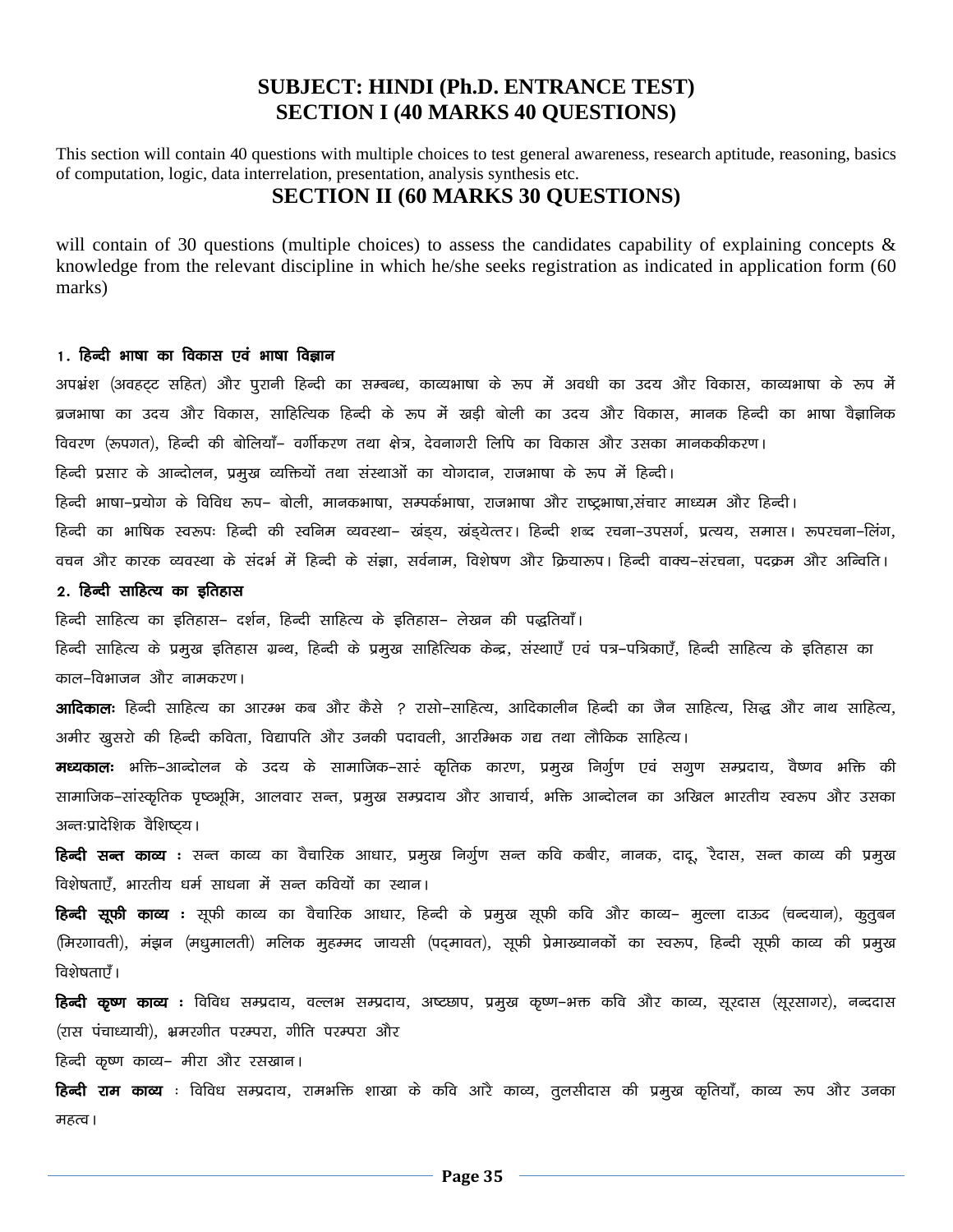**रीति काल :** सामाजिक–सारं कृतिक परिप्रेक्ष्य, रीतिकाव्य के मूल स्रोत, रीतिकाल की प्रमुख प्रवृत्तियाँ, रीतिकालीन कवियों का आचार्यत्व, रीतिमुक्त काव्यधारा, रीतिकाल के प्रमुख कवि : केशवदास, मतिराम, भूषण, बिहारीलाल, देव, घनानन्द और पद्माकर, रीतिकाव्य में लोकजीवन। आधुनिक काल : हिन्दी गद्य का उद्भव और विकास। भारतेन्दु पूर्व हिन्दी गद्य, 1857 की राज्य क्रान्ति और सारंकृतिक पुनुर्जागरण, भारतेन्दु और उनका मण्डल, 19वीं शताब्दी के उत्तरार्द्ध की हिन्दी पत्रकारिता। **द्विवेदी युग** : महावीर प्रसाद द्विवेदी और उनका युग, हिन्दी नवजागरण और सरस्वती, मैथिलीशरण गुप्त और राष्ट्रीय काव्यधारा, राष्ट्रीय काव्यधारा के प्रमुख कवि, स्वच्छन्दतावाद और उसके प्रमुख कवि। **छायावाद और उसके बाद**ः छायावादी काव्य की प्रमुख विशेषताएँ, छायावाद के प्रमुख कविः प्रसाद, निराला, पन्त और महादेवी, उत्तर छायावादी काव्य और उसके प्रमुख कवि, प्रगतिशील काव्य और उसके प्रमुख कवि, प्रयोगवाद और नई कविता, नई कविता के कवि, समकालीन कविता, समकालीन साहित्यिक पत्रकारिता। 3. हिन्दी साहित्य की गद्य विधाएँ **हिन्दी उपन्यास** : प्रेमचन्द पूर्व उपन्यास, प्रेमचन्द और उनका युग, प्रेमचन्द के परवर्ती प्रमुख उपन्यासकार : जैनेन्द्र, अज्ञेय, हजारी प्रसाद द्विवेदी, यशपाल, अमृतलाल नागर, फणीश्वरनाथ रेणू, भीष्म साहनी, कृष्णा सोबती, निर्मल वर्मा, नरेश मेहता, श्रीलाल शुक्ल, राही मासूम रजा, रांगेय राघव, मन्नू भण्डारी। हिन्दी कहानी : बीसवीं सदी की हिन्दी कहानी आरै प्रमुख कहानी आन्दोलन। **हिन्दी नाटक** : हिन्दी नाटक और रंगमंच, विकास के चरण और प्रमुख नाट्यकृतियाँ : अंधेर नगरी, चन्द्रगुप्त, अंधायुग, आधे–अधूरे, आठवां सर्ग, हिन्दी एकांकी। **हिन्दी निबन्ध** : हिन्दी निबन्ध के प्रकार आरै प्रमुख निबन्धकार – रामचन्द्र शुक्ल, हजारी प्रसाद द्विवेदी, कुबेरनाथ राय, विद्यानिवास मिश्र, हरिशंकर परसाई। **हिन्दी आलोचना** : हिन्दी आलोचना का विकास एवं प्रमुख आलोचक – रामचन्द्र शुक्ल, नंददुलारे वाजपेयी, हजारी प्रसाद द्विवेदी, रामविलास शर्मा, डॉ. नगेन्द्र, डॉ. नामवर सिंह, विजयदेव नारायण साही। **हिन्दी की अन्य गद्य विधाएँ** : रेखाचित्र, सरंमरण, यात्रा-साहित्य, आत्मकथा, जीवनी और रिपोर्ताज। 4. भारतीय एवं पाश्चात्य काव्यशास्त्र तथा हिन्दी आलोचना काव्य लक्षण, काव्य हेतु और काव्य प्रयोजन। प्रमुख सिद्धान्त : रस, अलंकार, रीति, ध्वनि, वक्रोक्ति और औचित्य– सामान्य परिचय। भरत मुनि का रस सूत्र और उसके प्रमुख व्याख्याकार। रस के अवयव, स्वरूप। साधारणीकरण एवं सहृदय की अवधारणा। शब्द शक्तियाँ और ध्वनि का स्वरूप। अलंकार – यमक, श्लेष, वक्रोक्ति, उपमा, रूपक, उत्प्रेक्षा, संदेह, भ्रान्तिमान, अतिशयोक्ति, अन्योक्ति, समासोक्ति, अत्युक्ति, विशेषोक्ति, दृष्टान्त, उदाहरण, प्रतिवस्तूपमा, निदर्शना, अर्थान्तरन्यास, विभावना, असंगति तथा विरोधाभास। रीति, गुण, दोष। प्लेटो और अरस्तू का अनुकरण सिद्धान्त तथा अरस्तू का विरेचन सिद्धान्त। वर्ड्सवर्थ का काव्य-भाषा सिद्धान्त। कालरिज कल्पना और फैन्टसी। आई.ए. रिचर्ड्स - मूल्य सिद्धान्त तथा काव्य-भाषा सिद्धान्त। टी.एस. इलिएट – निर्वेयक्तिकता का सिद्धान्त, वस्तुनिष्ठ सह-सम्बन्धी, परम्परा की अवधारणा।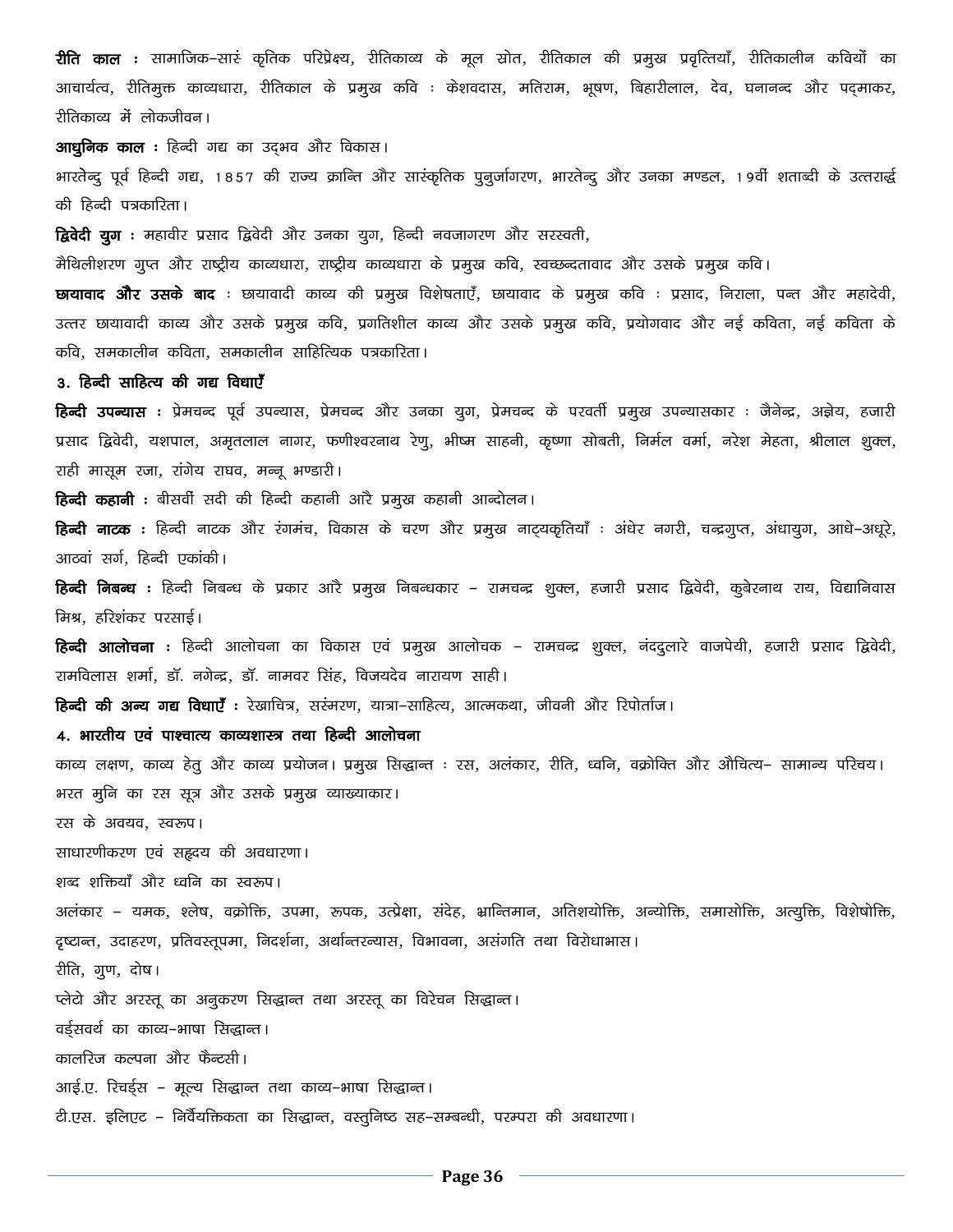#### मिथक, फन्तासी, कल्पना, प्रतीक और बिम्ब।

रवच्छन्दतावाद और यथार्थवाद, संरचनावाद, उत्तर संरचनावाद, आधुनिकता, उत्तर आधुनिकता। समकालीन आलोचना की कतिपय अवधारणाएँ : विडम्बना (आयरनी), अजनबीपन (एलियनेशन), विसंगति (एब्सर्ड), अन्तर्विरोध (पैराडॉक्स), विखण्डन (डीकन्स्ट्रक्शन)। हिन्दी आलोचना – रामचन्द्र शुक्ल और उनके आलोचनात्मक प्रतिमान। शुक्लोत्तर समीक्षा और समीक्षक – हजारी प्रसाद द्विवेदी, नन्ददुलारे वाजपेयी, डॉ रामविलास शर्मा, डॉ. नामवर सिंह, विजयदेव नारायण साही, समकालीन आलोचना।

#### 5. प्रयोजन मूलक हिन्दी

अनुवाद विज्ञान : अनुवाद का स्वरूप, क्षेत्र, प्रक्रिया एवं प्रविधि। हिन्दी की प्रयोजनीयता में अनुवाद की भूमिका। **मीडिया लेखन**ः जनसंचार प्रौद्योगिकी एवं चुनौतियाँ, विभिन्न जनसंचार माध्यमों का स्वरूप– मुद्रण, श्रव्य, दृश्य–श्रव्य, इण्टरनेट। **दृश्य-श्रव्य माध्यम** : (फिल्म, टेलीविजन एवं वीडियो) दृश्य माध्यमों में भाषा की प्रकृति। दृश्य एवं श्रव्य सामग्री का सामंजस्य पार्श्व वाचन (वायस ओवर) पटकथा लेखन।

हिन्दी कम्प्यूटिंगं : कम्प्यूटर : परिचय, रूपरेखा, उपयोग तथा क्षेत्र, वेब पब्लिशिंग का परिचय। पत्रकारिता : स्वरूप एवं प्रकार, हिन्दी पत्रकारिता का संक्षिप्त इतिहास, शीर्षक की सरंचना, लीड इंट्रो एवं शीर्षक–संपादन, संपादन के आधारभूत तत्व।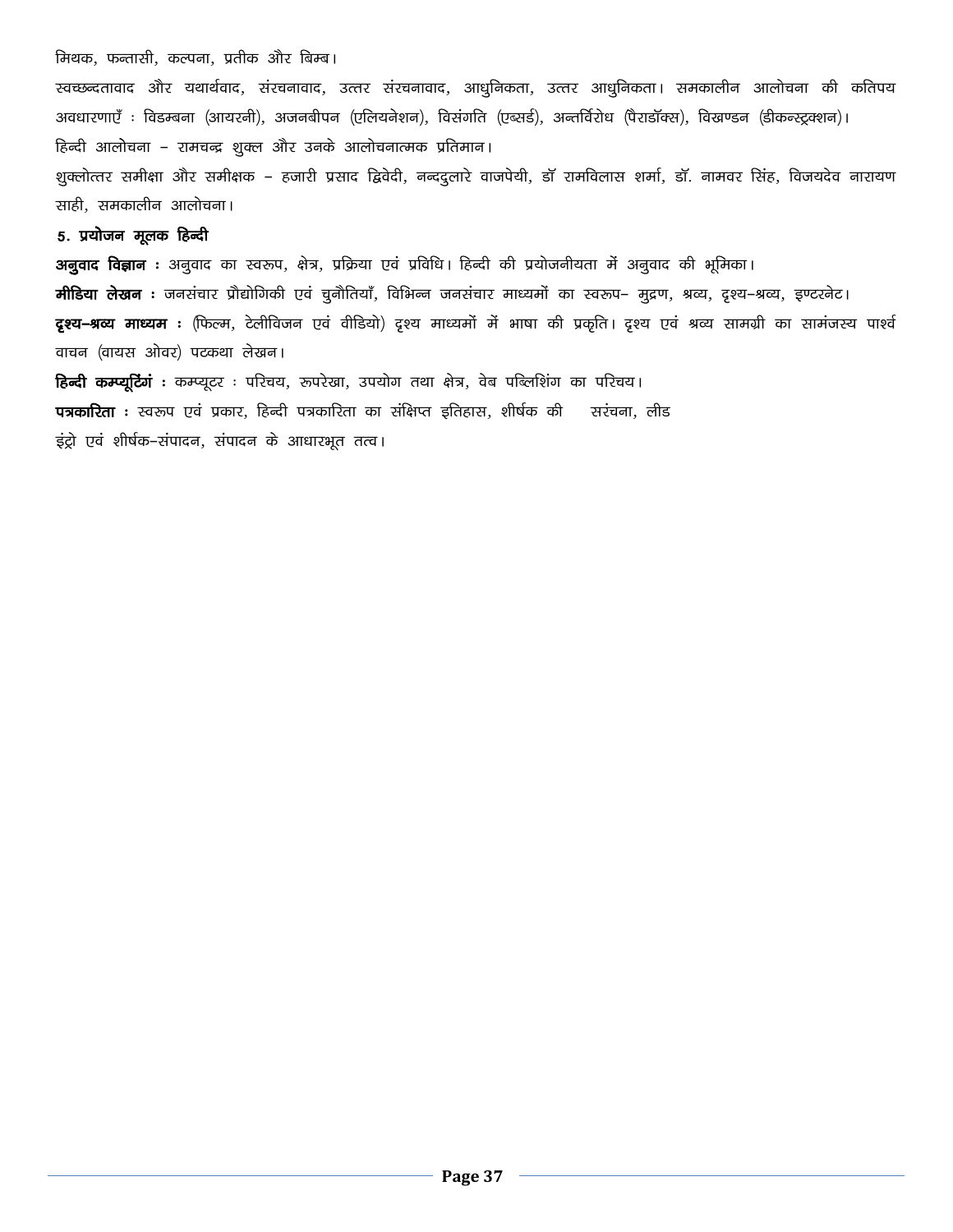# **SUBJECT: LAW (Ph.D. ENTRANCE TEST) SECTION I (40 MARKS 40 QUESTIONS)**

This section will contain 40 questions with multiple choices to test general awareness, research aptitude, reasoning, basics of computation, logic, data interrelation, presentation, analysis synthesis etc.

# **SECTION II (60 MARKS 30 QUESTIONS)**

will contain of 30 questions (multiple choices) to assess the candidates capability of explaining concepts & knowledge from the relevant discipline in which he/she seeks registration as indicated in application form (60 marks)

### **LAW AND SOCIAL TRANSFORMATION IN INDIA**

- 1. Law and social change
- 1.1. Law as an instrument of social change.
- 1.2. Law as the product of traditions and culture. Criticism and evaluation in the light of colonization and the introduction of common law system and institutions in India and its impact on further development of law and legal institutions in India.
- 2. Religion and the law
- 2.1. Religion as a divisive factor.
- 2.2. Secularism as a solution to the problem.
- 2.3. Reform of the law on secular lines: Problems.
- 2.4. Freedom of religion and non-discrimination on the basis of religion.
- 2.5. Religious minorities and the law.
- 3. Language and the law
- 3.1. Language as a divisive factor: formation of linguistic states.
- 3.2. Constitutional guarantees to linguistic minorities.
- 3.3. Language policy and the Constitution: Official language; multi-language system.
- 3.4. Non-discrimination on the ground of language.
- 4. Community and the law
- 4.1. Caste as a divisive factor
- 4.2. Non-discrimination on the ground of caste.
- 4.3. Acceptance of caste as a factor to undo past injustices.
- 4.4. Protective discrimination: Scheduled castes, tribes and backward classes.
- 4.5. Reservation; Statutory Commissions., Statutory provisions.
- 5. Regionalism and the law
- 5.1. Regionalism as a divisive factor.
- 5.2. Concept of India as one unit.
- 5.3. Right of movement, residence and business; impermissibility of state or regional barriers.
- 5.4. Equality in matters of employment: the slogan "Sons of the soil" and its practice.
- 5.5. Admission to educational institutions: preference to residents of a state.
- 6. Women and the law
- 6.1. Crimes against women.
- 6.2. Gender injustice and its various forms.
- 6.3. Women's Commission.
- 6.4. Empowerment of women: Constitutional and other legal provisions
- 7. Children and the law
- 7.1. Child labour.
- 7.2. Sexual exploitation.
- 7.3. Adoption and related problems.
- 7.4. Children and education.
- 8. Modernisation and the law
- 8.1. Modernisation as a value: Constitutional perspectives reflected in the fundamental duties.
- 8.2. Modernisation of social institutions through law.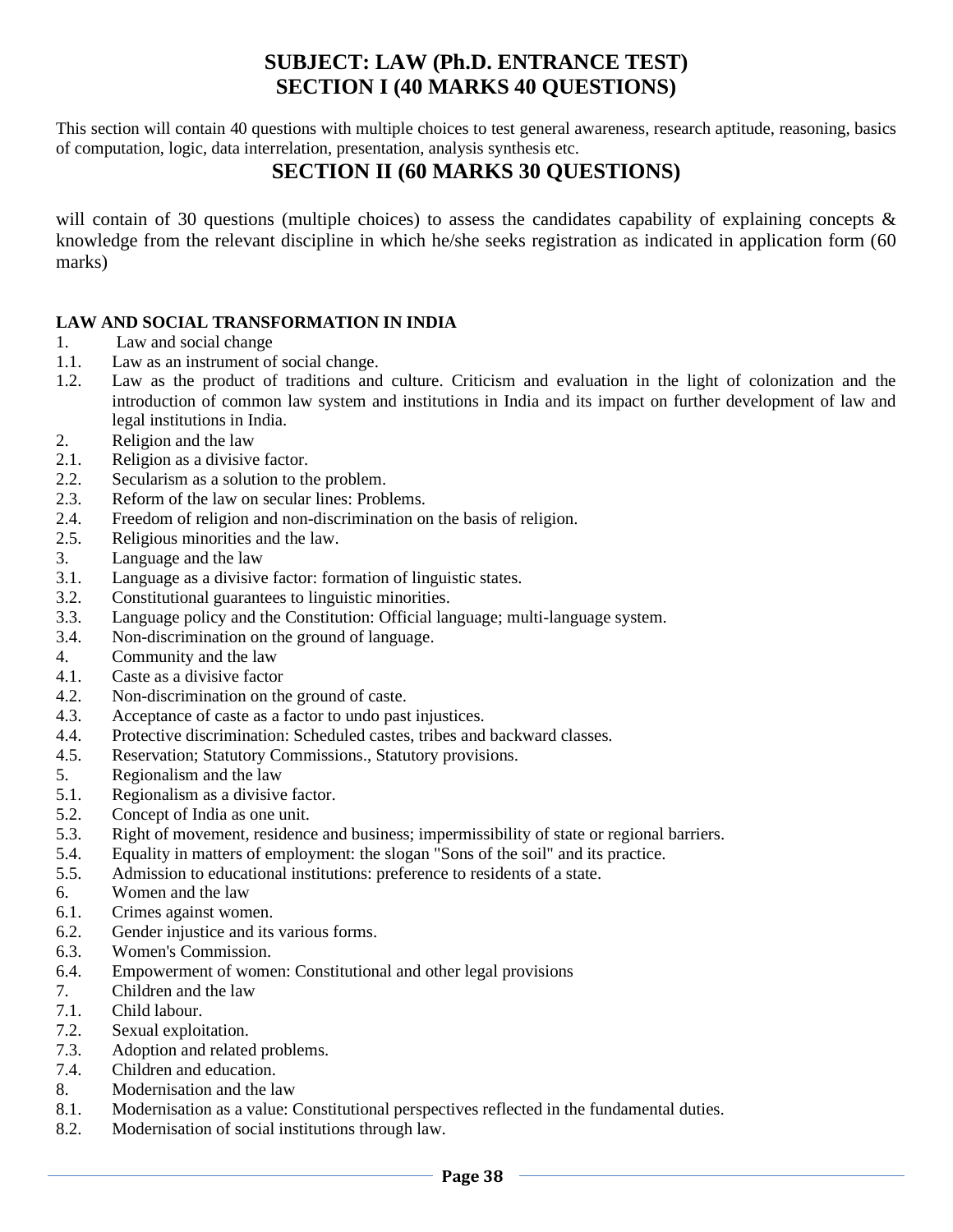- 8.2.1. Reform of family law
- 8.2.2. Agrarian reform Industrialisation of agriculture.
- 8.2.3. Industrial reform: Free enterprise v. State regulation Industrialisation v. Environmental protection.
- 8.3. Reform of court processes.
- 8.3.1. Criminal law: Plea bargaining; compounding and payment of compensation to victims.
- 8.3.2. Civil law: (ADR) Confrontation v. consensus; mediation and conciliation; Lok adalats.
- 8.3.3. Prison reforms.
- 8.4. Democratic decentralisation and local self-government.
- 9. Alternative approaches to law
- 9.1. The jurisprudence of Sarvodaya- Gandhiji, Vinoba Bhave; Jayaprakash Narayan Surrender of dacoits; concept of grama nyayalayas.
- 9.2. Socialist thought on law and justice: An enquiry through constitutional debates on the right to property.
- 9.3. Indian Marxist critique of law and justice.
- 9.4. Naxalite movement: causes and cure.

#### **INDIAN CONSTITUTIONAL LAW: THE NEW CHALLENGES.**

- 1. Federalism
- 1.1. Creation of new states
- 1.2. Allocation and share of resources distribution of grants in aid
- 1.2.1. The inter-state disputes on resources
- 1.3. Rehabilitation of internally displaced persons.
- 1.4. Centre's responsibility and internal disturbance within States.
- 1.5. Directions of the Centre to the State under Article 306 and 365
- 1.6. Federal Comity : Relationship of trust and faith between Centre and State.
- 1.7. Special status of certain States.
- 1.7.1. Tribal Areas, Scheduled Areas
- 2. "State" : Need for widening the definition in the wake of liberalisation.
- 3. Right to equality: privatisation and its impact on affirmative action.
- 4. Empowerment of women.
- 5. Freedom of press and challenges of new scientific development
- 5.1. Freedom of speech and right to broadcast and telecast.
- 5.2. Right to strikes, hartal and bandh.
- 6. Emerging regime of new rights and remedies
- 6.1. Reading Directive Principles and Fundamental Duties into Fundamental Rights
- 6.11. Compensation jurisprudence
- 6. 1.2. Right to education
- 6.1.2.1. Commercialization of education and its impact.
- 6.1.2.2. Brain drain by foreign education market.
- 7. Right of minorities to establish and administer educational institutions and state control.
- 8. Secularism and religious fanaticism.
- 9. Separation of powers: stresses and strain
- 9.1. Judicial activism and judicial restraint.
- 9.2. PIL: implementation.
- 9.3. Judicial independence.
- 9.3.1. Appointment, transfer and removal of judges.
- 9.4. Accountability: executive and judiciary.
- 9.5. Tribunals
- 10. Democratic process
- 10.1. Nexus of politics with criminals and the business.
- 10.2. Election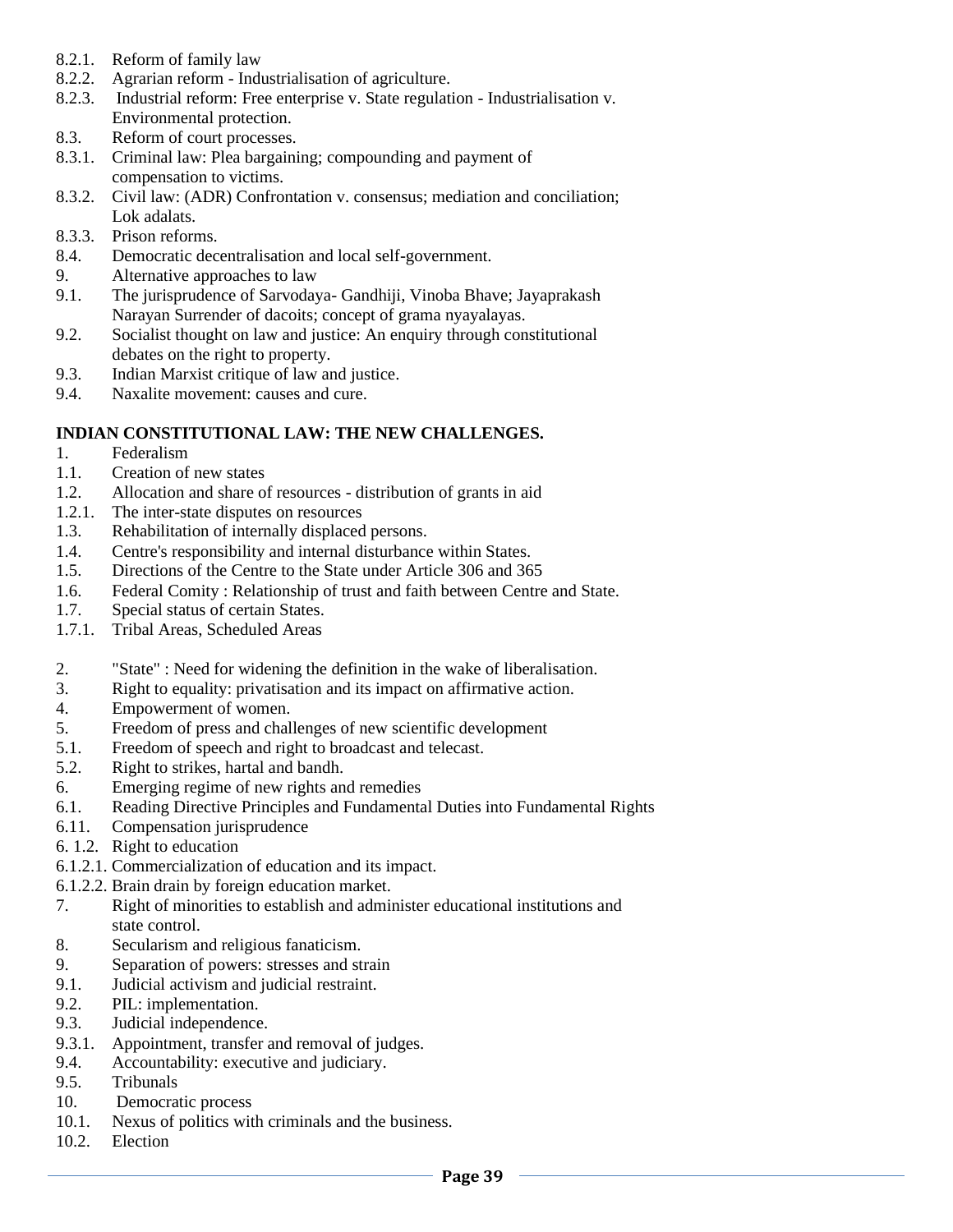- 10.3. Election commission: status.
- 10.4. Electoral Reforms
- 10.5. Coalition government, 'stability, durability, corrupt practice'
- 10.6. Grass root democracy.
- Select bibliography

### **JUDICIAL PROCESS**

- 1. Nature of judicial process
- 1.1. Judicial process as an instrument of social ordering
- 1.2. Judicial process and creativity in law common law model Legal Reasoning and growth of law change and stability.
- 1.3. The tools and techniques of judicial creativity and precedent.
- 1.4. Legal development and creativity through legal reasoning under statutory and codified systems.
- 2. Special Dimensions of Judicial Process in Constitutional Adjudications.
- 2.1. Notions of judicial review
- 2.2. 'Role' in constitutional adjudication various theories of judicial role.
- 2.3. Tools and techniques in policy-making and creativity in constitutional adjudication.
- 2.4. Varieties of judicial and juristic activism
- 2.5. Problems of accountability and judicial law-making.
- 3. Judicial Process in India
- 3.1. Indian debate on the role of judges and on the notion of judicial review.
- 3.2. The "independence" of judiciary and the "political" nature of judicial process
- 3.3 Judicial activism and creativity of the Supreme Court the tools and techniques ofcreativity.
- 3.4. Judicial process in pursuit of constitutional goals and values new dimensions of judicial activism and structural challenges
- 3.5. Institutional liability of courts and judicial activism scope and limits.
- 4. The Concepts of Justice
- 4.1. The concept of justice or Dharma in Indian thought
- 4.2. Dharma as the foundation of legal ordering in Indian thought.
- 4.3. The concept and various theories of justice in the western thought.
- 4.4. Various theoretical bases of justice: the liberal contractual tradition, the liberal utilitarian tradition and the liberal moral tradition.
- 5. Relation between Law and Justice
- 5.1. Equivalence Theories Justice as nothing more than the positive law of the stronger class
- 5.2. Dependency theories For its realisation justice depends on law, but justice is not the same as law.
- 5.3. The independence of justice theories means to end relationship of law and justice The relationship in the context of the Indian constitutional ordering.
- 5.4. Analysis of selected cases of the Supreme Court where the judicial process can be seen as influenced by theories of justice.

### **LEGAL EDUCATION AND RESEARCH METHODOLOGY**

- 1. Objectives of Legal Education
- 2. Lecture Method of Teaching Merits and demerits
- 3. The Problem Method
- 4. Discussion method and its suitability at postgraduate level teaching
- 5. The Seminar Method of teaching
- 6. Examination system and problems in evaluation external and internal assessment.
- 7. Student participation in law school programmes Organisation of Seminars, publication of journal and assessment of teachers
- 8. Clinical legal education legal aid, legal literacy, legal survey and law reform
- 9. Research Methods
- 9.1. Socio Legal Research
- 9.2. Doctrinal and non-doctrinal
- 9.3. Relevance of empirical research
- 9.4. Induction and deduction
- 10. Identification of Problem of research
- 10.1. What is a research problem?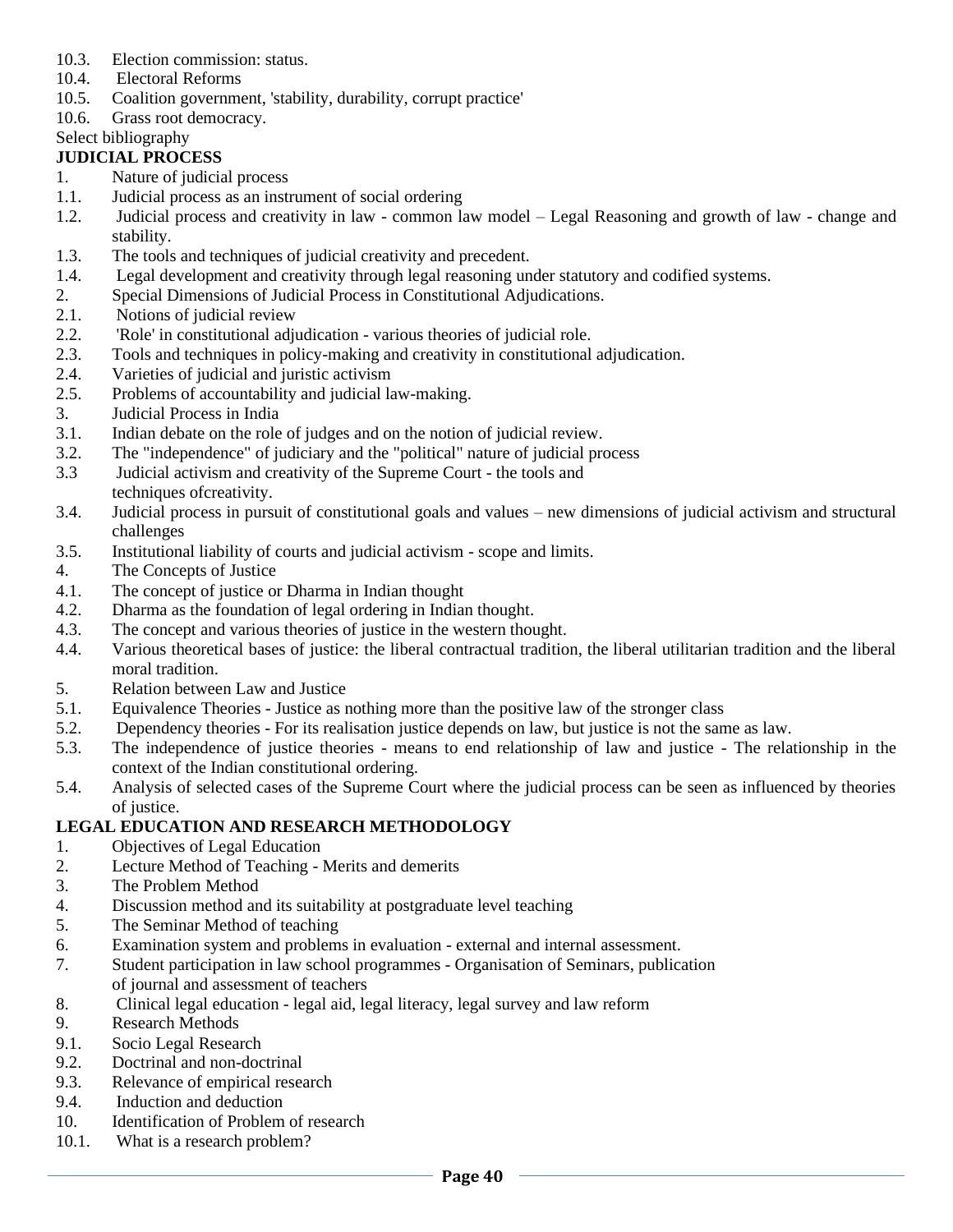- 10.2. Survey of available literature and bibliographical research.
	- 10.2.1. Legislative materials including subordinate legislation, notification and policy statements
- 10.2.2. Decisional materials including foreign decisions; methods of discovering the "rule of the case" tracing the history of important cases and ensuring that these have not been over-ruled; discovering judicial conflict in the area pertaining to the research Problem and the reasons thereof.
- 10.2.3. Juristic writings a survey of juristic literature relevant to select problems in India and foreign periodicals.
- 10.2.4. Compilation of list of reports or special studies conducted relevant to the problem.
- 11. Preparation of the Research Design
- 11.1. Formulation of the Research problem
- 11.2. Devising tools and techniques for collection of data : Methodology
- 11.2.1. Methods for the collection of statutory and case materials and juristic literature
- 11.2.2. Use of historical and comparative research materials
- 11.2.3. Use of observation studies
- 11.2.4. Use of questionnaires/interview
- 11.2.5. Use of case studies
- 11.2.6. Sampling procedures design of sample, types of sampling to be adopted.
- 11.2.7. Use of scaling techniques
- 11.2.8. Jurimetrics
- 11.3. Computerized Research A study of legal research programmes such as Lexis and West law coding
- 11.4. Classification and tabulation of data use of cards for data collection Rules for tabulation. Explanation of tabulated data.
- 11.5. Analysis of data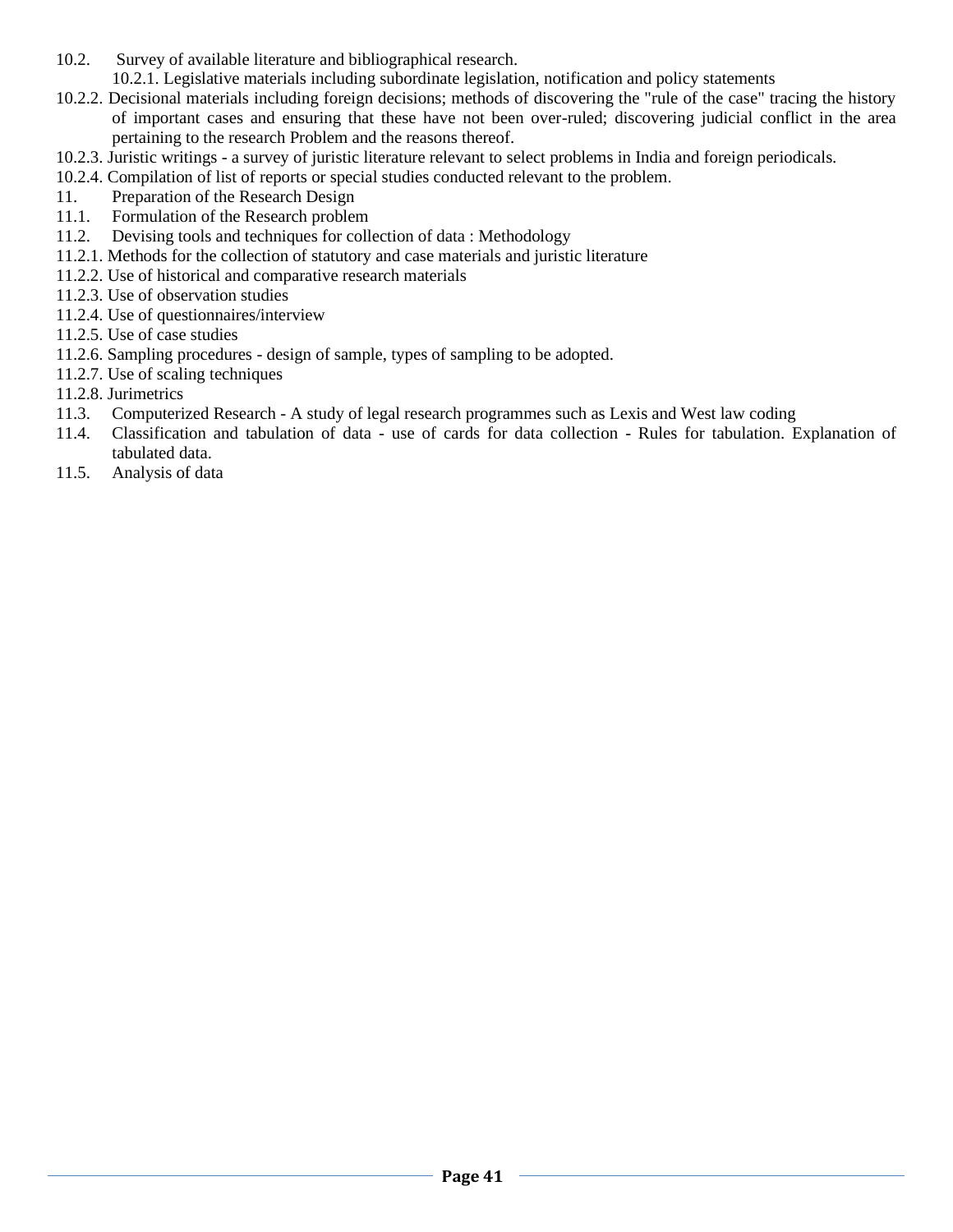# **SUBJECT: ENGLISH (Ph.D. ENTRANCE TEST) SECTION I (40 MARKS 40 QUESTIONS)**

This section will contain 40 questions with multiple choices to test general awareness, research aptitude, reasoning, basics of computation, logic, data interrelation, presentation, analysis synthesis etc.

# **SECTION II (60 MARKS 30 QUESTIONS)**

will contain of 30 questions (multiple choices) to assess the candidates capability of explaining concepts & knowledge from the relevant discipline in which he/she seeks registration as indicated in application form (60 marks)

The paper will cover the study of English literature from Shakespeare to 1950. A first hand reading of the prescribed texts and critical ability is required to be tested.

| $\mathbf I$  | <b>Literary Forms</b>                                                                             |  |                                                                                                     |                                                                                                       |  |
|--------------|---------------------------------------------------------------------------------------------------|--|-----------------------------------------------------------------------------------------------------|-------------------------------------------------------------------------------------------------------|--|
|              | Poetry                                                                                            |  |                                                                                                     | Lyric, Ode, Sonnet, Elegy, Satire, Epic                                                               |  |
|              | Drama                                                                                             |  |                                                                                                     | Tragedy, Comedy, Farce, Melodrama, One Act Play, Masque                                               |  |
| $\mathbf{I}$ | <b>William Shakespeare:</b>                                                                       |  | Generall Questions on the writer and a critical study of the<br>following works Hamlet, The Tempest |                                                                                                       |  |
| III          |                                                                                                   |  |                                                                                                     | A critical study of the following poets with reference of the poems shown against each of them Poetry |  |
|              | Milton                                                                                            |  | Sonnets                                                                                             |                                                                                                       |  |
|              | Pope                                                                                              |  | Essay of Man                                                                                        |                                                                                                       |  |
|              | Johnson                                                                                           |  | The Vanity of Human Wishes                                                                          |                                                                                                       |  |
|              | Wordsworth                                                                                        |  | Tintern Abbey. Immortality Ode                                                                      |                                                                                                       |  |
|              | Keats                                                                                             |  | Odes                                                                                                |                                                                                                       |  |
|              | Tennyson                                                                                          |  | <b>Ulysses</b>                                                                                      |                                                                                                       |  |
| IV           | The works of the following novelists with special reference to the novels mentioned against each. |  |                                                                                                     |                                                                                                       |  |
|              | <b>Dickens</b>                                                                                    |  |                                                                                                     | <b>Oliver Twist</b>                                                                                   |  |
|              | Thomas Hardy                                                                                      |  |                                                                                                     | Tess of the D'urbervilles Poetics                                                                     |  |
|              | Aristotle                                                                                         |  | Poesie                                                                                              |                                                                                                       |  |
|              | Longinus                                                                                          |  |                                                                                                     | On the Sublime                                                                                        |  |
|              | Dryden                                                                                            |  | <b>Essay on Dramatic Poesie</b>                                                                     |                                                                                                       |  |
|              | Arnold                                                                                            |  | The Study of Poetry                                                                                 |                                                                                                       |  |
| V(a)         | A critical study of the 20th century writers and their works.                                     |  |                                                                                                     |                                                                                                       |  |
|              | E.M. Forster                                                                                      |  |                                                                                                     | A Passage to India                                                                                    |  |
|              | D.H. Lawrence                                                                                     |  |                                                                                                     | and<br>Sons<br>Lovers                                                                                 |  |
|              | G.B. Shaw                                                                                         |  |                                                                                                     | Saint Joan                                                                                            |  |
|              | W.B. Yeats                                                                                        |  |                                                                                                     | Byzantium, The Second Coming, A Prayer to My Daughter                                                 |  |
|              | T.S. Eliot                                                                                        |  |                                                                                                     | The Waste Land                                                                                        |  |
| V(b)         | <b>American Literature</b>                                                                        |  |                                                                                                     |                                                                                                       |  |
|              | Emerson                                                                                           |  |                                                                                                     | The American Scholar                                                                                  |  |
|              | Thoreau                                                                                           |  |                                                                                                     | Civil Disobedience                                                                                    |  |
|              | Hawthorne                                                                                         |  |                                                                                                     | The Scarlet Letter                                                                                    |  |
|              | Eugene O'Neill                                                                                    |  |                                                                                                     | The Hairy Ape.                                                                                        |  |
|              | <b>RECOMMENDED BOOKS:-</b>                                                                        |  |                                                                                                     |                                                                                                       |  |
| 1.           | A History of English Literature -                                                                 |  |                                                                                                     | Arthur Compton-Rickett.                                                                               |  |
| 2.           | American Literature                                                                               |  |                                                                                                     | Meenakshi Raman                                                                                       |  |
| 3.           | English Language Literature<br>$\overline{\phantom{a}}$                                           |  |                                                                                                     | P.D. Wadgaunkar                                                                                       |  |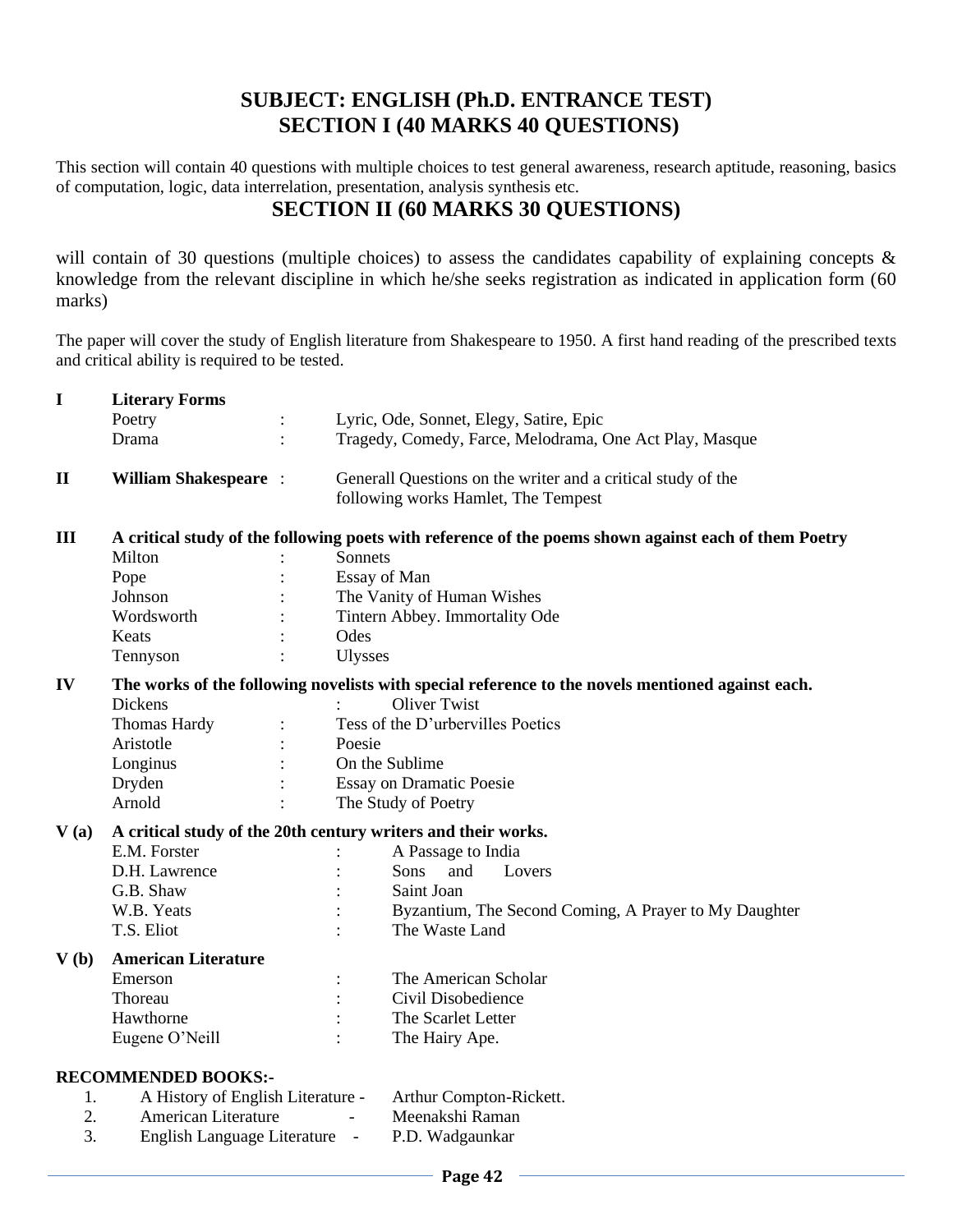# **SUBJECT: SOCIOLOGY (Ph.D. ENTRANCE TEST) SECTION I (40 MARKS 40 QUESTIONS)**

This section will contain 30 questions with multiple choices to test general awareness, research aptitude, reasoning, basics of computation, logic, data interrelation, presentation, analysis synthesis etc.

# **SECTION II (60 MARKS 30 QUESTIONS)**

will contain of 30 questions (multiple choices) to assess the candidates capability of explaining concepts & knowledge from the relevant discipline in which he/she seeks registration as indicated in application form (60 marks)

- 1. **Nature of Sociology:** Definition, Basic Concept, Community, Institution, Culture, Social Structure, Structure and Role Their Interrelationship, Social Group.
- 2. **Social Institution :** Marriage, Family, Education, religion, Socialization, Theories of Socialization
- 3. **Social Stratification:** Social Differentiation, Forms of Stratification, Caste, Class, Gender, social mobility, Social Change
- 4. **Structural:** Radcliffe Brown, Levi Straus Functional- Durkheim, Malinowski, parsons, Interactionist Social action, Max Weber , Pareto Bulmer Conflict - Karl Marx , Dahrendorf
- 5. **The Challenges of Globalization:** Globalization and Social Development, Globalization and Woman's Development
- 6. **Meaning and Nature of Social Research:** The scientific methods , the Problem of the Study of Social Phenomena, Objectivity and Subjectivity Fact & value , Quantitative Methods - Survey , Research Design & its types , Techniques of Data Collection
- 7. **Qualitative Methods:** Statistics in Social Research, Measures of Central Tendency Mean Median Mode, etc

### **REFERENCE BOOKS -**

- 1 Advanced Sociology Manahan & Manahan
- 2 Elements of Social Research Baghel & Pandey
- 3 Development of Sociology G.R. Mohan
- 4 Sociology Thinkers RavindraNath Mukharji
- 5 Indian Society R.V. Badi, N.V. Badi
- 6 Social change in modern India M.N. Srinivas
- 7 Social Change William F. Ogburn
- 8 The Concept of Sociology Farley E Eubank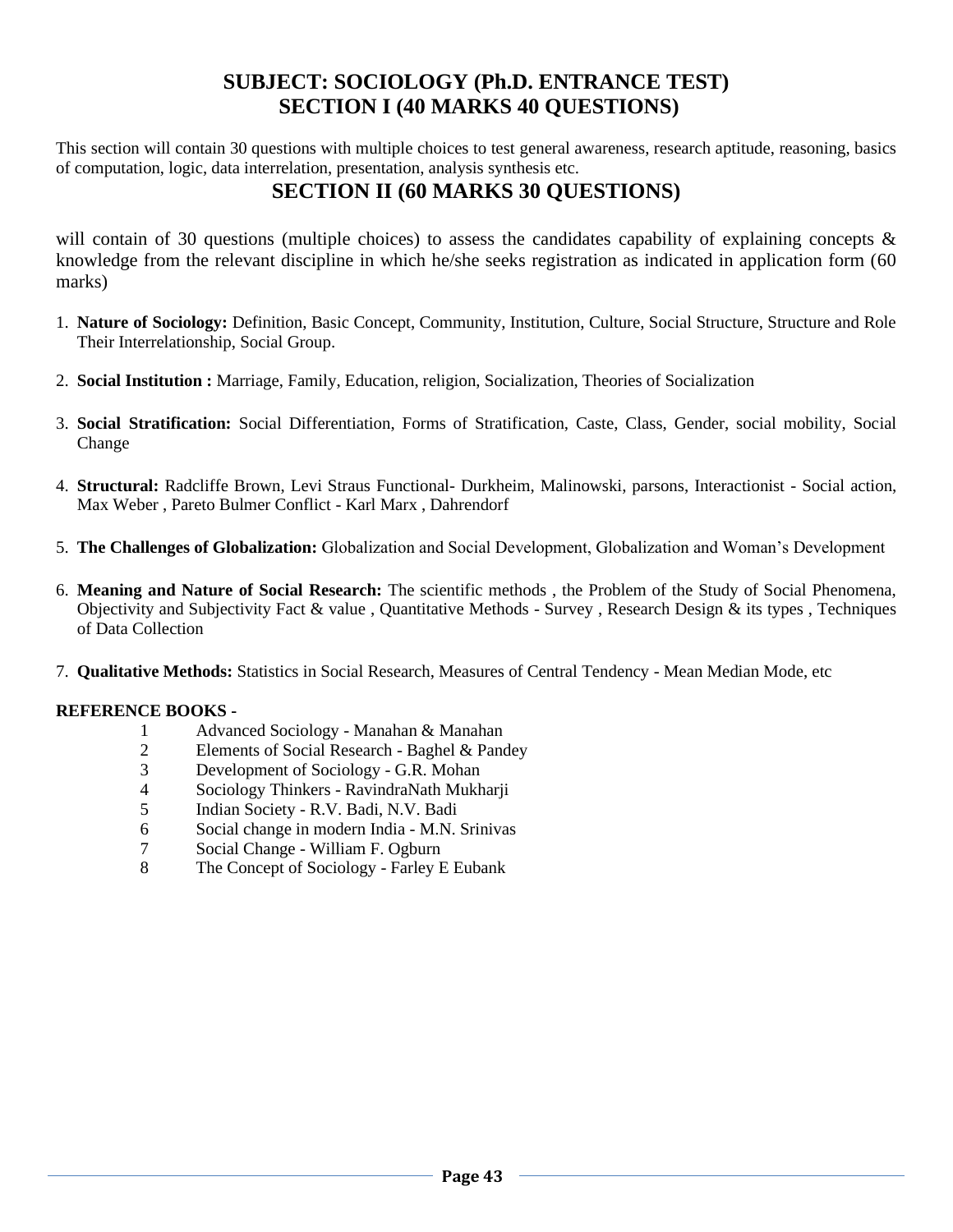# **SUBJECT: ECONOMICS (Ph.D. ENTRANCE TEST) SECTION I (40 MARKS 40 QUESTIONS)**

This section will contain 40 questions with multiple choices to test general awareness, research aptitude, reasoning, basics of computation, logic, data interrelation, presentation, analysis synthesis etc.

# **SECTION II (60 MARKS 30 QUESTIONS)**

will contain of 30 questions (multiple choices) to assess the candidates capability of explaining concepts & knowledge from the relevant discipline in which he/she seeks registration as indicated in application form (60 marks)

- 1. **Economic Systems -** Capitalism, Socialism and mixed economy.
- 2. **National Income -**Concept and measurement
- 3. **Consumer behaviour -** Law of demand , Elasticity of demand, utility analysis and indifference -curve techniques
- 4. **Producer's behaviour -** Production Function, Laws of Returns, Returns, of Scale cost curves
- 5. **Price Theory -** Price determination under different maker condition, pricing of factors of production Keynesian and Modern theory of employment Banking objective and instruments of Central Banking , credit policies in a planned developing economy
- 6. **Types and principles of taxation.** Principles of Public expenditure, objective and instruments of budgetary and fiscal policy in a planned developing economy
- 7. **International trade-**Theory and policy of international trade , determination of exchange rates ,balance of payment
- 8. **International Monetary institutions -** I. B.R.D. and I.M.F. Characteristics of under developed economy, human and natural resources, primary,secondary and tertiary sectors in India, mixed economy in India
- 9. **Agricultural development-** Agricultural Policy. land reforms Green Revolution and its aftermath
- 10. **Industrial development -** Industrial Policy, Public. and private sectors, Regional distribution of Industries in India Pricing policies for agricultural and industrial outputs. Fiscal and momentary policy in India - Objectives, recent budgetary trends, bank nationalization in India. Reserve Bank and monetary policy in India Recent trends in Inida's foreign trade and balance of payments
- 11. **Indian Planning -** Objectives and strategies, planned growth and distributive justice eradication of poverty, problems of Indian planning.

### **BASIC READING LIST:**

- 1. Stigler G. (1996) Theory of Price, 4th Edition, Prentice Hall of India, New Delhi.
- 2. Sen A. (1999) Microeconomics: Theory and Application, Oxford University Press, New Delhi.
- 3. Kreps David M. (1990), A Course in Microeconomic Theory, Princeton University Press, Princeton.
- 4. Samuelson, P.A. and W.O. Nordhaus (1998), Economic s, 16th Edition, Tata McGraw Hill, New Delhi.
- 5. Verian H. (2000) Microeconomic Analysis, W.W Norton New Yark.
- 6. Michale Perkin (1996) Economics, 3rd Edition, Addison Westey Publishing company, Inc. U.S.A.
- 7. Koutsoyiannis, A. (1979), Modern Microeconomics, 2nd edition Macmillan Press, London.
- 8. Layard, P.R.G. and A.W. Walters (1978) Microeconomic Theory, McGraw Hill, New Yark.
- 9. Ahuja H.L. (2003) Advanced Economic theory : Microeconomic Analysis, 13th Edition, S.Chand and Co. Ltd. New Delhi.
- 10. Richard A. Musgrave (1989), Public Finance in Theory and Practice McGraw Hill Book Company, New York.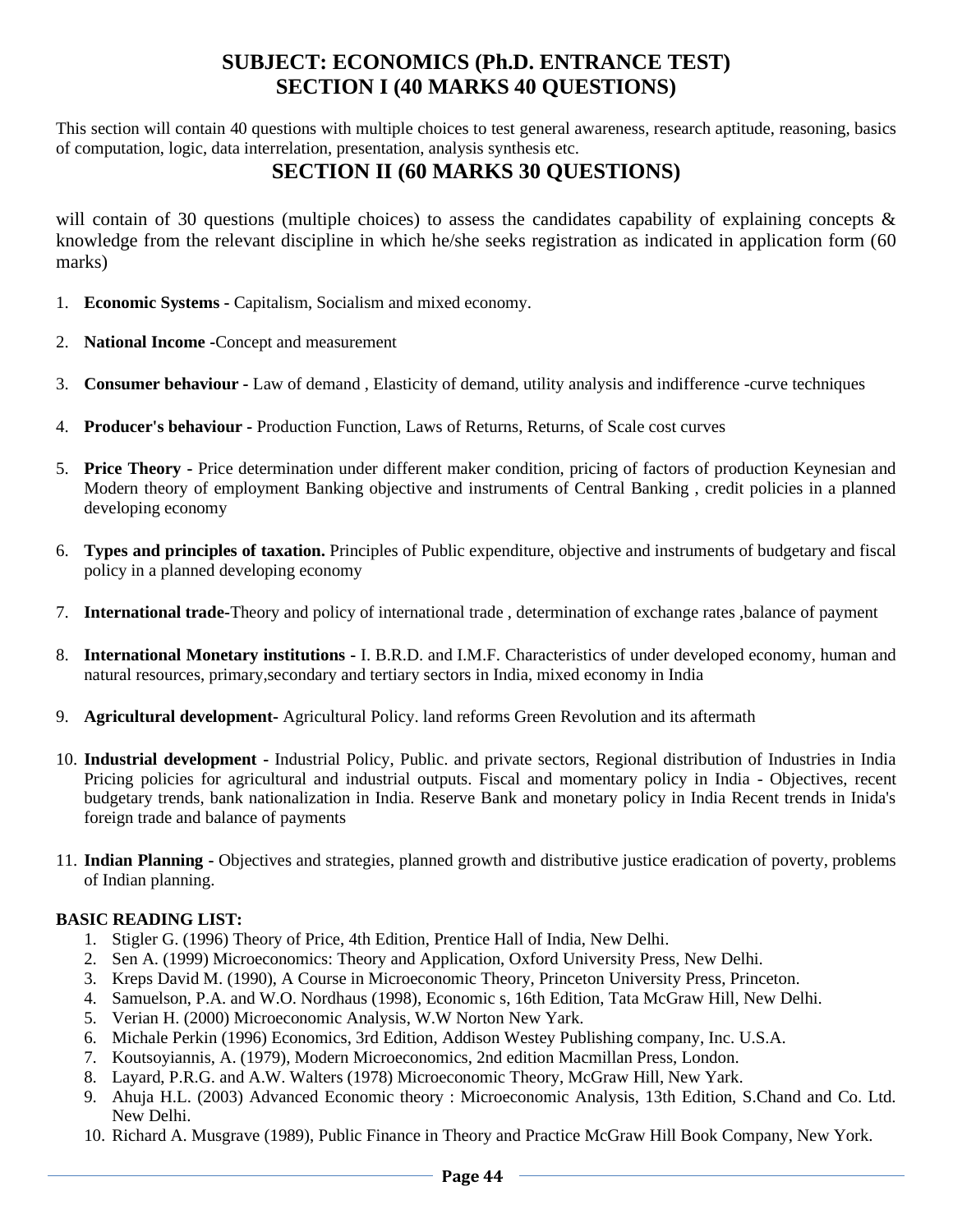- 11. Buchaman J.M. (1960), The Public Finances, Richard D.Irwin, Homewood.
- 12. Jha H. (1998), Modern Public Economics, Routledge, London.
- 13. Singh S.K. (1986) Public Finance in Developed and Developing Countries, S.Chand and Company Ltd, New Delhi.
- 14. Chelliah R.J. (1971), Fiscal Policy in Underdeveloped Countries.
- 15. Hemlata Rao (2006) Fiscal Federalism -Issues and Policies, New Countury Publications, New Delhi.
- 16. Atkinson A.B. and J.E. Siglitz (1980). Lectures on Public Economics, Tata MacGraw Hill, New Delhi.
- 17. Comes R. and T.Sandler (1986) The theory of Externalities, Public Goods and Club Goods, Cambridge University Press, Cambridge.
- 18. Duff L. (1997), Government and Market, Orient Longman, New Delhi.
- 19. Friedman A. 91986), Welfare Economics and Social Choice Theory, Martins Nighoff, Boston. Topic: 2 & 3
- 20. Bird R. And O.Aidman (1967) Reading on Taxation in Developing Countries, The John Hopkins University.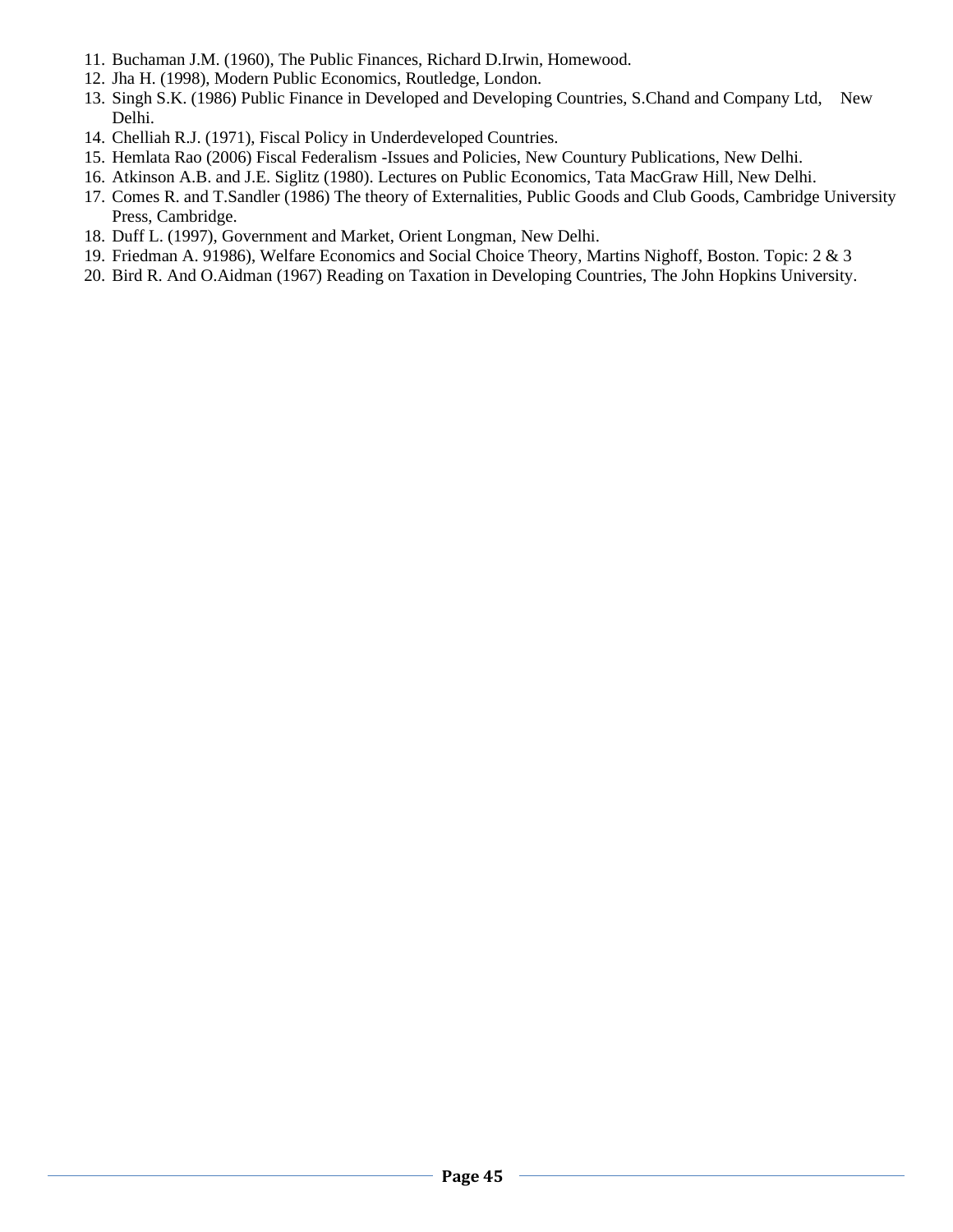# **SUBJECT: SOCIAL WORK (Ph.D. ENTRANCE TEST) SECTION I (40 MARKS 40 QUESTIONS)**

This section will contain 40 questions with multiple choices to test general awareness, research aptitude, reasoning, basics of computation, logic, data interrelation, presentation, analysis synthesis etc.

# **SECTION II (60 MARKS 30 QUESTIONS)**

will contain of 30 questions (multiple choices) to assess the candidates capability of explaining concepts  $\&$ knowledge from the relevant discipline in which he/she seeks registration as indicated in application form (60 marks)

**Evolution of Social Work Profession:** Impact of Social Reform Movements: Factors that influenced the emergence of method approach in Social Work Practice; Social Work profession and Human Rights.

**Social Work Education:** Content, Training, Supervision, Problems and Challenges.

Meaning and Characteristics of Society, Community, Social Group and Social Institution; Social Structure and Social Stratificaticn; theories of Social change and Social Disorganisation.

**Concept and Causative Factors of Indian Social Problems-** Analysis. Intervention in Social Problems — Government and Voluntary Efforts at Micro- and Micro- levels. Role of the Social Workers in identifying social problems and development of appropriate strategies.

**Study of Group Process -** Group Dynamics, Member's behavior, leadership and Role of the Worker in various settings.

**Community organization as a Para-political process-** Networking, conscientisation, planning and organizing, roles and strategies of social movements- types and role of NG0s.

**Social Policy-** Concept and Scope, Distinction between Social and Economic Policies, Place of Ideology and Values.

**Concept of Social Justice-** Its relationship with Social Legislation: Civil Rights; Human Rights; and Issues of Social Justice. Global Efforts for human Development Concept of Sustainable Development. Social Work and social Development. Problem of Social Development in India.

### **SUGGESTED READINGS:**

- 1. An introduction to Social Work- Beatly J. Piccard
- 2. History and Philosophy of Social Work in India- Prof A.R.Wadia
- 3. Social Group Work: Principles and Practice- H.B.Treker
- 4. Community Organization- Dr(Prof.) Banmala
- 5. Organization of Social Welfare A.S. Kohli & S.R. Sharma
- 6. Social Problems in India- Ram Anuja
- 7. Social Justice and Development of Weaker Section- Bindheswar Pathak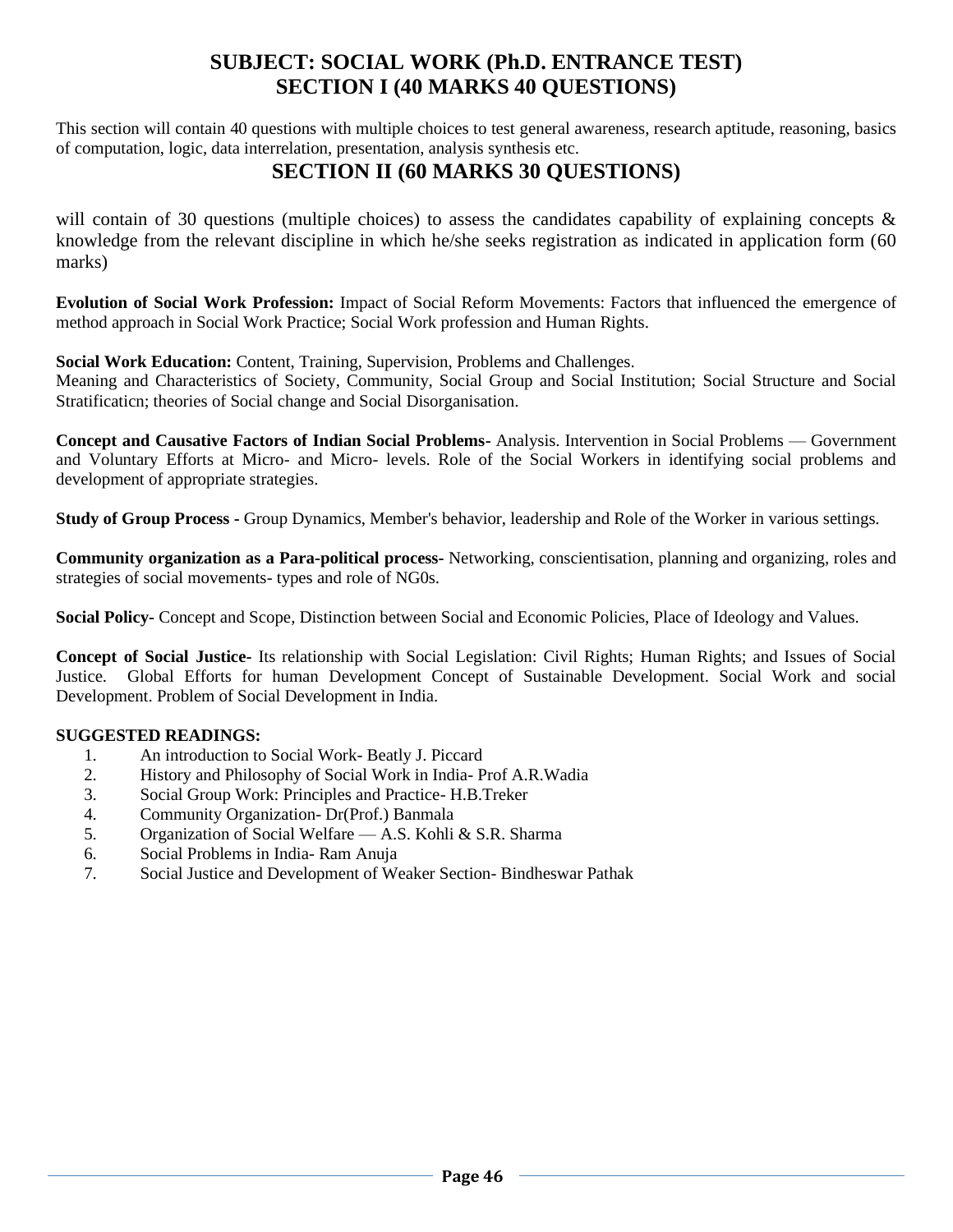# **SUBJECT: LIBRARY AND INFORMATION SCIENCE (Ph.D. ENTRANCE TEST) SECTION I (40 MARKS 40 QUESTIONS)**

This section will contain 40 questions with multiple choices to test general awareness, research aptitude, reasoning, basics of computation, logic, data interrelation, presentation, analysis synthesis etc.

# **SECTION II (60 MARKS 30 QUESTIONS)**

will contain of 30 questions (multiple choices) to assess the candidates capability of explaining concepts & knowledge from the relevant discipline in which he/she seeks registration as indicated in application form (60 marks)

Information, Information Science Information Society. Information Transfer Cycle. Intellectual Property Right - Concept, Copyright, Censorship .Law of Library Science ,Resource Sharing and Networking Library Movement and Library Legislation in India Library Association in India and UK, Library Association at International Level - FID, IFLA, UESCO. Sources of Information - Primary, Secondary and Tertiary Biographical Sources, Reference Sources . E-Documents, E- Journals, E-Books. Databases-Bibliographic and Full Text Reference and information Services. Indexing and Abstracting Services, CAS, SDI. Online Services. Reprographic Services. Library Classification - Canonsand Principles. Library Classification Schemes CC and DDC. Library Cataloguing - Canons and Principles. Library Cataloguing Codes CCC and AACR-11. indexing - Pm-Coordinate and Post-Coordinate. Management - Principles Function School of Thought Planning Organization Structure. Collection Development. Human Resources Management. Financial Management. Total Quality Management TQM Information Technology- Components Impact of IT on Society Telecommunication. Networking. ISDN. Library Automation. Library Networks. National and International Information Systems. Types of Libraries Digital Libraries. Virtual Libraries. Role of UGC in the growth and development of libraries and Information Center.

### **REFERENCE BOOKS**

- 1. Classification, Krishan Kumar, Ess Publication
- 2. Descriptive Question NET/SLET ,SM Tripathi, Ess Publication
- 3. Cataloging , SS Agrawal, Hindi Gtanth Acdmi Bhopal
- 4. Pralekhan Aum Suchana Vigyan , SP Sood RB Publication Jaipur
- 5. Library Automation, A R. Nai Ess Publication
- 6. Library Management, Saxena Suchana aum Sandrabh Sava Ke Nven Ayam , S M Trapathi Ess Publication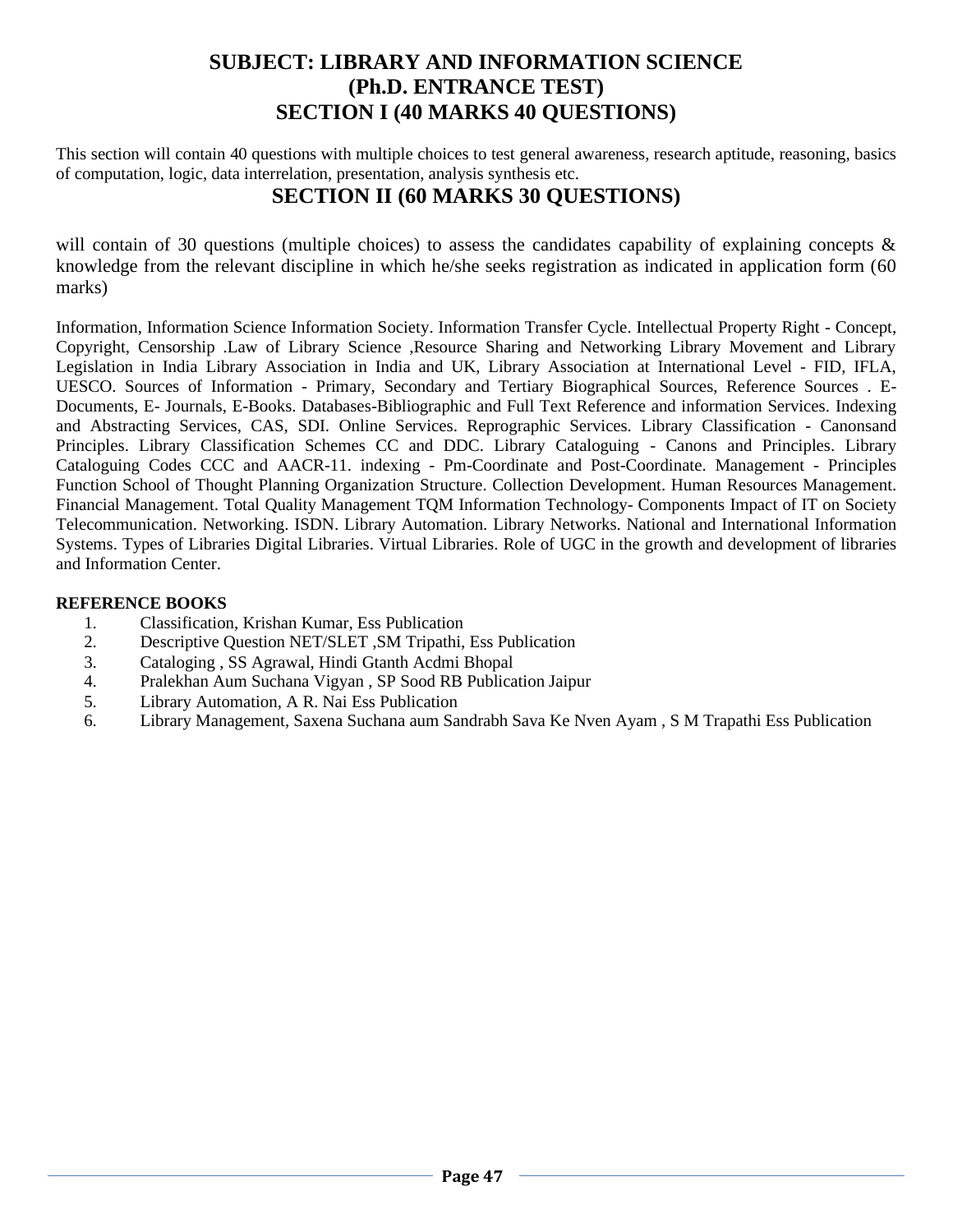# **SUBJECT: BOTANY (Ph.D. ENTRANCE TEST) SECTION I (40 MARKS 40 QUESTIONS)**

This section will contain 40 questions with multiple choices to test general awareness, research aptitude, reasoning, basics of computation, logic, data interrelation, presentation, analysis synthesis etc.

# **SECTION II (60 MARKS 30 QUESTIONS)**

will contain of 30 questions (multiple choices) to assess the candidates capability of explaining concepts & knowledge from the relevant discipline in which he/she seeks registration as indicated in application form (60 marks)

- **1. Microbiology -** Viruses and Bacteria Structure, classification and reproduction. Generall Account of infection, immunity and serology: Microbes in industry and agriculture.
- **2. Pathology -** Knowledge of important plant disease in India caused by fungi. Modes of infection and methods of control.
- **3. Plant Groups -** Structure, reproduction, life- history, classification, evolution, ecology and economic importance of algae, fungi, bryophytes, pteridophytes and gymnospems.
- **4. Morphology, anatomy and embryology of Angiosperms -** Tissues and tissue systems. Morphology and anatomy of stem, root and leaf (including development aspects and anomalous growth), Morphology of flower Structure of anther and ovule, fertilization and Development of seed.
- **5. Taxonomy -** Principles of nomenclature and classification of angiosperms. Modem trends in Taxonomy. A generall knowledge of the more important families of angiosperms.
- **6. Cell Biology -** Cell as unit of structure and functions. Ultra structure function and interrelationships of plasma membranes endoplasmic reticulum, mitochondria, ribosomes chlorplasts and nucleus, Chromosomes- chemical and physical nature behaviour during mitosis and meosis.
- **7. Genetics and Evolution -** Mendelian concept of genetics. Development of the gene concept Nucleic acids their structure and role in reproduction and protein synthesis. Genetic code and regulation. Mechanism of microbial recombination. Organic evolution evidences, mechanism and theories.
- **8. Physiology -** Photosynthesis history, factors, mechanism and importance. Absorption and conduction of water and salts. Transpiration, Major and minor essential elements and their role in nutrition, Nitrogen fixation and nitrate reduction Enzymes, Respiration and fermentation. Generall account of growth. Plant harmones and their functions. Photoperiodism. Seed dormancy and germination.
- **9. Ecology -** Scope of ecology, structure, function and dynamics of ecosystems, Plant communities and succession. Ecological factors. Applied aspects of ecology including conservation and control of pollution.
- **10. Economic Botany -** Generall account of important sources of food fiber, wood and drugs.

### **SUGGESTED READING MATERIAL:**

- 1. Basra, KS. & Basra, R.K. 1997. Mechanisms of environmental stress resistance in plants, Hartivood Academic Publishers, The Netherlands.
- 2. Chopra, V.L. & Pagoda, R.S. 1988. Approaches for incorporating drought and salinity resistance in crop plants, Oxford & IBH Publishing Co. Pvt. Ltd., ND
- 3. Gupta, U.S. 1985. Physiological aspects of dry land farming, Oxford & IBH
- 4. Journal of Bioscience, Special issue' Cellular Stress Response, 1998 23(4):Oct. The Indian Academy of Sciences, Bangalore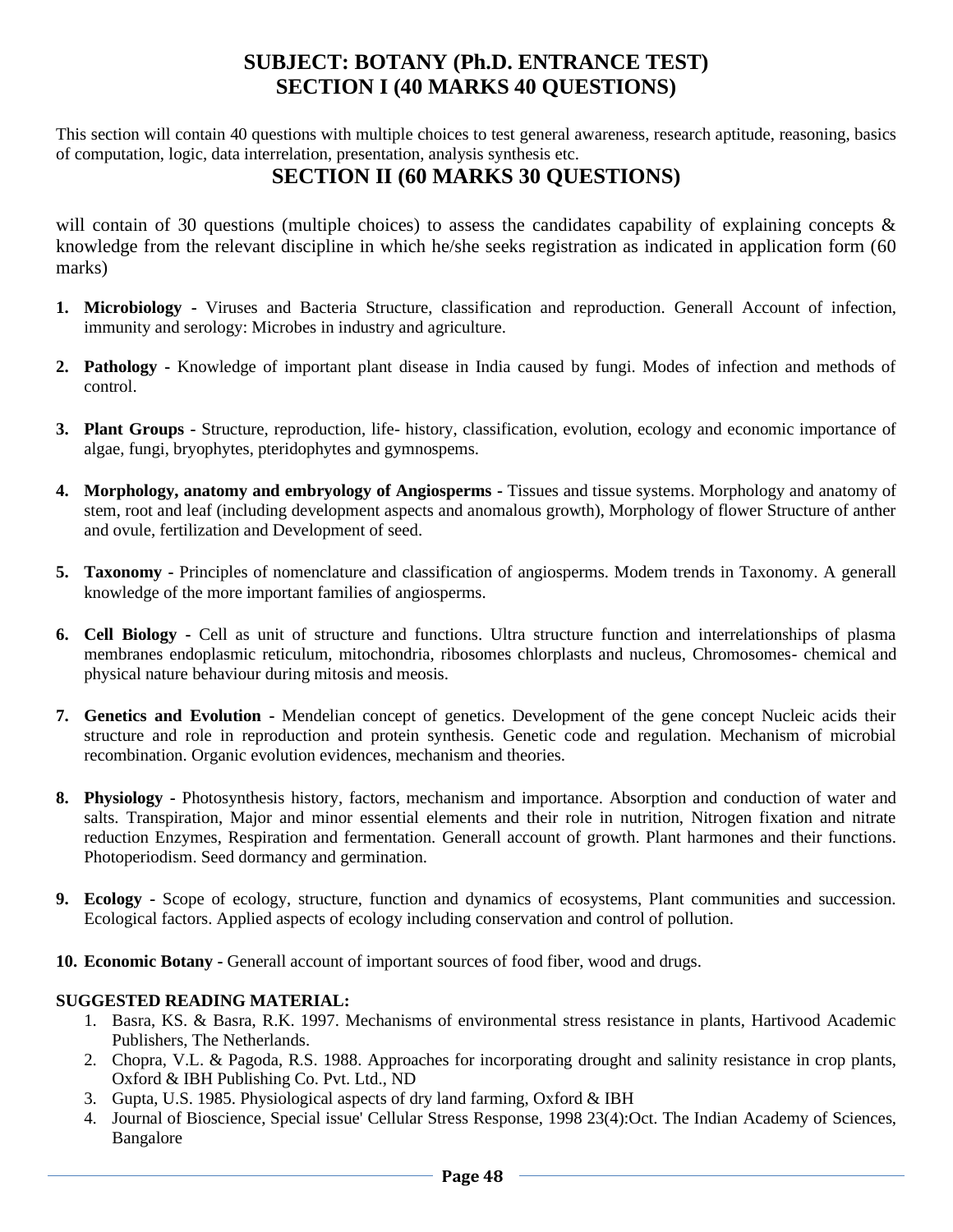- 5. Kramer, P.J. 1983. Water relations of plants, Academic Press Inc., NY
- 6. Levitt, 1972, 1980.
- 7. Nilsen, L. & Orcutt, 1998. Physiology of plants under stress :Abiotic factors Orcutt
- 8. Paleg, L.G. & Aspinall, D. 1981. Physiology and biochemistry of drought resistance in plants, Academic Press, NY.
- 9. Singh, Randhir & Sawhney, S.K. 1988. Advances in frontier areas of plant biochemistry, Prentice-Hall of India Pvt, Ltd., New Delhi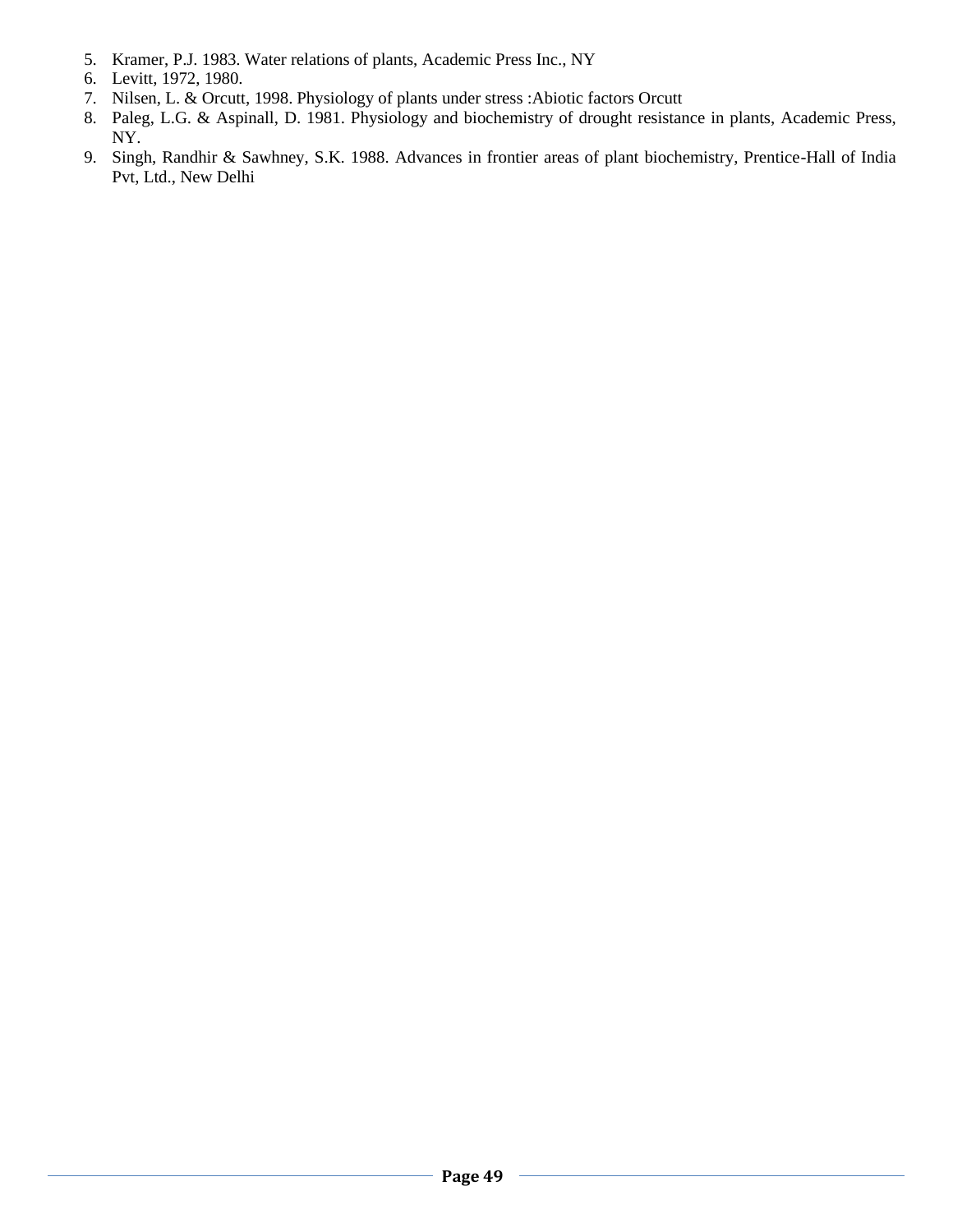# **SUBJECT: ZOOLOGY (Ph.D. ENTRANCE TEST) SECTION I (40 MARKS 40 QUESTIONS)**

This section will contain 40 questions with multiple choices to test general awareness, research aptitude, reasoning, basics of computation, logic, data interrelation, presentation, analysis synthesis etc.

# **SECTION II (60 MARKS 30 QUESTIONS)**

will contain of 30 questions (multiple choices) to assess the candidates capability of explaining concepts  $\&$ knowledge from the relevant discipline in which he/she seeks registration as indicated in application form (60 marks)

- **1. Non-Chordata and Chordata :** A generall survey, classification and relationship of the various phyla.Protozoa : Study of the structure, bionomics and life history of 'JerboaIla, Paramecium, Monocystic, rralarial parasite, Typanosoma. Protozoa & disease.Perifera : Sycon. Coelentorate : Structure and life history of Obelia and Aurelia. Sea anemones, Corals, Aleyonium. Helminths, Structure and life history of planaria.Fasciota. Tacenia. Ascaris, Medical importance of Nematedes. Annelida, Neries , earthworm and leech Arthropoda, Palaemon , Scorpion, Cockroach, Mollusea. Unio and Pita, Pearl Formation Modifications of nervous system. Echinodermata , Asterias and its larva. Generall organisation and characters, outline classification and inter- relationsaip of proto -chordata. Pisces, Amphibia , Reptilia, Ayes and Mammalia. Neoteny and retrogressive metamorphosis. A generall study of comparative account of the various systems of vertebrates. Locomotion arid respiration in fishes, structure and affinities of Dipnoi. Structural peculiarities of Amphibia. Poisonous and non- poisonous snakes of India, Aerial adaptations of bitls. Structural peculiarities and affiniting distributon relation of prototheria and Metatheria
- **2. Ecology and Economic Zoology:** Environment: Abiotic factors and their role; Biotic factors -Inter and Intra¬specific relations. Ecosystem, Niogeo-Chemical cycles. Adaptation in fresh water, marine and terrestrial habitats. Pollution in air, water and land. Wild life in India and its conservation.
- **3. Economic Zoology:** Parasitism, Commensalism and Host parasite relationship. Parasitic protozoan's and helminthes of man. Beneficial and harmful insects.
- **4. Cell Biology -**Structure and function of cell and cytoplasmic constituents : structure of nucleus , plasma membrane, mitochondria, Golgi-bodies, endoplasmic reticulum and ribosome's , cell division, mitosis and meiosis. Gene structure and function: Watson-Crick models of DNA, sex-chromosomes and sex -determination.
- **5. Genetics -** Mendelian laws of inheritance, linkage and crossing over, mutation aid evolution, cytoplasmic inheritance genes and diseases.
- **6. Evolution and Systematics -** Orgin of life, History of evolutionary thought. Lamarck and his works, Darwin and his works, Sources and nature of organic variation. Natural selection, Isolation. Concept of species and sub-species, principles of classification, zoological nomenclature and international code. Fossils, geological eras, distribution of animal's zoogeographical realms of the world.
- **7. Biochemistry -**Structure of carbohydrates, lipids, amino-acids, proteins and nucleic acids, glycolysis and Krebs cycle, oxidation and reduction. Oxidative phosphorytagion, energy conservation and release, ATP, cholesterol. Enzymes and coenzymes, Hormones and their functions.
- **8. Physiology with special reference to mammals:** Composition of blood, blood groups in man , coagulation, oxygen and carbon dioxide transport, nephron and urine formation, mechanism of conduction along axon and across synapse ,neurotransmitters, Vision, Hearing and other receptors, mechanism of contraction of skeletal muscle, role, of salivary gland, liver, pancreases and intestinal glands indigestion. Absorption of digested food, roles of pituitary, thyroid, parathyroid, pancreas, adrenal testis, ovary and pineal body.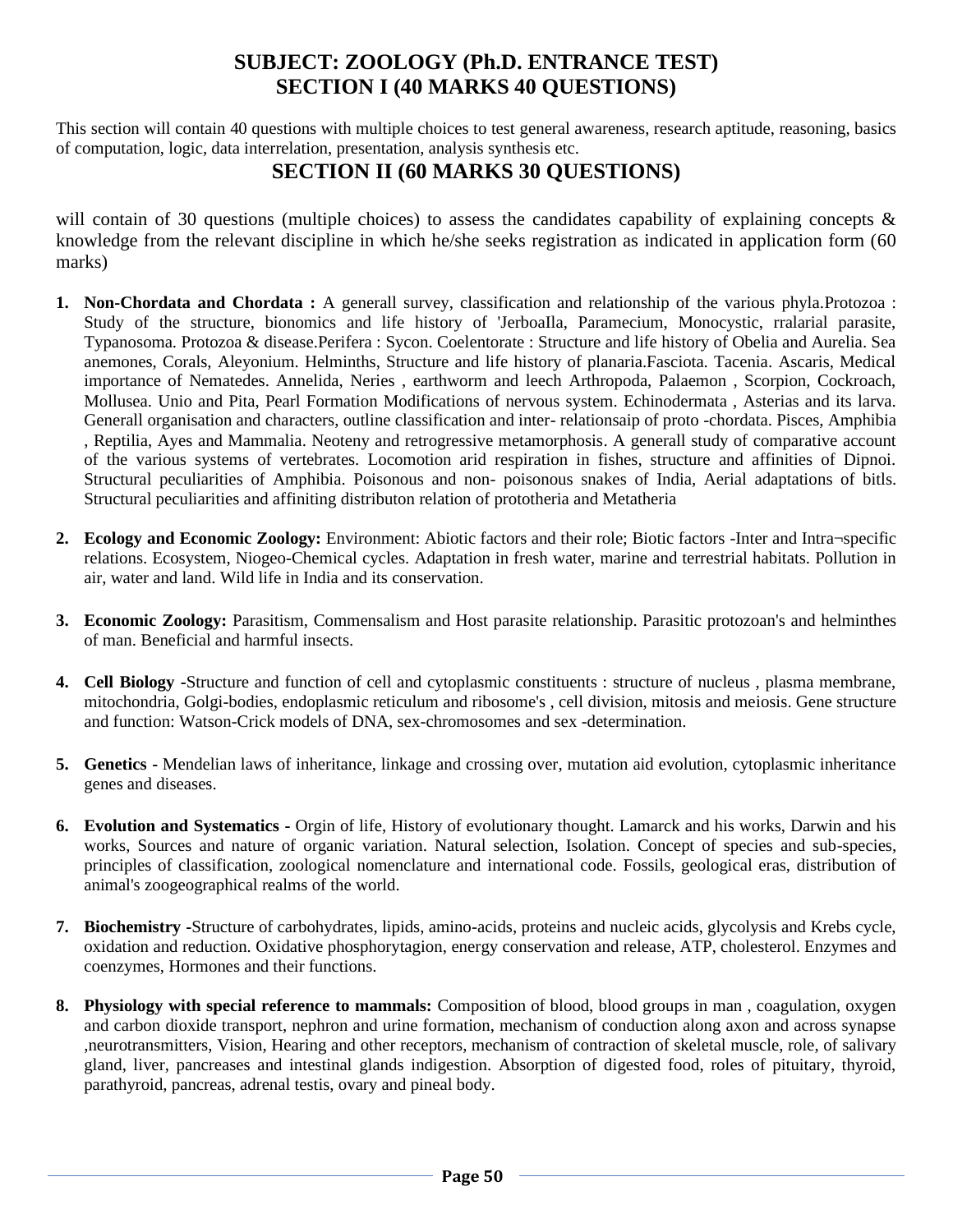**9. Embryology:** Gametogenesis, fertilization, types of eggs, cleavage, development up to gastrulation in Branchiostorna, frog and thick, Metamorphosis in frog; Formation and fate of extra embryonic membranes in chick; formation of amnion, allanteis and classification of placenta in mammals, function, of placenta in mammals.

### **SUGGESTED READING MATERIAL:**

- 1. M. Kato. The Biology of Biodiversity, Springer.
- 2. J.C. Avice. Molecular Markers. Natural History and Evolution,Chapman & Hall, New York.
- 3. E.O. Wilson. Biodiversity, Academic Press, Washington.
- 4. G.G. Simpson. Principle of Animal Taxonomy. Oxford IBH Pub.Co.
- 5. E. Mayer. Elements of Taxonomy.
- 6. E.O. Wilson. The Diversity of Life (The College Edition), W.W.Northern & Co.
- 7. B.K. Tikadar. Threatened Animals of India, ZSI Publication, Calcutta.
- 8. Jorgensen, SE., Fundamentals of Ecological Modelling, Elsevier New York.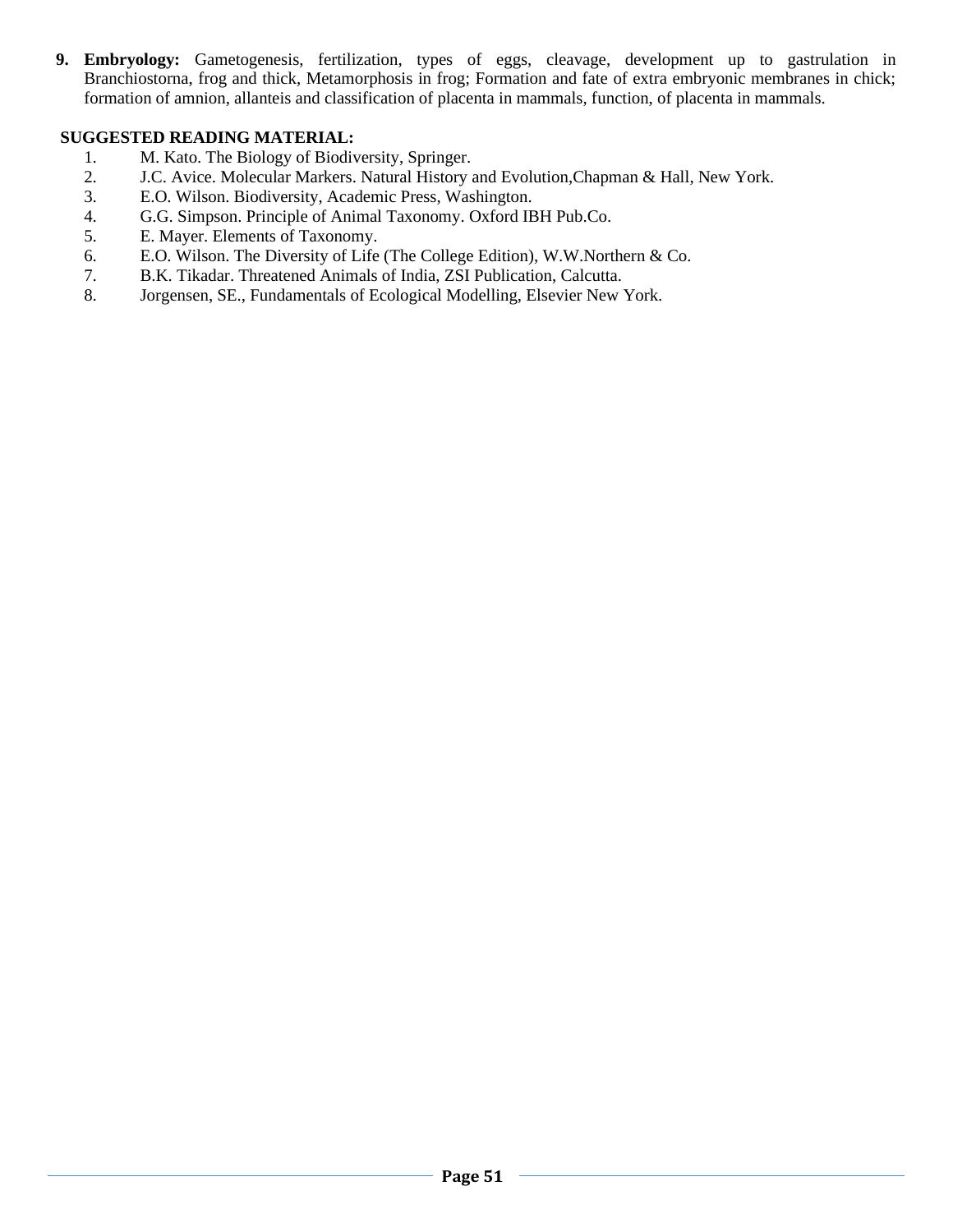# **SUBJECT: PSYCHOLOGY (Ph.D. ENTRANCE TEST) SECTION I (40 MARKS 40 QUESTIONS)**

This section will contain 40 questions with multiple choices to test general awareness, research aptitude, reasoning, basics of computation, logic, data interrelation, presentation, analysis synthesis etc.

# **SECTION II (60 MARKS 30 QUESTIONS)**

will contain of 30 questions (multiple choices) to assess the candidates capability of explaining concepts  $\&$ knowledge from the relevant discipline in which he/she seeks registration as indicated in application form (60 marks)

### **UNIT 1 Psychological testing**

Types of tests, Test construction: Item writing, item analysis, Test standardization: Reliability, validity and Norms, Areas of testing: Intelligence, creativity, neuropsychological tests, aptitude, Personality assessment, interest inventories

Attitude scales – Semantic differential, Staples, Likert scale. Computer-based psychological testing

Applications of psychological testing in various settings: Clinical, Organizational and business, Education, Counseling, Military. Career guidance.

Biological basis of behaviour

Sensory systems: Generall and specific sensations, receptors and processes

Neurons: Structure, functions, types, neural impulse, synaptic transmission. Neurotransmitters.

The Central and Peripheral Nervous Systems – Structure and functions. Neuroplasticity.

Methods of Physiological Psychology: Invasive methods – Anatomical methods, degeneraltion techniques, lesion techniques, chemical methods, microelectrode studies. Non-invasive methods – EEG, Scanning methods.

### **UNIT 2 Attention, Perception, Learning, Memory and Forgetting**

Attention: Forms of attention, Models of attention

Perception: Approaches to the Study of Perception: Gestalt and physiological approaches Perceptual Organization: Gestalt, Figure and Ground, Law of Organization Perceptual Constancy: Size, Shape, and Color; Illusions Perception of Form, Depth and Movement Role of motivation and learning in perception

Learning Process: Fundamental theories: Thorndike, Guthrie, Hull Classical Conditioning: Procedure, phenomena and related issues Instrumental learning: Phenomena, Paradigms and theoretical issues; Reinforcement: Basic variables and schedules; Behaviour modification and its applications

Memory and Forgetting Memory processes: Encoding, Storage, Retrieval Stages of memory: Sensory memory, Short-term memory (Working memory), Long-term Memory (Declarative – Episodic and Semantic; Procedural) Theories of Forgetting: Interference, Retrieval Failure, Decay, Motivated forgetting

Thinking, Intelligence and Creativity

Problem solving: Type, Strategies, and Obstacles

Decision-making: Types and models

Metacognition: Metacognitive knowledge and Metacognitive regulation

Intelligence: Spearman; Thurstone; Jensen; Cattell; Gardner; Stenberg; Goleman; Das, Kar & Parrila

Creativity: Torrance, Getzels & Jackson, Guilford, Wallach & Kogan Relationship between Intelligence and **Creativity** 

### **UNIT 3 Personality, Motivation, emotion, stress and coping**

Determinants of personality: Biological and socio-cultural Approaches to the study of personality: Psychoanalytical, Neo-Freudian, Social learning, Trait and Type, Cognitive, Humanistic, Existential, Transpersonal psychology.

Basic motivational concepts: Instincts, Needs, Drives, Arousal, Incentives, Motivational Cycle. Approaches to the study of motivation: Psychoanalytical, Ethological, S-R Cognitive, Humanistic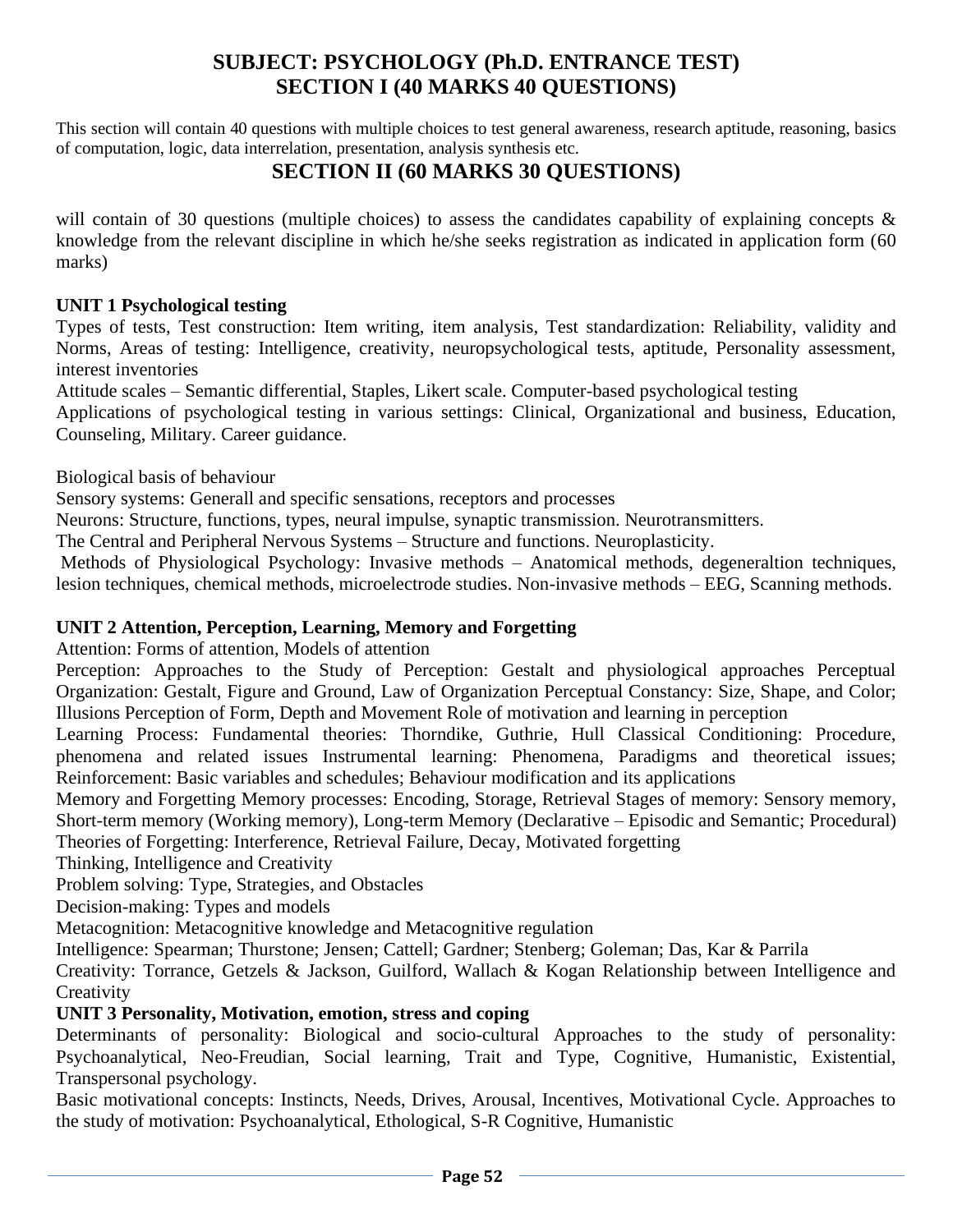Emotions: Physiological correlates Theories of emotions: James-Lange, Canon-Bard, Schachter and Singer, Lazarus, Lindsley.

Conflicts: Sources and types Stress and Coping: Concept, Models, Type A, B, C, D behaviors, Stress management strategies [Biofeedback, Music therapy, Breathing exercises, Progressive Muscular Relaxation, Guided Imagery, Mindfulness, Meditation, Yogasana, Stress Inoculation Training].

### **UNIT 4 Social Psychology**

Group and Social influence [Social Facilitation; Social loafing]; Social influence [Conformity, Peer Pressure, Persuasion, Compliance, Obedience, Social Power, Reactance]. Aggression. Group dynamics, leadership style and effectiveness. Theories of intergroup relations [Minimal Group Experiment and Social Identity Theory, Relative Deprivation Theory, Realistic Conflict Theory, Balance Theories, Equity Theory, Social Exchange Theory]

Human Development and Interventions

Developmental processes: Nature, Principles, Factors in development, Stages of Development. Successful aging.

Theories of development: Psychoanalytical, Behavioristic, and Cognitive Various aspects of development: Sensory-motor, cognitive, language, emotional, social and moral.

Psychotherapies: Psychoanalysis, Person-centered, Gestalt, Existential, Acceptance Commitment Therapy, Behavior therapy, REBT, CBT, MBCT, Play therapy, Positive psychotherapy, Transactional Analysis, Dialectic behavior therapy, Art therapy, Performing Art Therapy, Family therapy.

### **UNIT 5 Emerging Areas**

Issues of Gender, Poverty, Disability, and Migration: Cultural bias and discrimination. Stigma, Marginalization, and Social Suffering; Child Abuse and Domestic violence.

Peace psychology: Violence, non-violence, conflict resolution at macro level, role of media in conflict resolution.

Wellbeing and self-growth: Types of wellbeing [Hedonic and Eudemonic], Character strengths, Resilience and Post-Traumatic Growth.

Health: Health promoting and health compromising behaviors, Life style and Chronic diseases [Diabetes, Hypertension, Coronary Heart Disease], Psychoneuroimmunology [Cancer, HIV/AIDS]

Psychology and technology interface: Digital learning; Digital etiquette: Cyber bullying; Cyber pornography: Consumption, implications; Parental mediation of Digital Usage.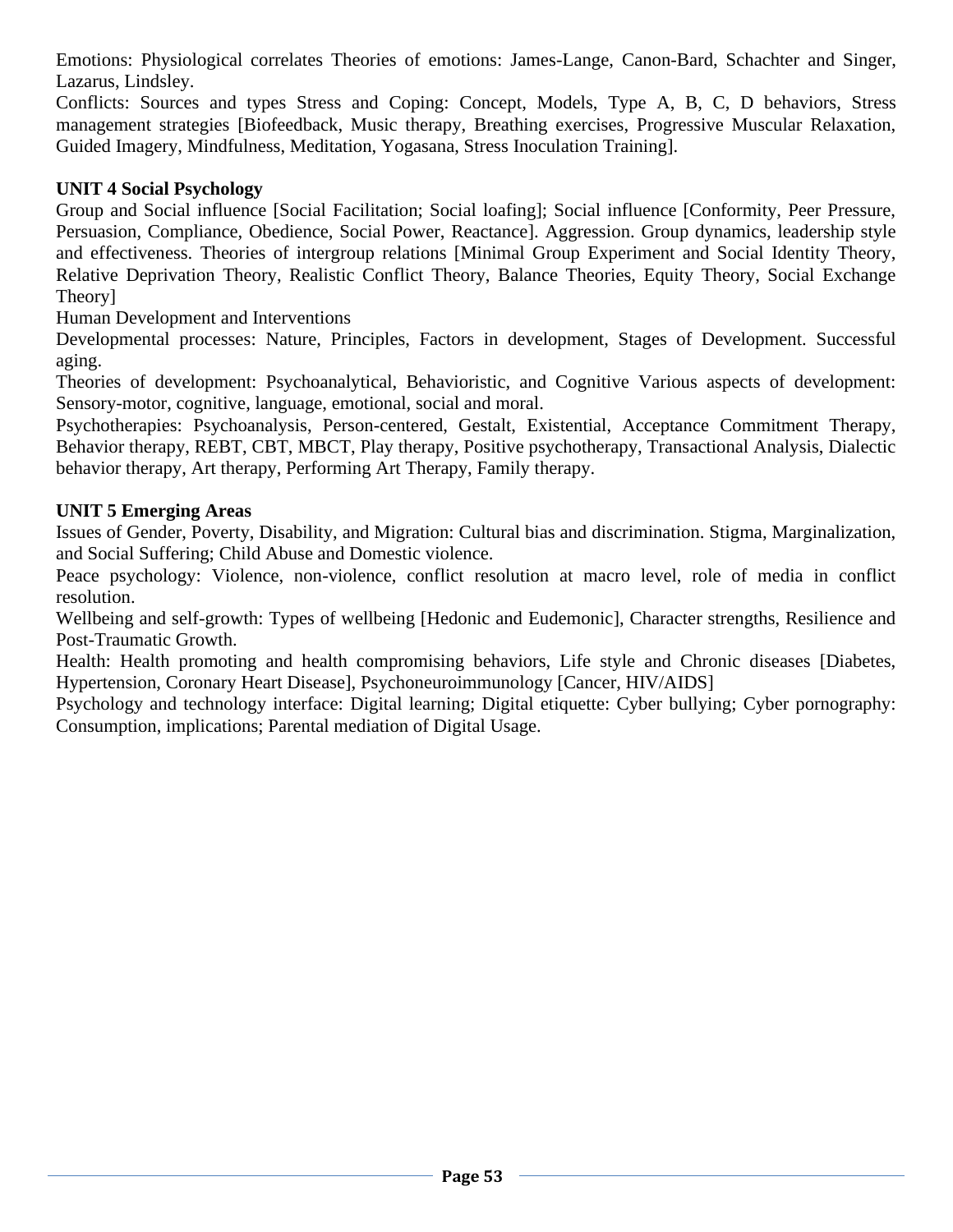# **SUBJECT: SANSKRIT (Ph.D. ENTRANCE TEST) SECTION I (40 MARKS 40 QUESTIONS)**

This section will contain 40 questions with multiple choices to test general awareness, research aptitude, reasoning, basics of computation, logic, data interrelation, presentation, analysis synthesis etc.

# **SECTION II (60 MARKS 30 QUESTIONS)**

will contain of 30 questions (multiple choices) to assess the candidates capability of explaining concepts & knowledge from the relevant discipline in which he/she seeks registration as indicated in application form (60 marks)

### इकाई **01** वैदिक सादित्य

देवता : अग्नि, सावित्री, विष्णू, इंद्र, रूद्र, बृहस्पति, अश्वनी। विषय वस्तुः संहिताएँ ब्राह्मण एवं आरण्यक, उपनिषद। संवाद सूत्र पुरुरवा- उववशी, यम- यमी। वैदिक सादित्य का इततिास वैदिक काल के विषय में विभिन्न सिद्धांत मैक्समूलर, ए. बेबर, जैकोबी, बाल गंगाधर तिलक एवं भारतीय परंपरागत विचार वेदांग शिक्षा, कल्प, व्याकरण, निरुक्त, छंद , ज्योतिष।

### इकाई 02 दर्शन

ईश्वर कृष्ण की सांख्यकारिका : सत्कार्यवाद, पुरुष स्वरूप, प्रकृति स्वरूप, सृष्टिक्रम। सदानंद का वेदांतसार अनुबंध चतुष्टय, अज्ञान, अपवाद, लिंग- शरीर- उत्पत्ति, पंजीकरण, विवर्त, जीवनमुक्ति।

### इकाई 03 व्याकरण एवं भाषा विज्ञान

व्याकरण परिभाषाएं : संहिता, गूण, नदी। कारक सिद्धांत कौम्दी के अनुसार। समास लघु सिद्धांत कौमुदी के अनुसार। भाषा विज्ञान िाषा की पररिाषा एवं प्रकार, िाषाओं का वगीकरण, प्रक्रक्रया एवं ध्वतियों का वगीकरण।

### इकाई **04** संस्कृत सादित्य एव ं काव्यशास्त्र

निम्नलिखित ग्रंथों का सामान्य परिचय। पद्य: रघुवंश, मेघदूत, शिशुपालवध। गद्य: दशकुमारचरितम्, हर्षचरितम्। नाटक: स्वप्नवासवदत्ता, अभिज्ञानशाकुंतलम्, मृच्छकटिकम्, उत्तररामचरितम् ।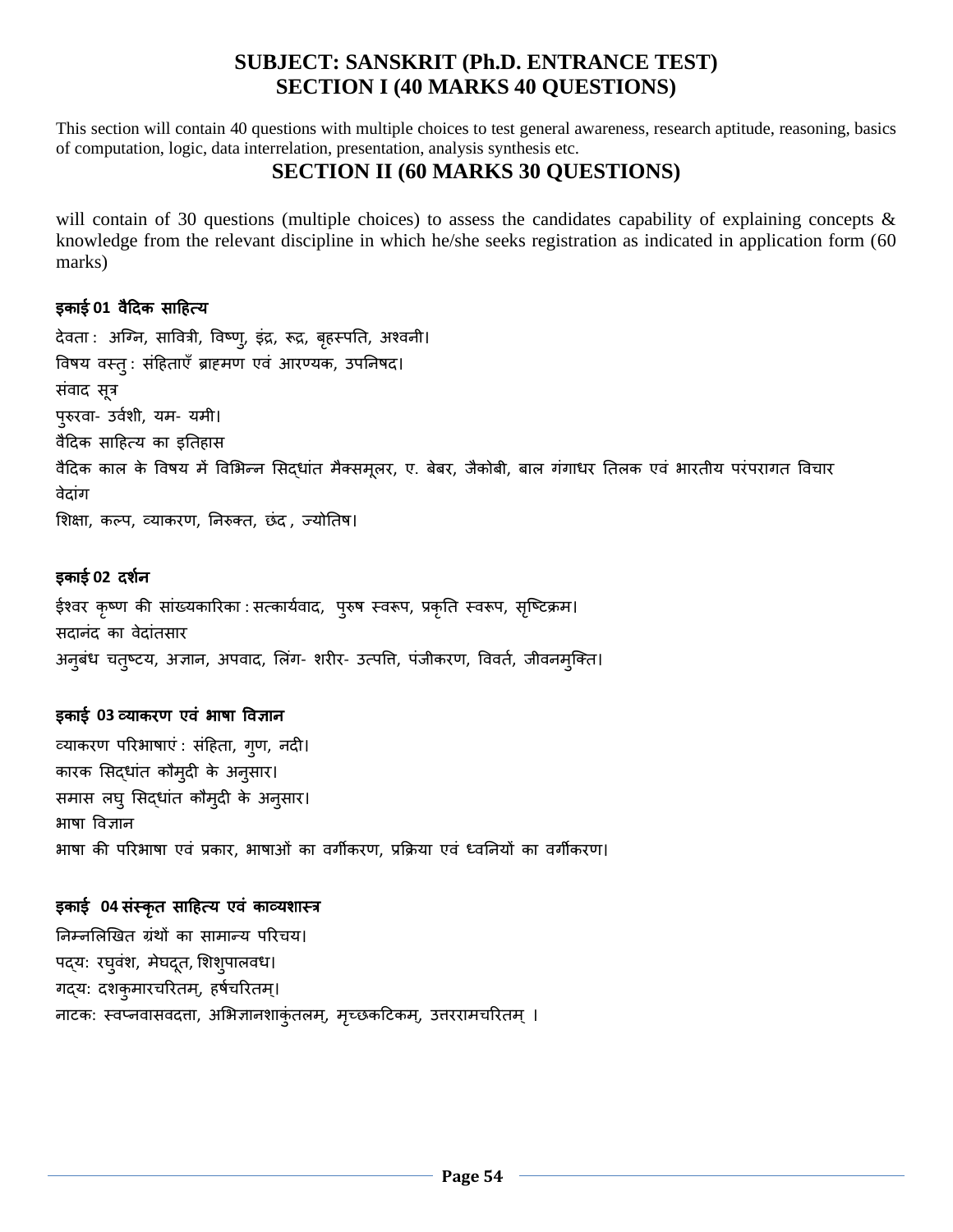# इकाई 05 काव्यशास्त्र साहित्य दर्पण

काव्य की परिभाषा । काव्य की अन्य परिभाषा ओं का खंडन । शब्द शक्ति संकेत ग्रह अभिधा, लक्षणा, व्यंजना । रूपक के प्रकार :

नाटक के लक्षण ।

महाकाव्य के लक्षण ।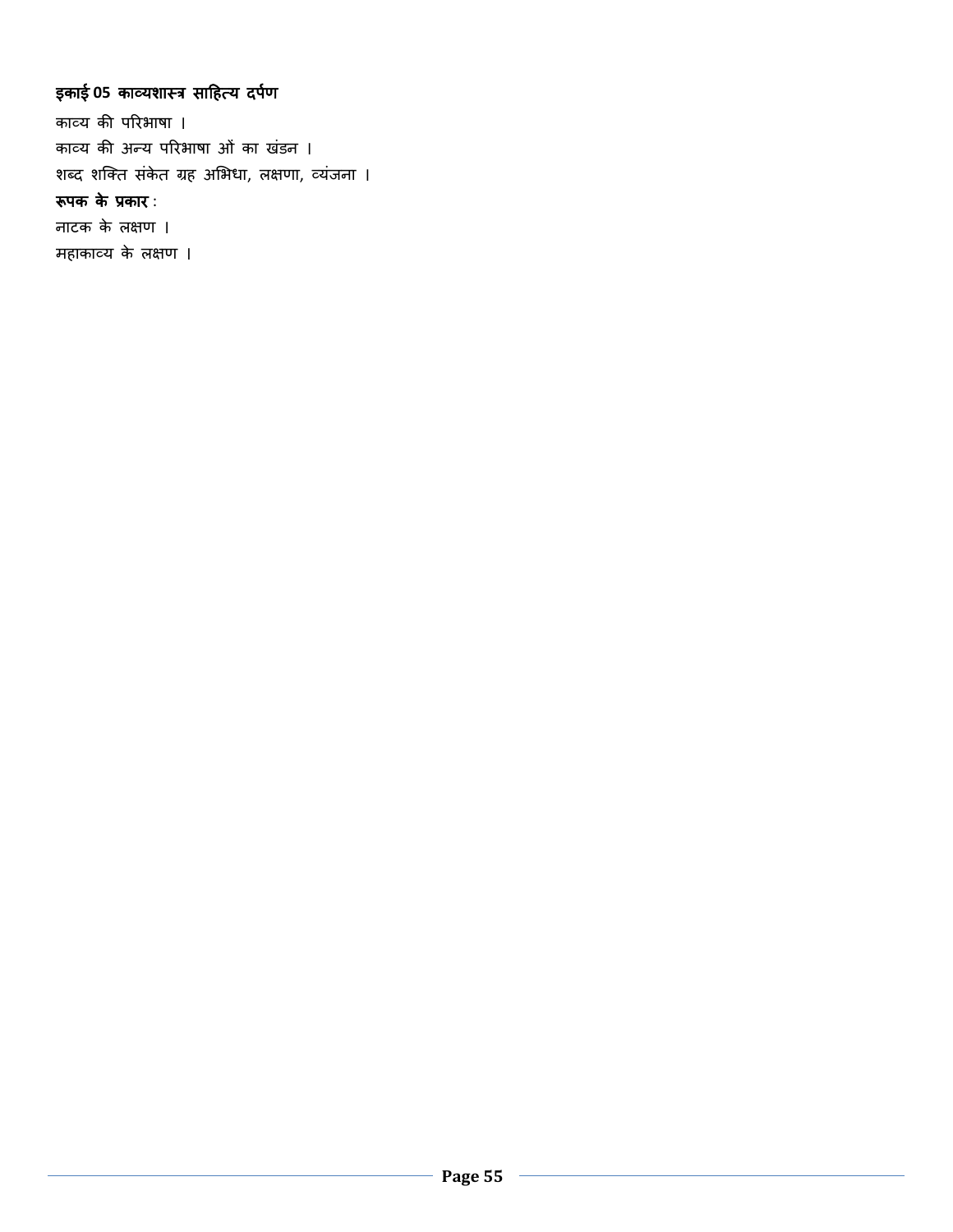# **SUBJECT: JOURNLISM AND MASS COMMUNICATION (Ph.D. ENTRANCE TEST) SECTION I (40 MARKS 40 QUESTIONS)**

This section will contain 40 questions with multiple choices to test general awareness, research aptitude, reasoning, basics of computation, logic, data interrelation, presentation, analysis synthesis etc. **SECTION II (60 MARKS 30 QUESTIONS)**

will contain of 30 questions (multiple choices) to assess the candidates capability of explaining concepts  $\&$ knowledge from the relevant discipline in which he/she seeks registration as indicated in application form (60 marks)

### **Unit 1: Introduction to Journalism and Mass Communication**

- Concept of journalism and mass communication, Mass communication in India
- History, growth and development of print, electronic and digital media
- Models and theories of communication
- Indian tradition and approaches to communication from Vedic era to  $21<sup>st</sup>$  century
- Media, culture and society

### **Unit 2: Media Law and Ethics**

- Concept of media law and ethics in India and world
- The constitution of India, its historical evolution and relevance
- Freedom of speech and expression, Defamation, Libel, Right to Information, Contempt of Court, Official Secret Act, Press and Registration of Books, Working Journalists and other Newspaper employees (Conditions of Service) and Miscellaneous Provisions Act, Wage Bords, Miller and Hicklin Test, Prohibition Act, Prevention of Atrocities Act, Parliamentary Privileges, laws of relevance under IPC
- RTI Act, Copyright Act, IPR, Cable Television Network Act, Film Censorship, Press Council Act, ASCI, Regulatory bodies of print, television, digital and other media
- Regulations recommended by PCI, I&B Ministry, and other professional bodies of media and human rights

### **Unit 3: Communication for Development and Social Change**

- Concept and definition of development, Role of media for development
- Theories, models and paradigms of development
- Developmental institutions and organisation on international and national level, Role of NGOs
- Emergence of global civil societies, public sphere, global communication system
- Leading influencers of social reform in India: Raja Rammohan Roy, Pandit Madanmohan Malviya, Bal Gangadhar Tilak, Jyotibha Phule, Mahatma Gandhi, Acharya Vinoba Bhave, Dr. B.R. Ambedkar, Deendayal Upadhyay, Dr. Ram Manohar Lohia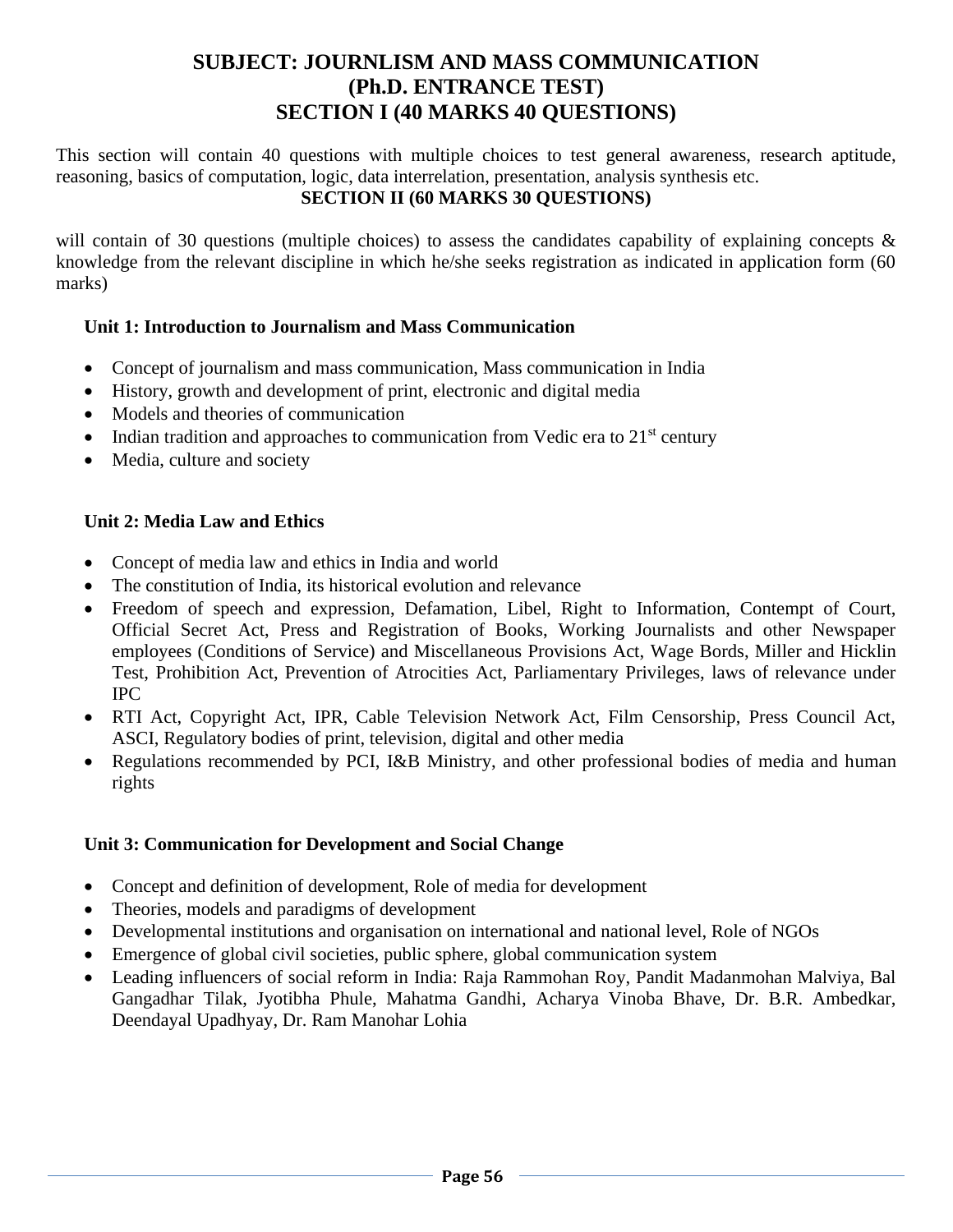### **Unit 4: Advertising, Corporate and Marketing Communication**

- Concepts, types and nature of advertising, public relation, corporate communication and marketing communication
- Brand management and image building, tools for communication, campaign planning and strategies
- Ethics in advertising, corporate communication and marketing
- Crisis communication management
- Marketing research: need, types, tools and relevance

### **Unit 5: Communication Research**

- Meaning, definition, evolution and types of communication research
- Research process: Literature review, problem identification and defining variables, hypothesis and research questions
- Research methods and tools: Research design, Methodology for research, Sampling
- Data collection and processing
- Ethical consideration in communication research, importance of research in practice for media professionals

### **Book references:**

- Stanley J. Baran and Dennis K. Davis, Mass Communication Theory: Foundations, Ferment and Future, fourth edition, Thomson Wadsworth, 2006
- Jack Rosenberry and Lauren A. Vicker, Applied Mass Communication Theory: A Guide for Media Practitioners, Pearson 2009
- Denis McQuail, Mass Communication Theory-An Introduction, Sage Publication, 2010
- R. John Bittner, Mass Communication, an introduction, Theory and practice of mass media in society, Prentice Hall, 1989
- Rowland Lorimer and Paddy Scannell, Mass Communications: A Comparative Introduction, Manchester University Press, 1994
- Melvin DeFleur and Sandra BallRokeach, Theories of Mass Communication, Longman Publisher, 1982
- Arthur Asa Berger, Essentials of Mass Communication Theory, Sage Publication Inc, 1995.
- Vijaya Somasundaram, Principles of Communication, Authors Press, 2006.
- Uma Narula, Dynamics of Mass Communication (Theory and practice), Atlantic Publisher, 2006.
- Marshal T. Poe, A History of Communications: Media and Society from the Evolution of Speech to the Internet, Cambridge University Press, New York, 2011
- C.R Kothari, Research Methodology: Methods and Techniques, New Age International, 2004
- Dominick and Wimmer, Mass Media Research- Processes, Approaches & Applications, Cengage Learning, 2011
- J.S Yadava, Communication Research : Some reflections, IIMC Mineo
- Ranjit Kumar, Research Methodology– A Step-by-Step Guide for Beginners, Pearson, 2005
- Gerard Guhrie, Basic Research Methods: An Entry to Social Science Research, SAGE, 2010
- Vijayalaxmi and Sivapragasam, Research Methods, Tips and Techniques, MJP Publisher, 2008
- Horning Priest Susanna Doing Media Research, SAGE, 1996
- Ram Ahuja, Research Methods, Rawat Publications, Jaipur 2009
- Arthur Asa Berger, Media and Communication Research Methods: An Introduction to Qualitative and Quantitative Approaches, Sage Publications, 2000
- Anders Hansen, Simon Cottle, Ralph Begrine and Chris Newbold, Mass Communication Research Methods, MacMillan Press, London, 2004